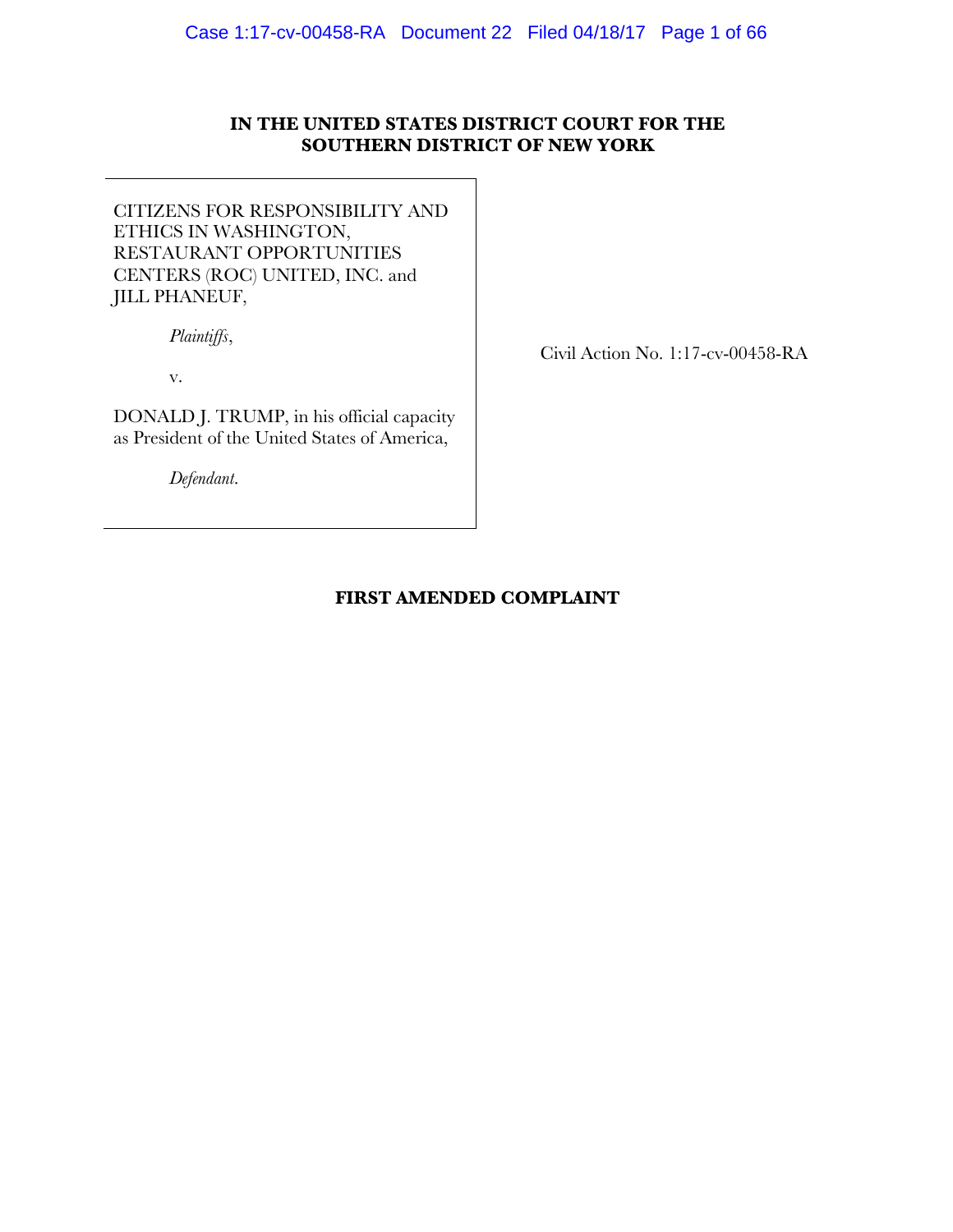# **TABLE OF CONTENTS**

| A.        |                                                                 |  |
|-----------|-----------------------------------------------------------------|--|
|           |                                                                 |  |
|           |                                                                 |  |
|           |                                                                 |  |
|           |                                                                 |  |
|           | International Versions and Distribution of "The Apprentice" and |  |
|           |                                                                 |  |
|           | Other Domestic and International Properties and Businesses 29   |  |
| <b>B.</b> |                                                                 |  |
| $C$ .     | Post-Inauguration Premium for Defendant's Goods and Services33  |  |
| D.        |                                                                 |  |
|           |                                                                 |  |
|           |                                                                 |  |
|           |                                                                 |  |
|           | Perceptible Impairment of CREW's Programmatic Functions and     |  |
| E.        |                                                                 |  |
|           |                                                                 |  |
|           |                                                                 |  |
|           |                                                                 |  |
| F.        |                                                                 |  |
| G.        |                                                                 |  |
| Η.        |                                                                 |  |
|           |                                                                 |  |
|           |                                                                 |  |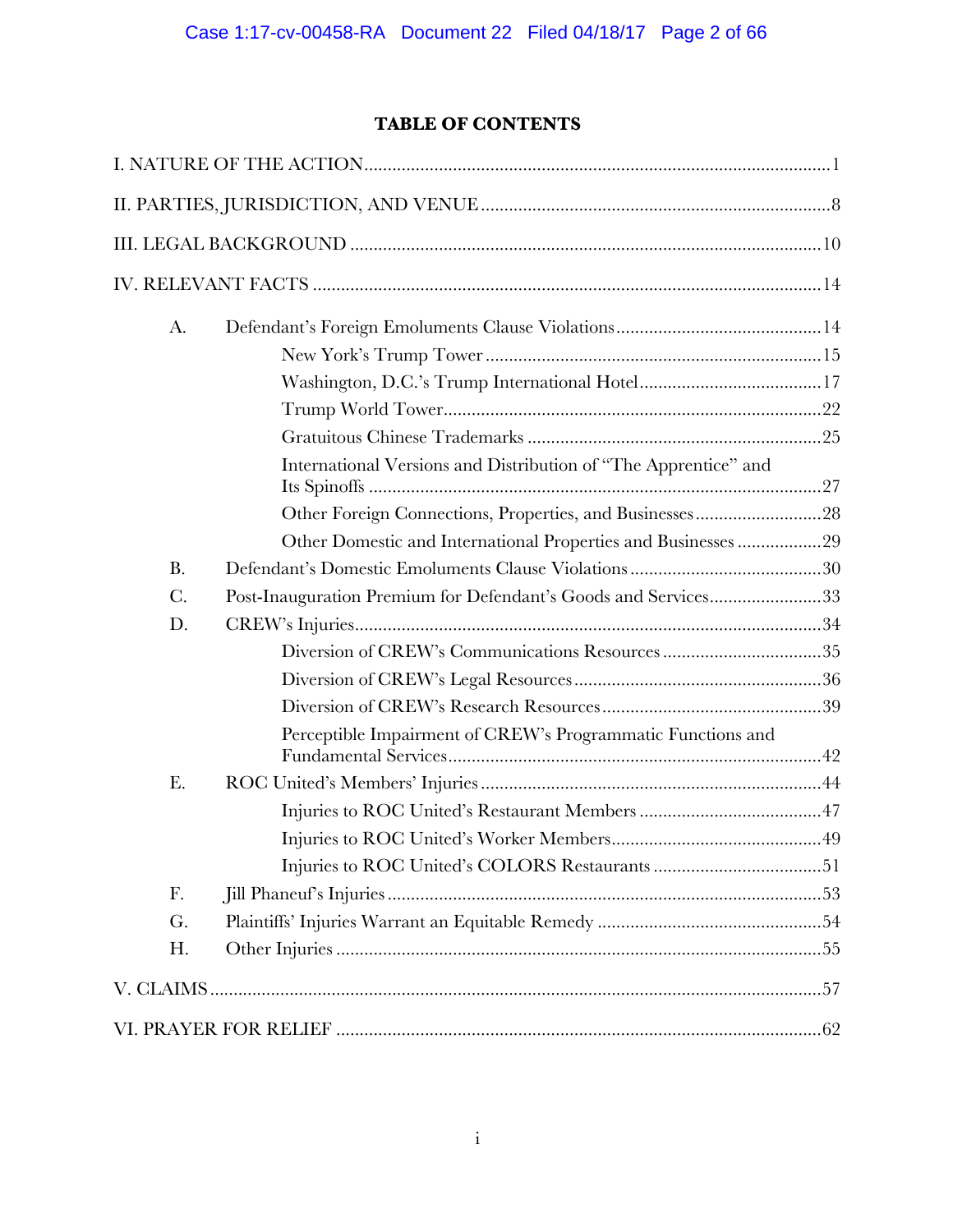### Case 1:17-cv-00458-RA Document 22 Filed 04/18/17 Page 3 of 66

Citizens for Responsibility and Ethics in Washington, Restaurant Opportunities Centers (ROC) United, Inc., and Jill Phaneuf, bring this action against Donald J. Trump, in his official capacity as President of the United States, and allege as follows:

## **I. NATURE OF THE ACTION**

1. This case arises out of an unprecedented threat to two critical, and closely related, anti-corruption provisions in the Constitution aimed at ensuring that the President of the United States faithfully serves the people—free from the compromising effects of financial inducements from foreign nations, foreign leaders, individual states in the Union, Congress, or other parts of the federal government. Never before have the people of the United States elected a President with business interests as vast, complicated, and secret as those of President Donald J. Trump. Now that he has been sworn into office as the 45th President of the United States, Defendant's business interests are creating countless conflicts of interest, as well as unprecedented influence by foreign governments, and have resulted and will further result in numerous violations of Article I, Section 9, Clause 8 of the United States Constitution, the "Foreign Emoluments Clause," and Article II, Section 1, Clause 7 of the United States Constitution, the "Domestic Emoluments Clause."

2. The Foreign Emoluments Clause provides that "no Person holding any Office of Profit or Trust under [the United States], shall, without the Consent of the Congress, accept of any present, Emolument, Office, or Title, of any kind whatever, from any King, Prince, or foreign State." Congress has not consented to Defendant's receipt of the presents or emoluments at issue here.

3. Defendant's violations of the Foreign Emoluments Clause pose a grave threat to the United States and its citizens. As the Framers were aware, private financial interests can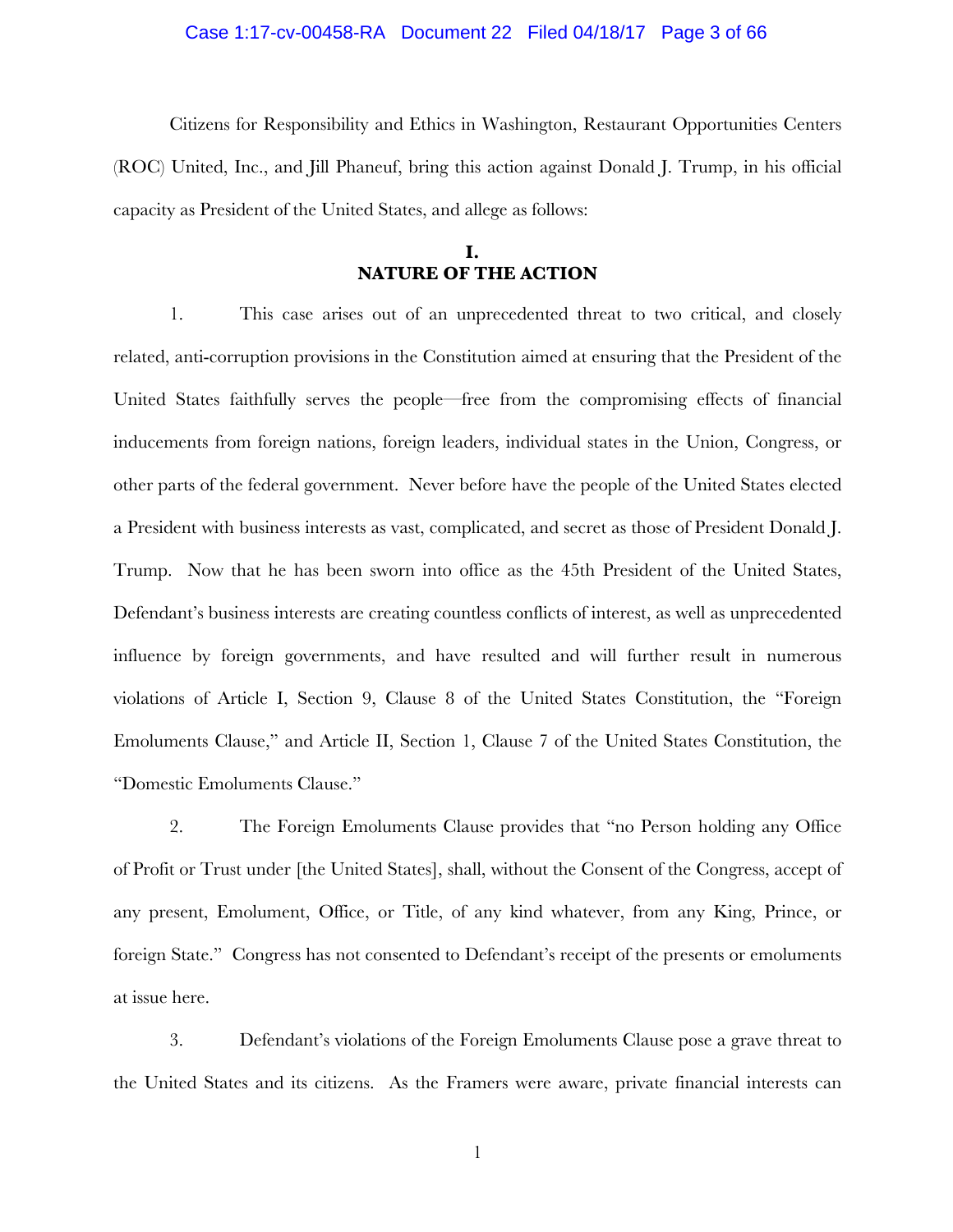### Case 1:17-cv-00458-RA Document 22 Filed 04/18/17 Page 4 of 66

subtly sway even the most virtuous leaders, and entanglements between American officials and foreign powers could pose a creeping, insidious threat to the Republic. The Foreign Emoluments Clause was forged of the Framers' hard-won wisdom. It is no relic of a bygone era, but rather an expression of insight into the nature of the human condition and the essential preconditions of self-governance. And applied to Defendant's diverse dealings, the text and purpose of the Foreign Emoluments Clause speak as one: this cannot be allowed.

4. Ultimately, the theory of the Foreign Emoluments Clause—grounded in English history and the Framers' experience—is that a federal officeholder who receives something of value from a foreign power can be imperceptibly induced to compromise what the Constitution insists be his or her exclusive loyalty: the best interest of the United States of America. And rather than guard against such corruption by punishing it after-the-fact, the Framers concluded that the proper solution was to write a strict prophylactic rule into the Constitution itself, thereby ensuring that shifting political imperatives and incentives never undo this vital safeguard of freedom.1

5. The Domestic Emoluments Clause, which is narrower than the Foreign Emoluments Clause, provides: "The President shall, at stated Times, receive for his Services, a Compensation, which shall neither be increased nor diminished during the Period for which he shall have been elected, and he shall not receive within that Period any other Emolument from

<sup>1</sup> Norman L. Eisen, Richard Painter & Laurence H. Tribe, *The Emoluments Clause: Its Text, Meaning, and Application to Donald J. Trump* (Dec. 16, 2016), http://brook.gs/2hGIMbW; *see also*  Applicability of Emoluments Clause to Employment of Government Employees by Foreign Public Universities, 18 Op. O.L.C. 13, 18 (1994) ("Those who hold offices under the United States must give the government their unclouded judgment and their uncompromised loyalty. That judgment might be biased, and that loyalty divided, if they received financial benefits from a foreign government.").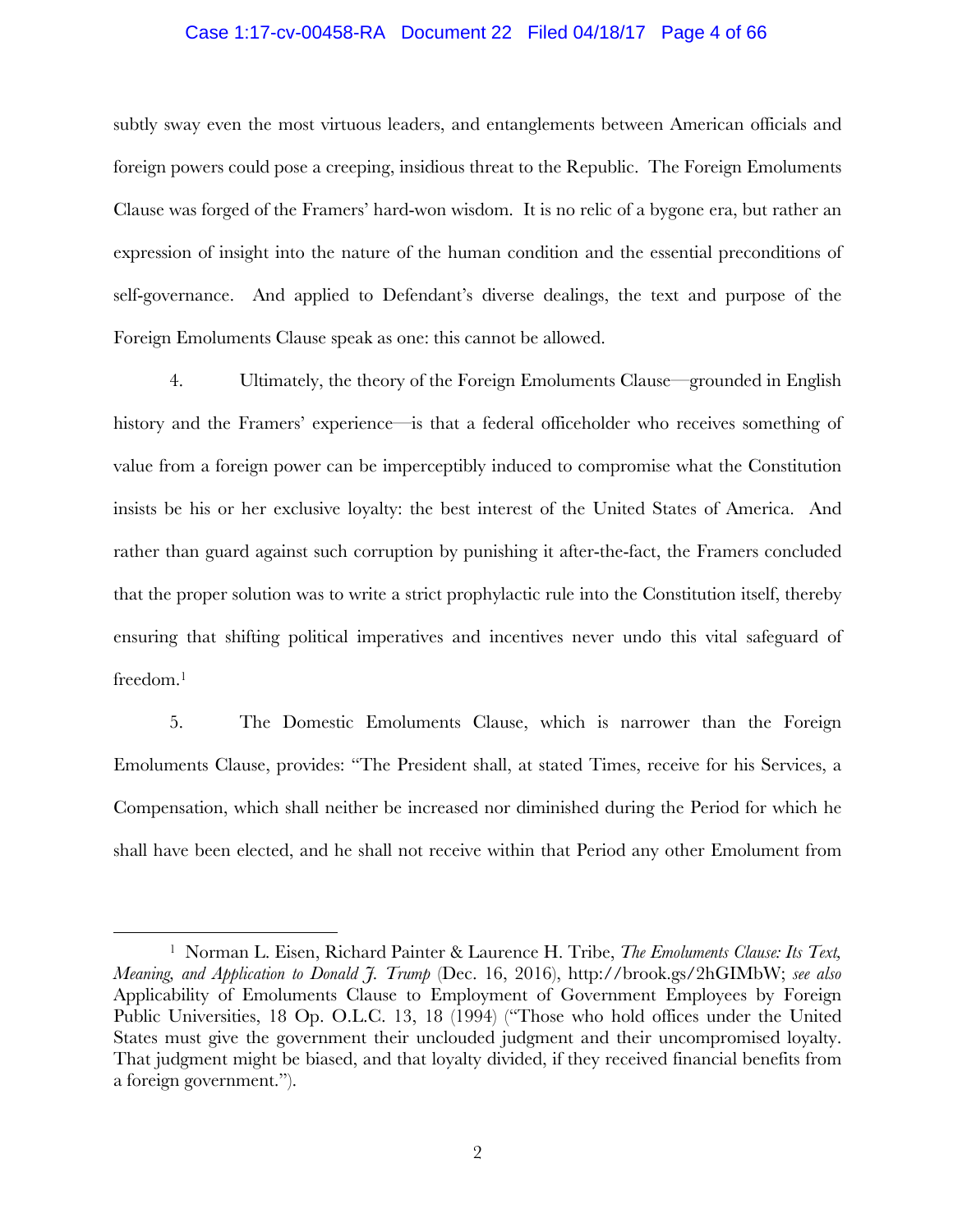### Case 1:17-cv-00458-RA Document 22 Filed 04/18/17 Page 5 of 66

the United States, or any of them."2

6. Like the Foreign Emoluments Clause, the Domestic Emoluments Clause arose to protect the government from corruption. The Founders intended that the Domestic Emoluments Clause guarantee that Congress, other parts of the federal government, and the states "can neither weaken [the President's] fortitude by operating on his necessities, nor corrupt his integrity by appealing to his avarice."<sup>3</sup> The Founders further intended the Clause to protect against self-dealing: insuring the President could not receive any benefit from his Office other than as the fixed compensation prescribed in advance by Congress.

7. Defendant has violated the Constitution since the opening moments of his presidency and is poised to do so continually for the duration of his administration. Specifically, Defendant has committed and will commit violations of both the Foreign Emoluments Clause and the Domestic Emoluments Clause, involving at least: (a) leases held by foreign-governmentowned entities in New York's Trump Tower; (b) room reservations, restaurant purchases, the use of facilities, and the purchase of other services and goods by foreign governments and diplomats, state governments, and federal agencies, at Defendant's Washington, D.C. hotel and restaurant; (c) hotel stays, property leases, restaurant purchases, and other business transactions tied to foreign governments, state governments, and federal agencies at other domestic and international establishments owned, operated, or licensed by Defendant; (d) property interests or other business dealings tied to foreign governments in numerous other countries; (e) payments from foreign-government-owned broadcasters related to rebroadcasts and foreign versions of the

<sup>&</sup>lt;sup>2</sup> This provision is also referred to as the "Presidential Emoluments Clause." Although it was originally designated as Article II, Section 1, Clause 7, it is now sometimes referred to as Article II, Section 1, Clause 6, because the original third clause of Article II, Section 1 was superseded by the Twelfth Amendment.

<sup>3</sup> The Federalist No. 73 (Alexander Hamilton).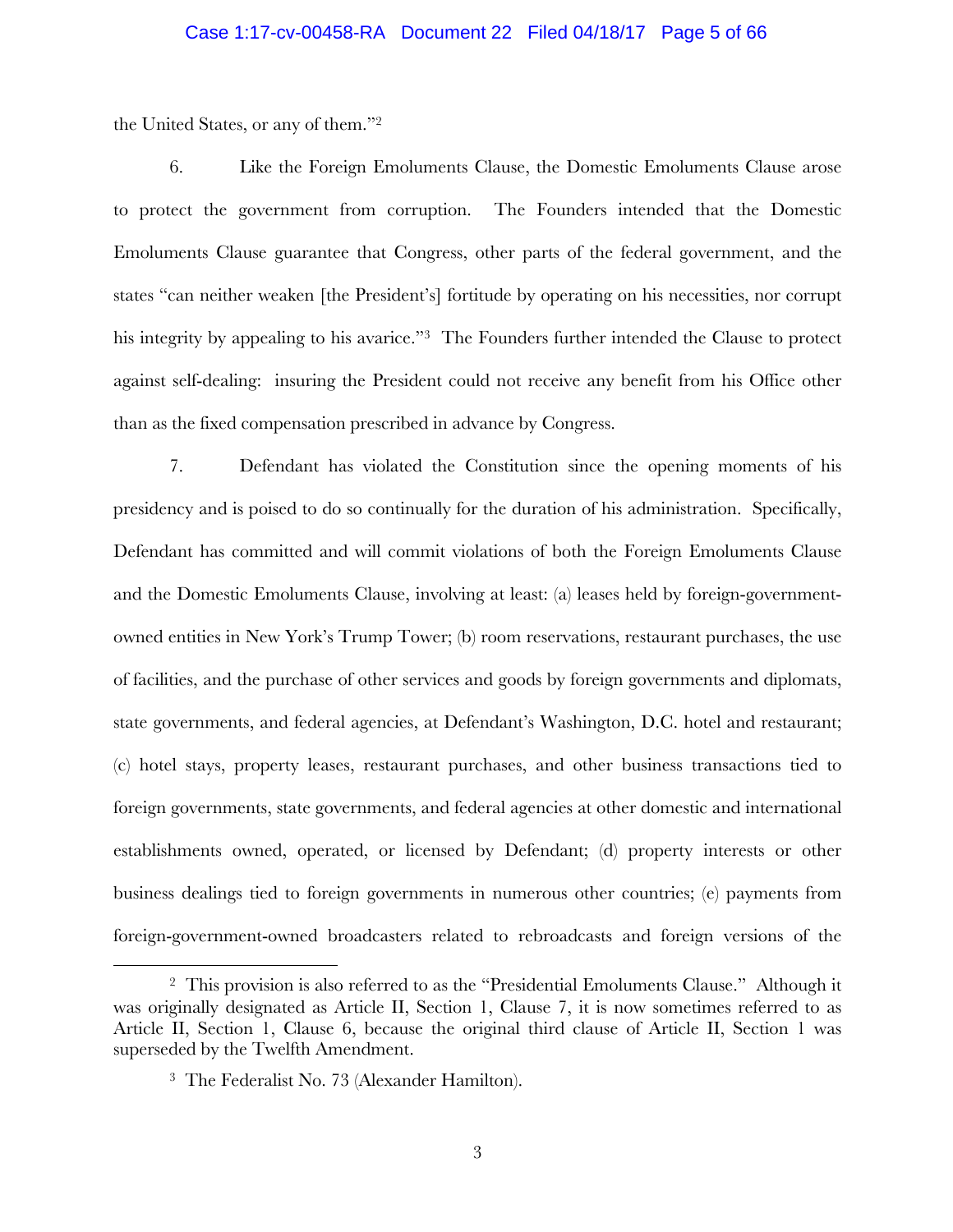## Case 1:17-cv-00458-RA Document 22 Filed 04/18/17 Page 6 of 66

television program "The Apprentice" and its spinoffs; and (f) continuation of the General Services Administration lease for Defendant's Washington, D.C. hotel despite Defendant's breach, and potential provision of federal tax credits in connection with the same property.

8. Plaintiff Citizens for Responsibility and Ethics in Washington (CREW) is a nonprofit, nonpartisan organization founded in 2002 that works on behalf of the public to foster an ethical and accountable government and reduce the influence of money in politics. CREW has continuously sought to advance its mission through educating the public, advocacy, and enforcement.

9. CREW brings this action to stop and prevent the violations of the Emoluments Clauses that Defendant has committed and will commit. As a direct result of Defendant's refusal to avoid these and other violations of the Emoluments Clauses, CREW has been significantly injured and will continue to be injured unless this Court orders relief. CREW has been forced to divert essential and limited resources—including time and money—from other important matters that it ordinarily would have been addressing to the Emoluments issues involving Defendant. Defendant's conduct is in direct conflict with CREW's mission. CREW's work on its core mission has been rendered more difficult, time consuming, and expensive due to the ongoing Emoluments violations. Moreover, without declaratory and injunctive relief from this Court, CREW will continue to suffer this diversion and depletion of resources for the remainder of Defendant's administration. CREW will essentially be forced into the role of combatting and educating the public regarding Defendant's Emoluments violations, rather than continuing its mission of serving as a watchdog with respect to all ethical issues involving all parts of our government.

10. CREW is further injured because Defendant's activities impair the ability of CREW to carry out its mission through its prior core activities: exposing the corrupting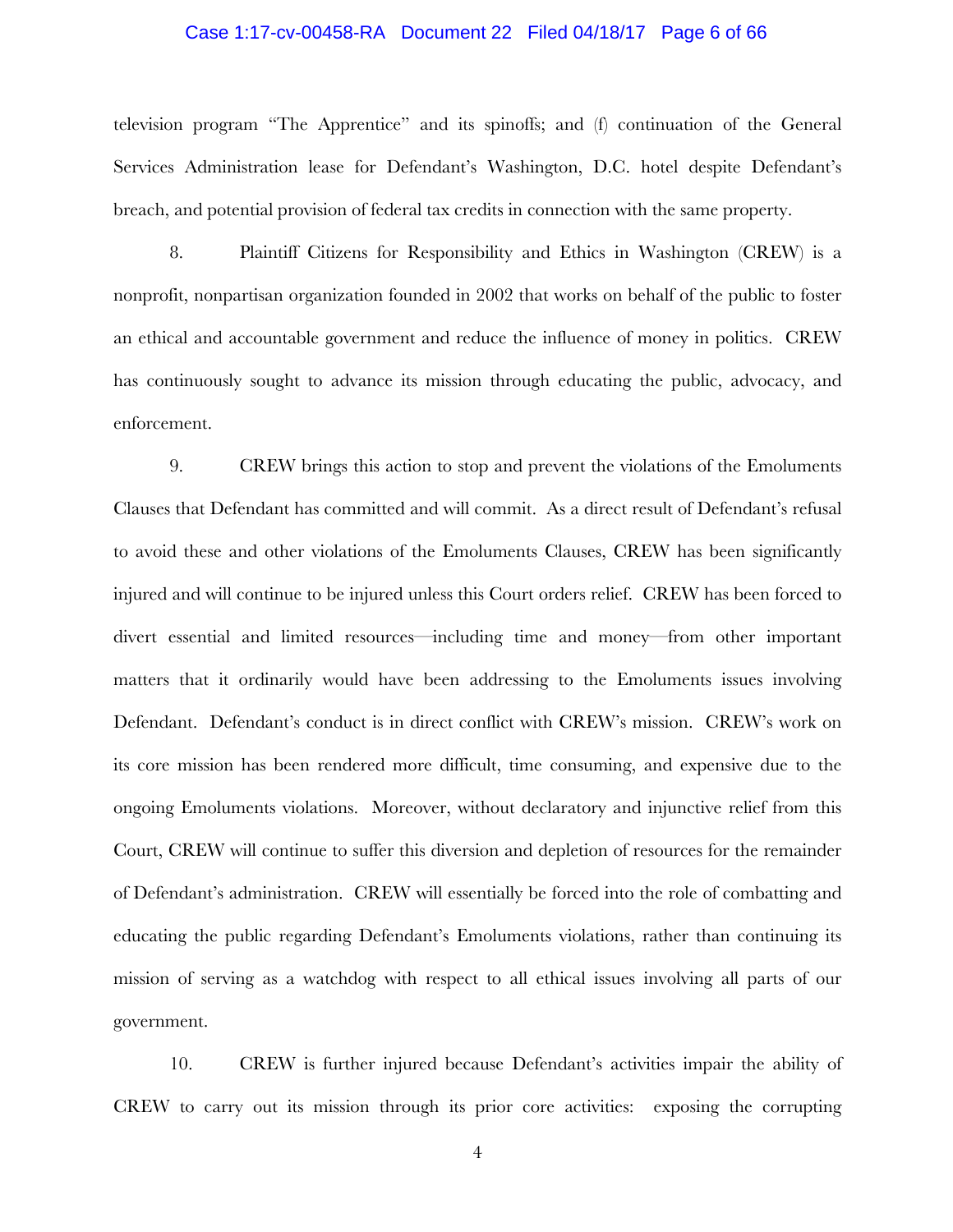## Case 1:17-cv-00458-RA Document 22 Filed 04/18/17 Page 7 of 66

influence of money through research, public education, and, where necessary, litigation. Defendant's novel use of an opaque and sprawling business organization to collect funds creates a dangerous new avenue for corruption that resists detection. While CREW previously performed important work by relying on official filings, public disclosures, and other readily available documents, Defendant's activities deny CREW the information such sources provide, and that CREW uses to raise public awareness, further impeding and inhibiting CREW's daily activities and operations. To carry out its mission and continue its work, CREW must engage in more time consuming, more expensive, and less effective research to continue bringing corruption to light, diverting resources from its other projects.

11. Plaintiff Restaurant Opportunities Centers (ROC) United, Inc. ("ROC United") is a nonprofit, nonpartisan organization founded in 2008. ROC United has nearly 25,000 restaurant-employee members; through its project Restaurants Advancing Industry Standards in Employment ("RAISE"), it has over 200 restaurant members; and through its project Diners United, it has about 3,000 diner members. ROC United engages workers, employers, and consumers to improve wages and working conditions in the restaurant industry, including by providing job training, placement, leadership development, civic engagement, legal support, and policy advocacy. In addition, ROC United owns and operates a restaurant in New York City, and is opening another one soon in Washington, D.C.

12. ROC United brings this action on behalf of its members to stop and prevent the violations of the Emoluments Clauses that Defendant has committed and will commit. As a direct result of Defendant's refusal to avoid these and other violations of the Emoluments Clauses, ROC United members have been significantly injured and will continue to be injured unless this Court grants relief.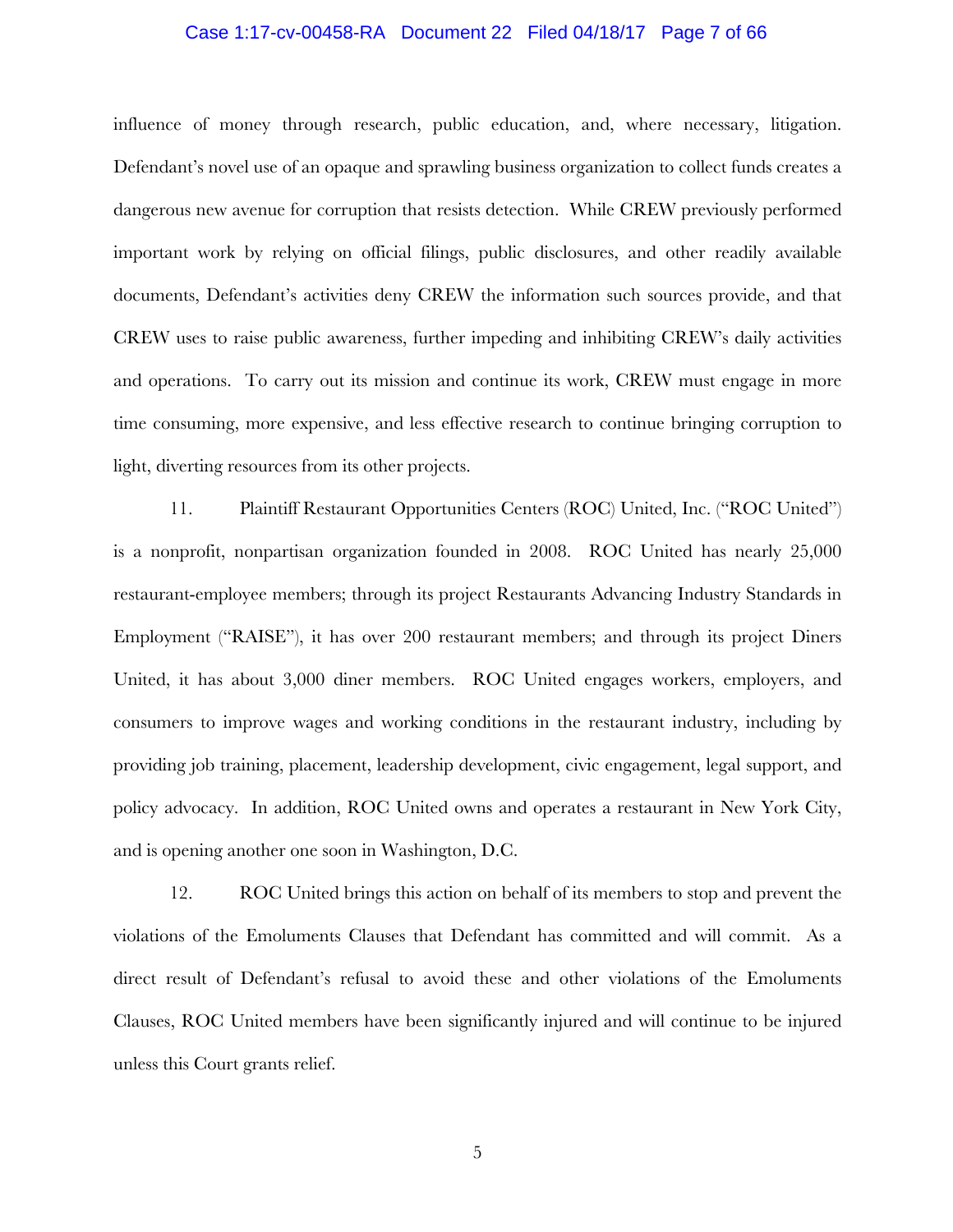#### Case 1:17-cv-00458-RA Document 22 Filed 04/18/17 Page 8 of 66

13. ROC United's members include restaurants and the employees of restaurants that compete with restaurants owned by Defendant and with restaurants located in hotels and other properties owned by Defendant or in which Defendant has a financial interest, including in Washington, D.C. and New York City. In violation of the Foreign and Domestic Emoluments Clauses, Defendant has received gifts or emoluments from foreign states or instrumentalities and emoluments from the United States and state and local governments in the form of payments to Defendant's hotels, restaurants, and other properties and to restaurants located in Defendants' hotels and other properties. As competitors and employees of competitors of restaurants located in Defendant's hotels and other properties, including restaurants owned by Defendant, ROC United's members have been injured by these payments due to lost business, wages, and tips.

14. ROC United also brings this action on its own behalf to stop and prevent the violations of the Emoluments Clauses that Defendant has committed and will commit that impact ROC United's own restaurant. ROC United's "COLORS" restaurant competes with restaurants owned by Defendant and with restaurants located in hotels and other properties owned by Defendant or in which Defendant has a financial interest. In violation of the Foreign and Domestic Emoluments Clauses, Defendant has received gifts or emoluments from foreign states or instrumentalities and emoluments from the United States and state and local governments in the form of payments to Defendant's hotels, restaurants, and other properties and to restaurants located in Defendants' hotels and other properties. As a competitor of restaurants located in Defendant's hotels and other properties, including restaurants owned by Defendant, ROC United has been injured by these payments due to lost business, and will continue to be injured by such payments unless this Court grants relief.

15. Plaintiff Jill Phaneuf is an individual resident of Washington, D.C. She has worked for hotel owners in Washington, D.C. for several years and has held various roles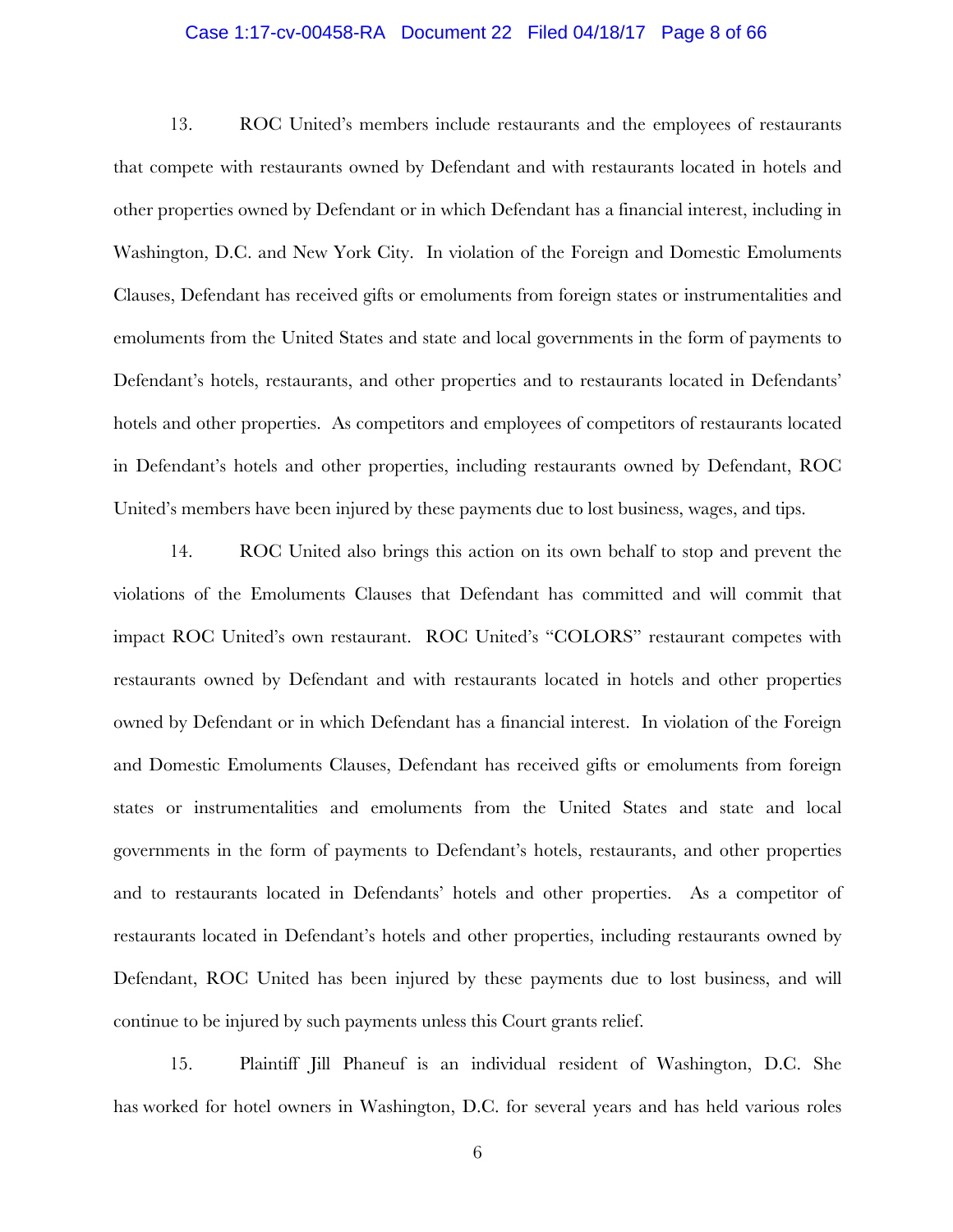#### Case 1:17-cv-00458-RA Document 22 Filed 04/18/17 Page 9 of 66

relating to the performance of those hotels. In her current position, she works with a hospitality company to book events for two hotels that are flagged as Kimptons: the Carlyle Hotel, situated just north of Dupont Circle, and the Glover Park Hotel, situated near Massachusetts Avenue, NW, which is colloquially referred to as "Embassy Row." She specifically seeks to book embassy functions, political functions involving foreign governments, and functions for organizations that are connected to foreign governments, in addition to other events in the Washington, D.C. market. Her compensation is directly tied to a percentage of the gross receipts of the events that she books for the hotels.

16. Ms. Phaneuf brings this action to stop and prevent the violations of the Emoluments Clauses that Defendant has committed and will commit. As a direct result of Defendant's refusal to avoid violations of the Emoluments Clauses, Ms. Phaneuf will be injured without relief from this Court.

17. The hotels for which Ms. Phaneuf seeks to book embassy functions and other events compete with hotels owned by Defendant or in which Defendant has a financial interest. Defendant has received payments from foreign states or instrumentalities and from the United States and state and local governments, through Defendant's hotels, restaurants, and other properties. As an individual working to book events at competitor hotels, Ms. Phaneuf will be injured due to loss of commission-based income.

18. Accordingly, CREW, ROC United, and Ms. Phaneuf request that this Court: (a) enter a declaratory judgment declaring that Defendant has violated and will continue to violate the Foreign Emoluments Clause and the Domestic Emoluments Clause; (b) enjoin Defendant from violating both Emoluments Clauses; and (c) enter an injunction requiring Defendant to release financial records sufficient to confirm that Defendant is not engaging in any further transactions that would violate either Emoluments Clause.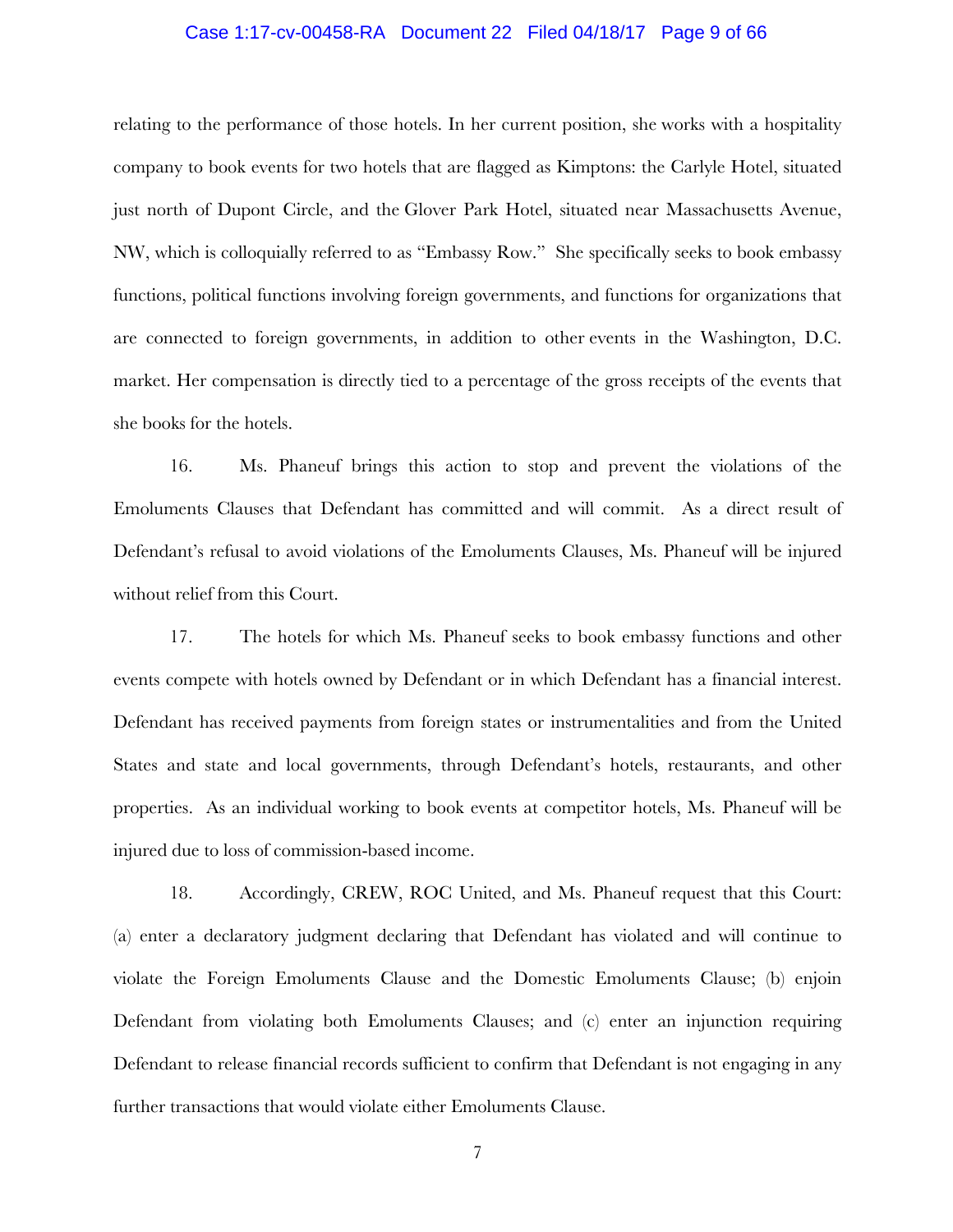## **II. PARTIES, JURISDICTION, AND VENUE**

19. CREW is a nonprofit, nonpartisan corporation organized under the laws of Delaware and exempt from taxation under 26 U.S.C.  $\S 501(c)(3)$ . CREW is committed to protecting the rights of citizens to be informed about the activities of government officials, ensuring the integrity of government officials, protecting our political system against corruption, and reducing the influence of money in politics. CREW advances that mission through education, advocacy, and enforcement. Among other activities, CREW educates the public on ethics and the impact of money in politics by producing reports, publishing blog posts, and issuing press releases. CREW seeks to empower citizens to have an influential voice in government decisions and in the governmental decision-making process through the dissemination of information about public officials and their conduct. CREW also works to advance reforms in the areas of ethics, campaign finance, lobbying, and transparency, and seeks to ensure the proper interpretation and enforcement of government ethics laws and other laws related to corruption and money in politics.

20. To advance its mission, CREW uses a combination of research, litigation, advocacy, and public education to disseminate information about public officials, their actions, and the outside influences that have affected those actions. A core part of this work is examining and exposing special interests that have influenced public officials and elections, and then using that information to educate the public and voters regarding the integrity of public officials, candidates for public office, the electoral process, and our system of government.

21. Toward this end, CREW monitors the activities of public officials and candidates, as well as businesses and others that financially support them, including support received through campaign contributions, gifts, and businesses or other entities associated with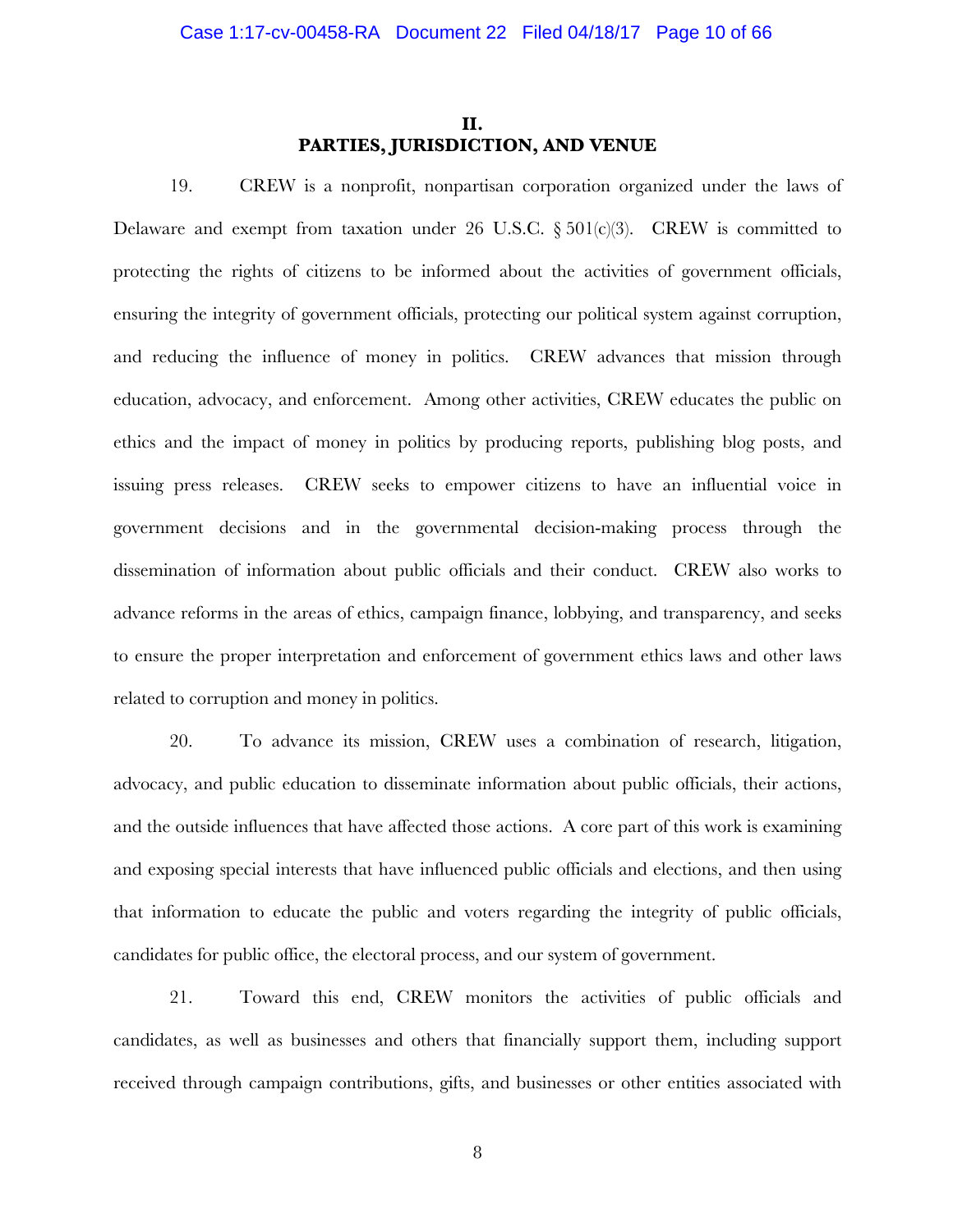#### Case 1:17-cv-00458-RA Document 22 Filed 04/18/17 Page 11 of 66

public officials. CREW regularly reviews public records that disclose the financial benefits provided to public officials and their business interests, including personal financial-disclosure forms, campaign-finance reports, travel records, and lobbying reports. CREW further conducts independent research to uncover financial support for public officials and candidates, reviewing business records, tax returns, property records, and news reports. CREW's research also regularly includes submitting federal and state public-records requests and reviewing the records obtained.

22. A part of CREW's work in carrying out its central mission focuses on so-called "pay-to-play" schemes. Toward that end, CREW looks for correlations between financial benefits received by public officials and their subsequent conduct.

23. Using the information obtained from public records and independent research, CREW—through its website, press releases, reports, and other methods of distribution publicizes the roles of individuals, groups, and businesses attempting to use financial support to influence politics and public policy, and the public officials and candidates who accept that support. In particular, CREW publicizes violations of ethics, campaign finance, and other anticorruption laws and rules by those public officials and candidates. CREW also regularly files complaints with government agencies when it discovers violations of these laws and rules. In addition, CREW regularly files lawsuits under the Freedom of Information Act, Federal Election Campaign Act, Administrative Procedures Act, and other statutes to compel government agencies to properly interpret and enforce anti-corruption, accountability, and transparency laws and rules, and participates as an amicus curiae in related civil and criminal litigation.

24. By publicizing violations and filing complaints and lawsuits, CREW advances its mission of keeping the public informed about public officials and candidates and deterring future violations of these laws and rules.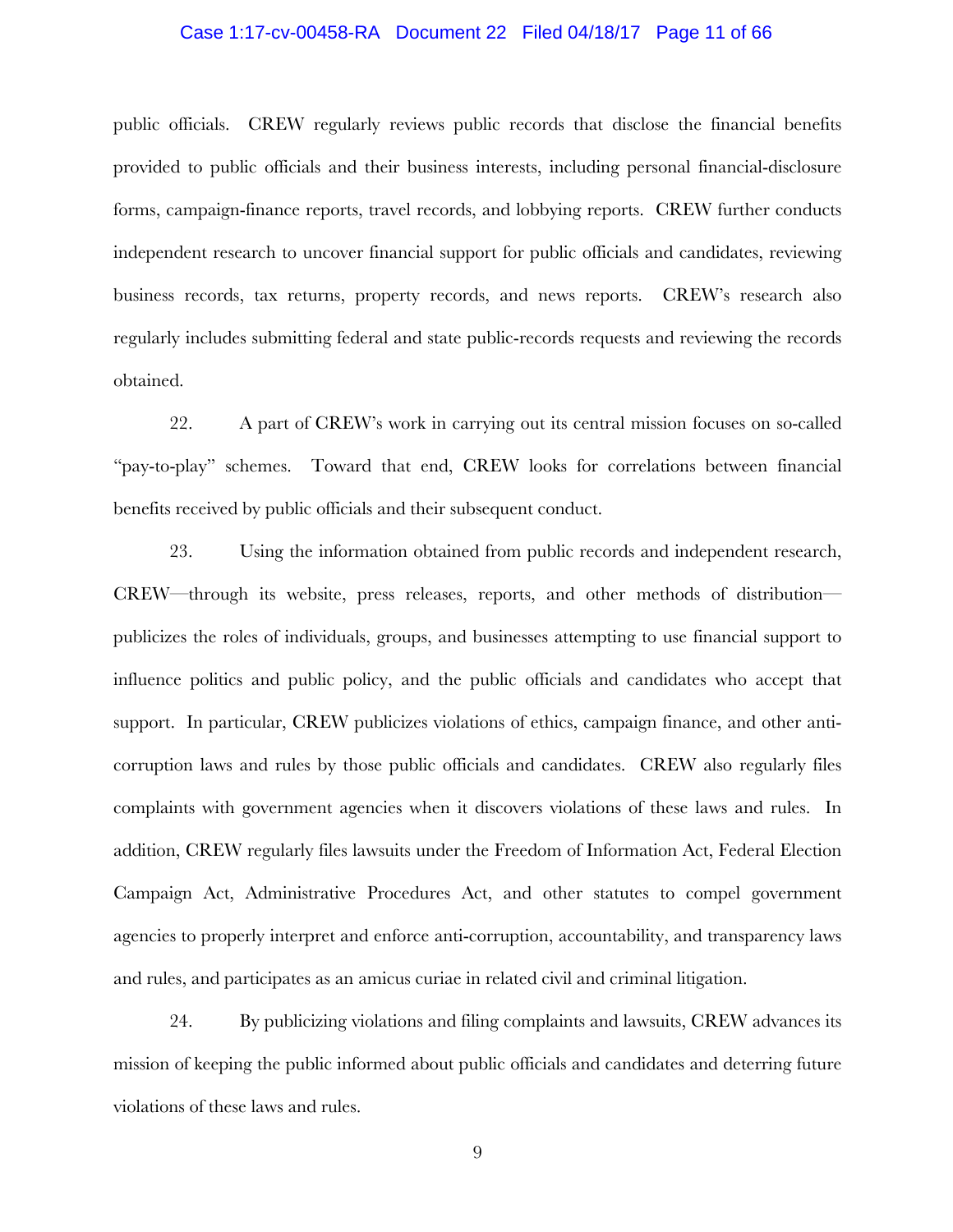### Case 1:17-cv-00458-RA Document 22 Filed 04/18/17 Page 12 of 66

25. CREW provides services to the public by disseminating the results of CREW's extensive investigations, advocating for public access to information about the government and public officials, and enforcing the right to public access to information, through litigation when necessary. CREW further provides advice to public officials and reporters on how to expose government corruption and what legislative reforms are required to combat it.

26. ROC United is a nonprofit, nonpartisan corporation organized under the laws of New York. ROC United includes its project RAISE, which is its organization of restaurant members, and its project Diners United, which is its organization of diner members. ROC United also owns and operates the restaurant COLORS in New York City and Detroit, and will be opening a location in Washington, D.C. soon.

27. Jill Phaneuf is an individual citizen of Washington, D.C.

28. Defendant is the President of the United States of America. He is being sued here in his official capacity as President.

29. This Court has subject-matter jurisdiction under 28 U.S.C. §§ 1331 and 2201.

30. Venue is proper in the Southern District of New York under 28 U.S.C. § 1391(e)(1). Defendant is "an officer . . . of the United States . . . acting in his official capacity or under color of legal authority," and the Southern District of New York is a "judicial district" in which "a substantial part of the events or omissions giving rise to the claim occurred," and where "a substantial part of property that is the subject of the action is situated." For example, New York's Trump Tower and Defendant's "Trump Organization"—both key components of Plaintiffs' claims—are based in the Southern District of New York.

## **III. LEGAL BACKGROUND**

31. The origins of the "Foreign Emoluments Clause" date back as far as 1651, when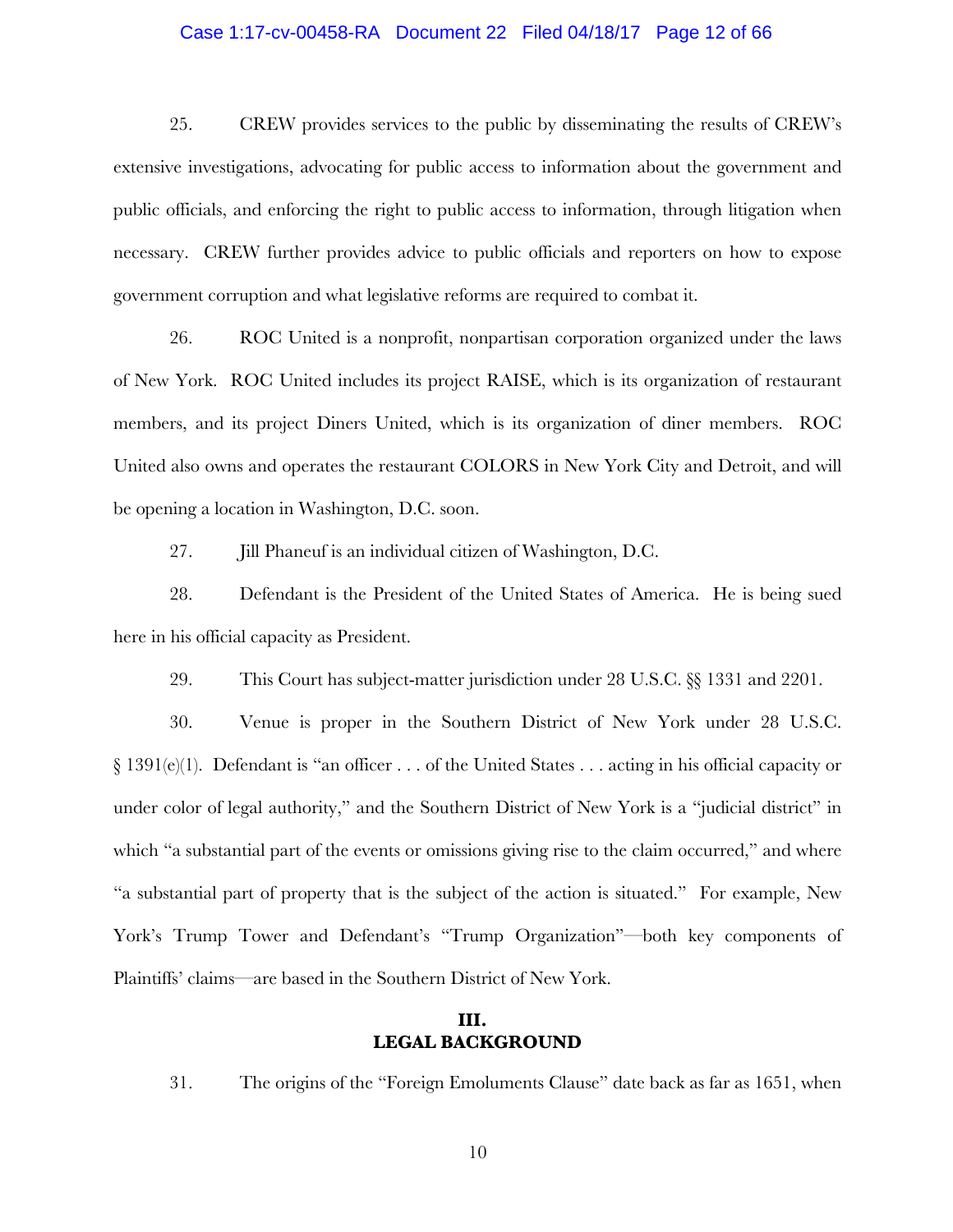### Case 1:17-cv-00458-RA Document 22 Filed 04/18/17 Page 13 of 66

the Dutch broke with classic European diplomatic customs and prohibited their foreign ministers from accepting "any presents, directly or indirectly, in any manner or way whatever." Impressed, the early Americans included similar text—the predecessor for the Foreign Emoluments Clause—in Article 6, Section 1 of the Articles of Confederation: "[N]or shall any person holding any office of profit or trust under the United States, or any of them, accept of any present, emolument, office, or title of any kind whatever, from any king, prince, or foreign State."

32. The foreign anti-emolument provision initially was not included at the Constitutional Convention, but it was added without dissent at the request of Charles Pinckney, who "urged the necessity of preserving foreign Ministers & other officers of the U. S. independent of external influence."4 Edmund Jennings Randolph echoed the anti-corruption purpose of the Foreign Emoluments Clause included in the Constitution: "It was thought proper, in order to exclude corruption and foreign influence, to prohibit any one in office from receiving or holding any emoluments from foreign states."5 The Framers recognized the dangers of foreign influence and corruption, even in situations subtler than *quid pro quo* bribery, and thus they created a broad constitutional prophylactic applicable to anything of value given by any foreign government to any officer of the United States.

33. The Presidency of the United States is an "Office of Profit or Trust under the United States."

34. Consistent with the Framers' intent, the definition of a "present" or "Emolument" under the Foreign Emoluments Clause is properly interpreted in a broad manner, to cover anything of value, monetary or nonmonetary. The text of the clause itself prohibits the

<sup>4 2</sup> Farrand, *The Records of the Federal Convention of 1787*, at 389.

<sup>5 3</sup> Farrand, *The Records of the Federal Convention of 1787*, at 327.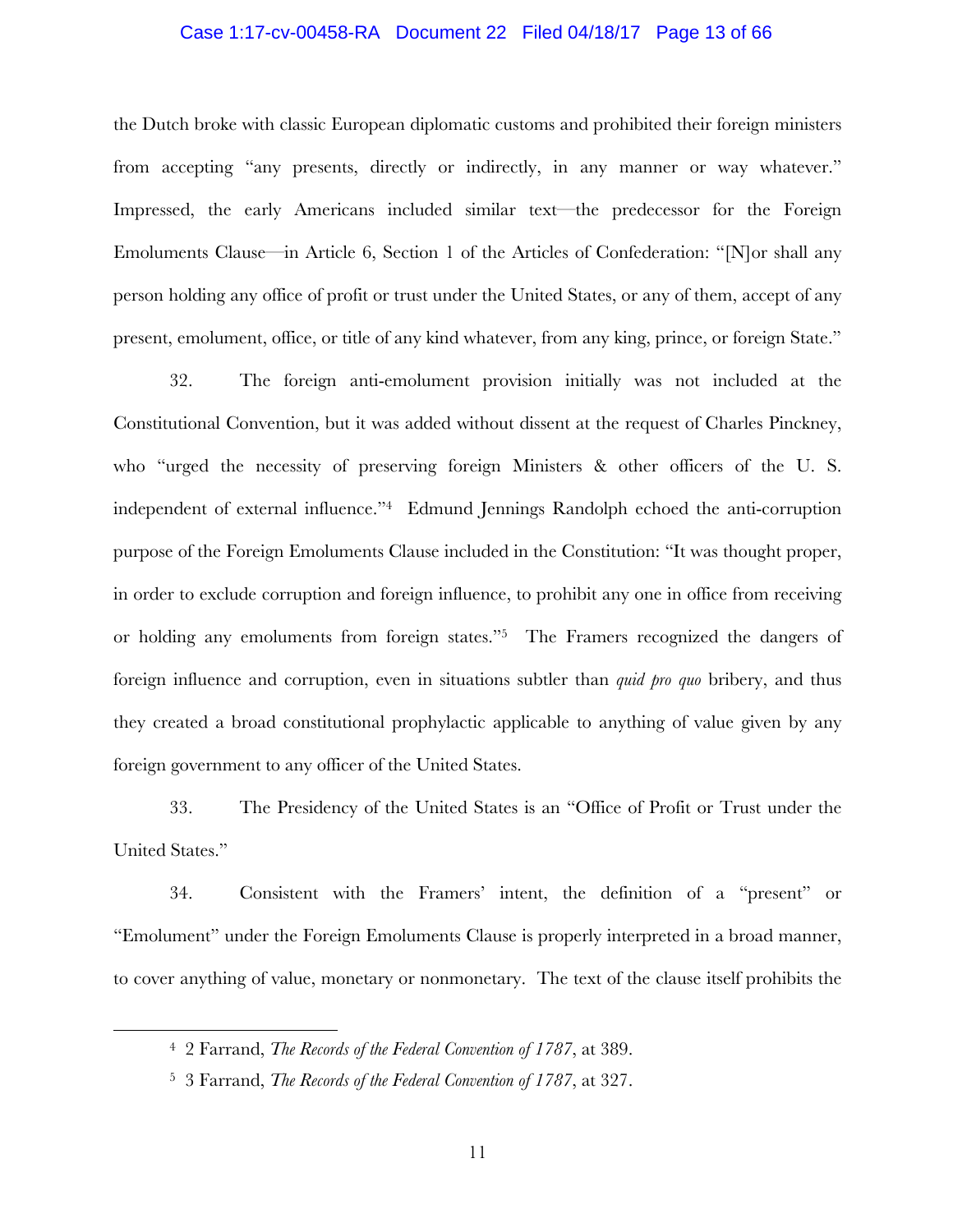### Case 1:17-cv-00458-RA Document 22 Filed 04/18/17 Page 14 of 66

receipt of *both* a "present," which, presumably, is provided without a return of anything of equal value, *and* an "Emolument," which could cover anything else of value, including without limitation payments, transactions granting special treatment, and transactions above marginal cost. The Foreign Emoluments Clause also explicitly prohibits the receipt of "any present [or] Emolument . . . *of any kind whatever*," emphasizing the breadth of the things of value covered under the provision.

35. The Foreign Emoluments Clause covers not only a transfer from a king, prince, or foreign State individually, but also any transfer from their instrumentalities and controlled entities. Though not a body with authority to provide controlling interpretations of this constitutional text, the U.S. Department of Justice's Office of Legal Counsel has consistently examined three non-dispositive factors with respect to determining which entities fall within the definition of a "foreign State" under the Foreign Emoluments Clause, always with an eye toward the underlying purpose of preventing corruption and foreign influence: (a) "whether a government is the substantial source of funding for the entity"; (b) "whether a government, as opposed to a private intermediary, makes the ultimate decision regarding the gift or emolument"; and (c) "whether a government has an active role in the management of the entity."6 It is widely accepted—and has been reaffirmed by the Office of Legal Counsel as recently as 2009—that a "foreign State" under the Foreign Emoluments Clause includes agents and instrumentalities of foreign nations, including local government units within a foreign country. 7

36. Just as the Framers sought to stem foreign influence with the Foreign

<u>.</u>

<sup>6</sup> Applicability of the Emoluments Clause and the Foreign Gifts and Decorations Act to the President's Receipt of the Nobel Peace Prize, 33 Op. O.L.C. 8 (2009).

<sup>7</sup> *Id.* at 7; Major James D. Dunn, B-251084, 1993 WL 426335, at \*3 (Comp. Gen. Oct. 12, 1993).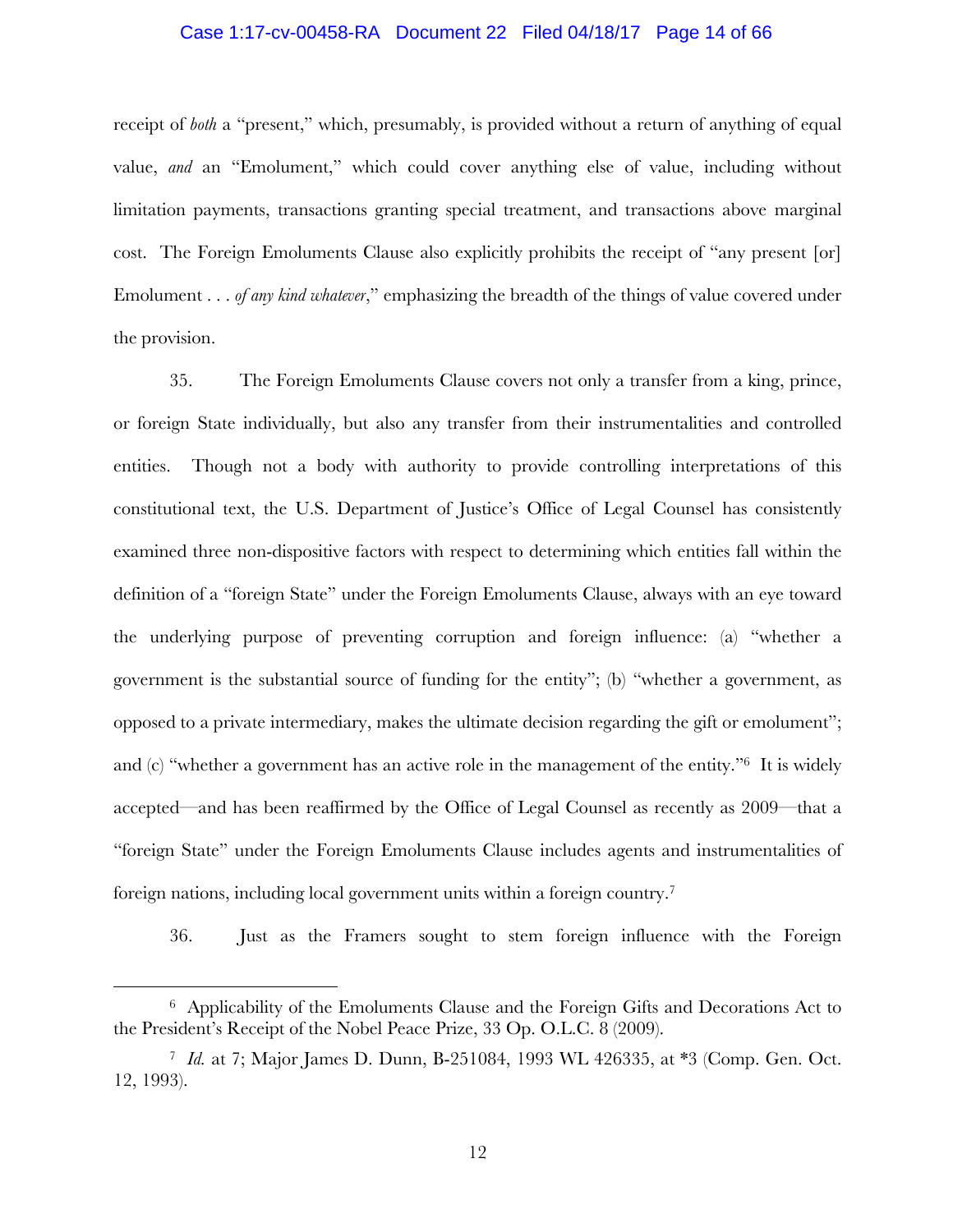### Case 1:17-cv-00458-RA Document 22 Filed 04/18/17 Page 15 of 66

Emoluments Clause, they too sought to stem the system of patronage, influence, and rentextraction that predominated the colonial governors' offices by means of a Domestic Emoluments Clause specifically targeting the President. The clause provides that the President's "Compensation" shall not be increased or decreased, and that he may not receive any "other emolument from the United States, or any of them," during his term of office. Though the clause permits presents from states and the federal government—unlike the Foreign Emoluments Clause—it nonetheless works to ensure that neither can "weaken his fortitude by operating on his necessities, nor corrupt his integrity by appealing to his avarice." The ban on other emoluments, Alexander Hamilton explained, would ensure that the President would have "*no pecuniary inducement to renounce or desert the independence intended for him by the Constitution.*" Further, as recognized by judicial authorities, the ban "addressed the Framers' concern that the President should not have the ability to convert his or her office for profit."

37. The Domestic Emoluments Clause proscribes the receipt of additional emoluments only by the President and, unlike the Foreign Emoluments Clause, does not apply to any other federal official. It therefore reflects the Framers' special concern about ensuring that the Nation's powerful Chief Executive remains free from the distorting and corrupting influences that might impair his ability to faithfully execute his office.

38. Just as the Foreign Emoluments Clause bars payments not only from foreign states, but also their subdivisions and instrumentalities, the Domestic Emoluments Clause bars payments not only from the federal government and state governments, but also their respective instrumentalities and subdivisions. The Supreme Court has long viewed local governments as "mere[]. . . departments" of the state. *Ysursa v. Pocatello Educ. Ass'n*, 555 U.S. 353, 362 (2009).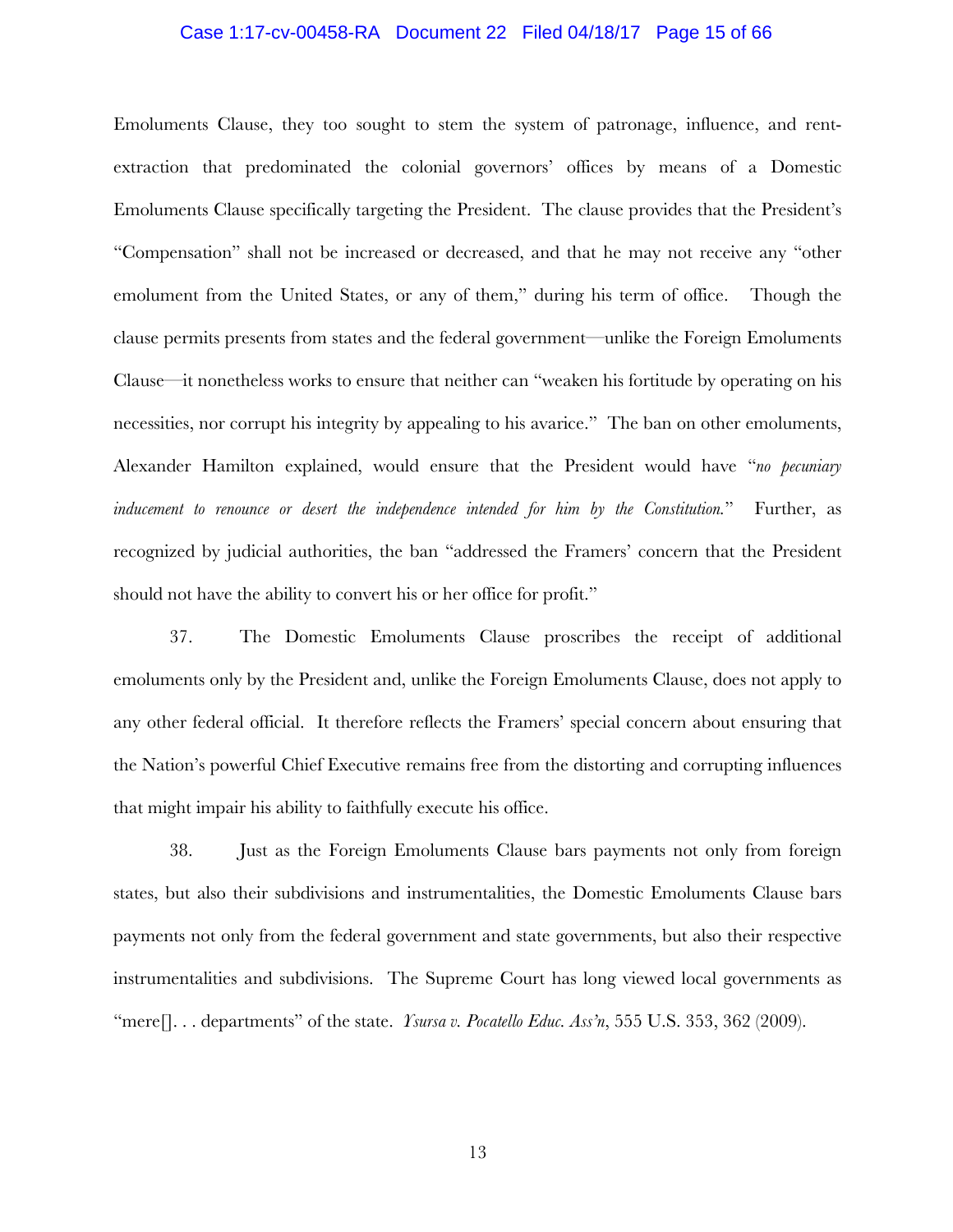### **IV. RELEVANT FACTS**

### **A. Defendant's Foreign Emoluments Clause Violations**

39. Defendant owns and controls hundreds of businesses throughout the world, including hotels and other properties. His sprawling business empire is made up of hundreds of different corporations, limited-liability companies, limited partnerships, and other entities that he owns or controls, in whole or in part, operating in the United States and 20 or more foreign countries.8 Defendant's businesses are loosely organized under an umbrella known as the "Trump Organization." However, Defendant's interests include not only Trump Organization LLC d/b/a The Trump Organization and The Trump Organization, Inc., both of which are owned solely by Defendant, but also scores of other entities not directly owned by either "Trump Organization" entity but that Defendant personally owns, owns through other entities, and/or controls.9 Defendant also has several licensing agreements that provide streams of income that continue over time. Through these entities and agreements, Defendant personally benefits from business dealings, and Defendant is and will be enriched by any business in which they engage with foreign governments, instrumentalities, and officials.

40. On January 11, 2017 Defendant announced a plan to turn "leadership and management" of the Trump Organization over to his sons Eric Trump and Donald Trump Jr., as well as a longtime company executive.10 But the plan did not include Defendant relinquishing *ownership* of his businesses or even establishing a blind trust.

<u>.</u>

<sup>8</sup> Marilyn Geewax & Maria Hollenhorst, *Trump's Businesses And Potential Conflicts: Sorting It Out*, NPR (Dec. 5, 2016, 7:00 AM), http://n.pr/2g2xZDP.

<sup>9</sup> U.S. Office of Gov't Ethics, Donald J. Trump 2016 Executive Branch Personnel Public Financial Disclosure Report (May 16, 2016), http://bit.ly/2gBUwIV.

<sup>10</sup> *Donald Trump's News Conference: Full Transcript and Video*, N.Y. Times (Jan. 11, 2017), http://nyti.ms/2jG86w8.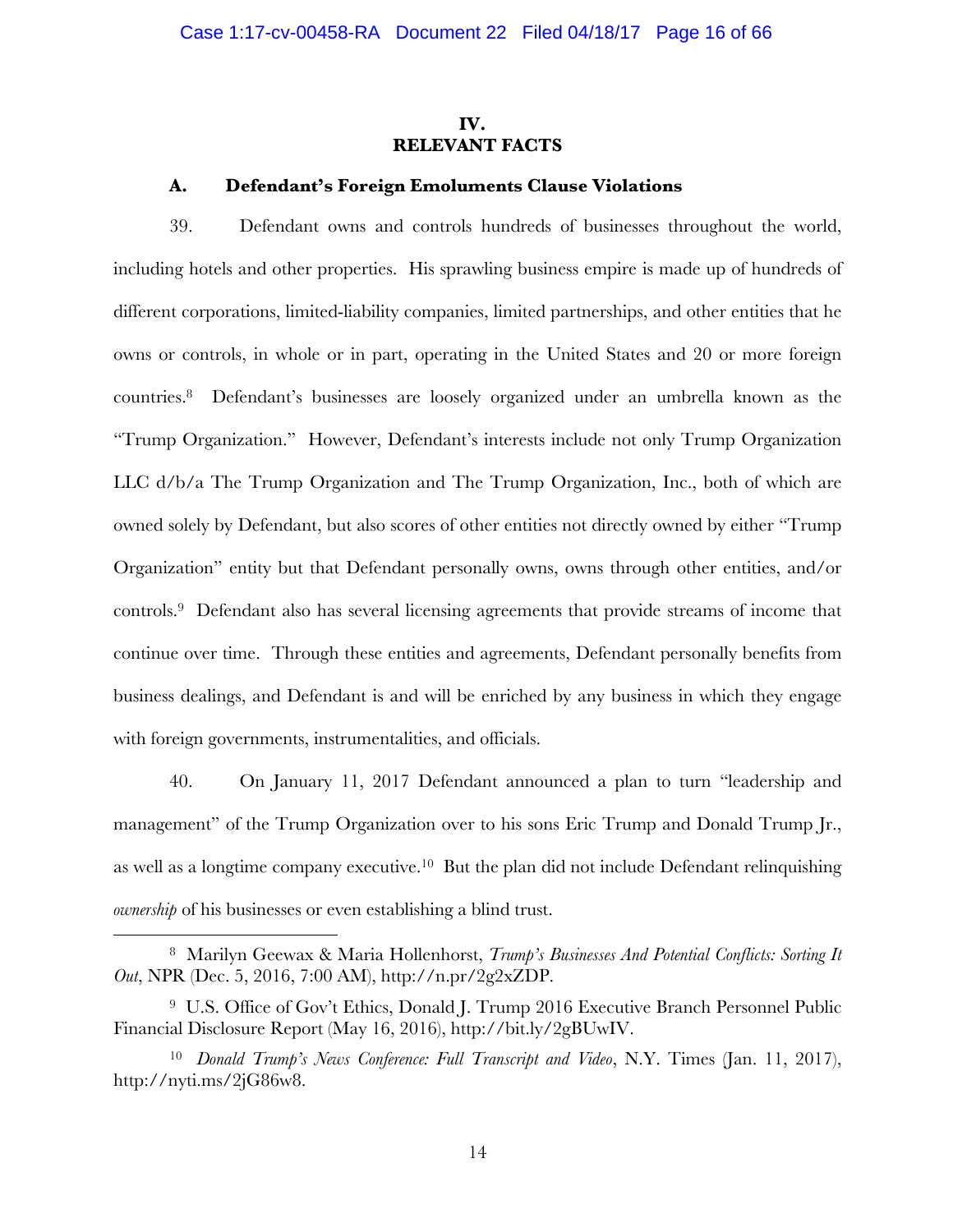### Case 1:17-cv-00458-RA Document 22 Filed 04/18/17 Page 17 of 66

41. Defendant continues to own, and be well aware of the activities of, the Trump Organization, other corporations, limited-liability companies, limited partnerships, and other entities in which he retains an ownership interest. Although Defendant established a trust to hold his business assets, Defendant is permitted to obtain distributions from his trust at any time.<sup>11</sup> Additionally, Defendant's son Eric Trump (who is also an advisor to Defendant's trust) initially indicated that he would not communicate with Defendant concerning his business interests. Nevertheless, Eric Trump has acknowledged that he will provide business updates to Defendant on at least a quarterly basis.12

42. Defendant has neither sought nor received "Consent of the Congress" with respect to his receipt of gifts and emoluments from government officials and entities.

### **New York's Trump Tower**

<u>.</u>

43. New York's "Trump Tower" is a mixed-use skyscraper located at 725 Fifth Avenue, New York, New York 10022.

44. Through the use of various entities, Defendant owns and controls Trump Tower.

45. Defendant, through entities he owns, receives payments made to Trump Tower by tenants.

46. Among the largest tenants of Trump Tower is the Industrial and Commercial Bank of China ("ICBC"), which is a Chinese majority-state-owned enterprise.<sup>13</sup> As such, ICBC

<sup>11</sup> David Kravitz & Al Shaw, *Trump Lawyer Confirms President Can Pull Money From His Businesses Whenever He Wants*, ProPublica (April 4, 2017, 5:53 PM), http://bit.ly/2o1OM1C.

<sup>12</sup> Jennifer Calfas, *Eric Trump Says He'll Give the President Quarterly Updates on Business Empire*, Fortune (March 24, 2017), http://for.tn/2n2MRXa.

<sup>13</sup> Caleb Melby et al., *When Chinese Bank's Trump Lease Ends, Potential Conflict Begins*, Bloomberg (Nov. 28, 2016, 7:00 AM), https://bloom.bg/2oQ07T4.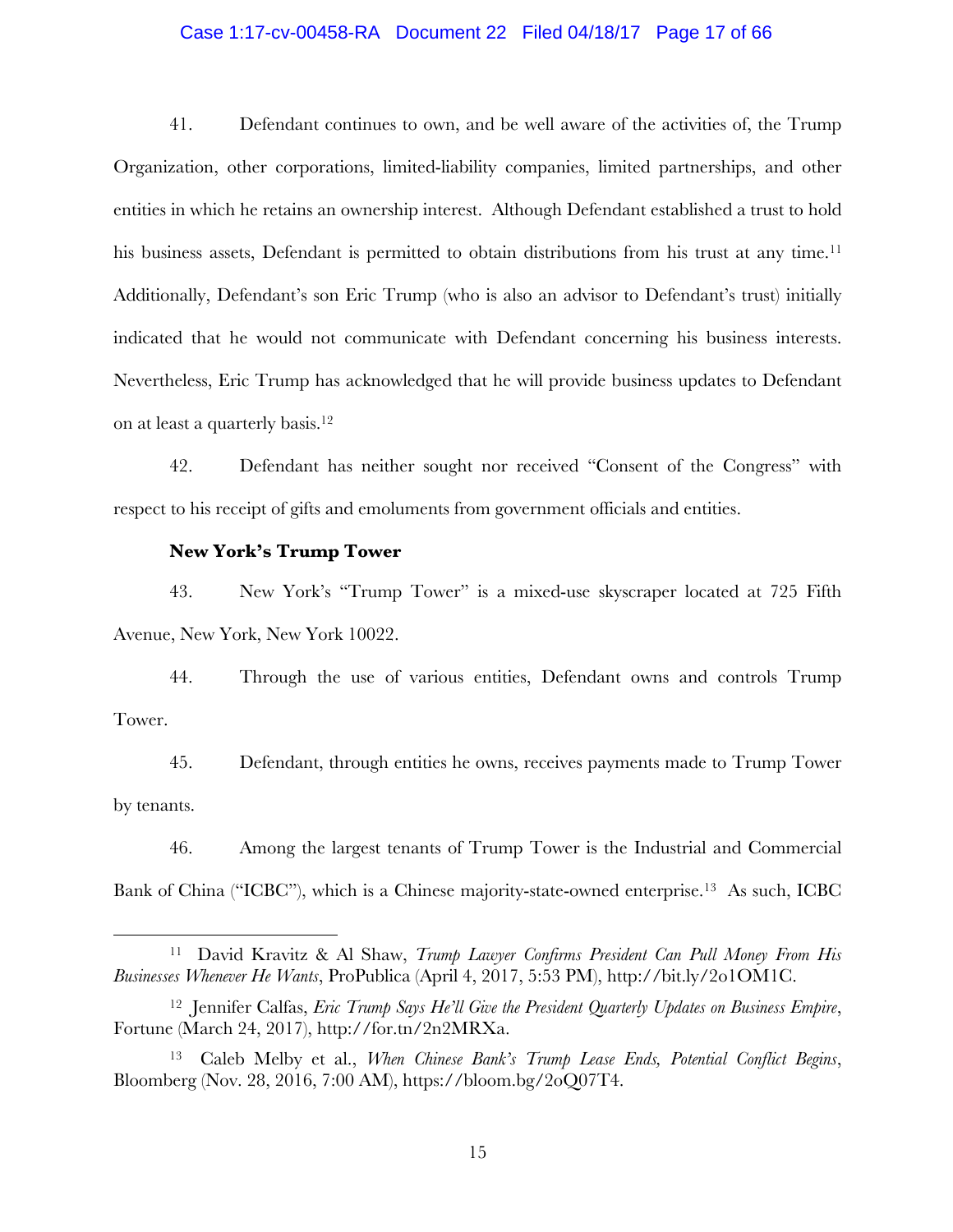### Case 1:17-cv-00458-RA Document 22 Filed 04/18/17 Page 18 of 66

is a foreign State or instrumentality of a foreign State.

47. After 12:01 pm on January 20, 2017, Trump Tower or its controlling entities have received one or more payments from ICBC pursuant to its lease. Trump Tower or its controlling entities will continue to receive regular payments from ICBC pursuant to its lease agreement.

48. In discussing his views of U.S.-China relations, Defendant has repeatedly referenced the ICBC's Trump Tower lease. For instance, Defendant stated during his presidential campaign in June 2015, "I love China! The biggest bank in the world is from China. You know where their United States headquarters is located? In this building, in Trump Tower."14

49. Additionally, in March 2016, when asked about China's territorial claims in the South China Sea, Defendant told the *Washington Post*, "I do deals with them all the time. The largest bank in the world, 400 million customers, is a tenant of mine in New York, in Manhattan."<sup>15</sup>

50. The term of ICBC's Trump Tower lease runs until October 2019, while Defendant is President, and any negotiations for an extension will occur while Defendant is in office.16

51. The Abu Dhabi Tourism & Culture Authority, an entity owned by the foreign nation of the United Arab Emirates, leases office space in Trump Tower.17 The Abu Dhabi

<sup>14</sup> *Id.*

<sup>15</sup> *Id.*

<sup>16</sup> *Id.*

<sup>17</sup> Abu Dhabi Tourism & Culture Authority, Supplement Statement Pursuant to Foreign Agents Registration Act of 1938, as amended (Oct. 4, 2016), http://bit.ly/2prSZNb; María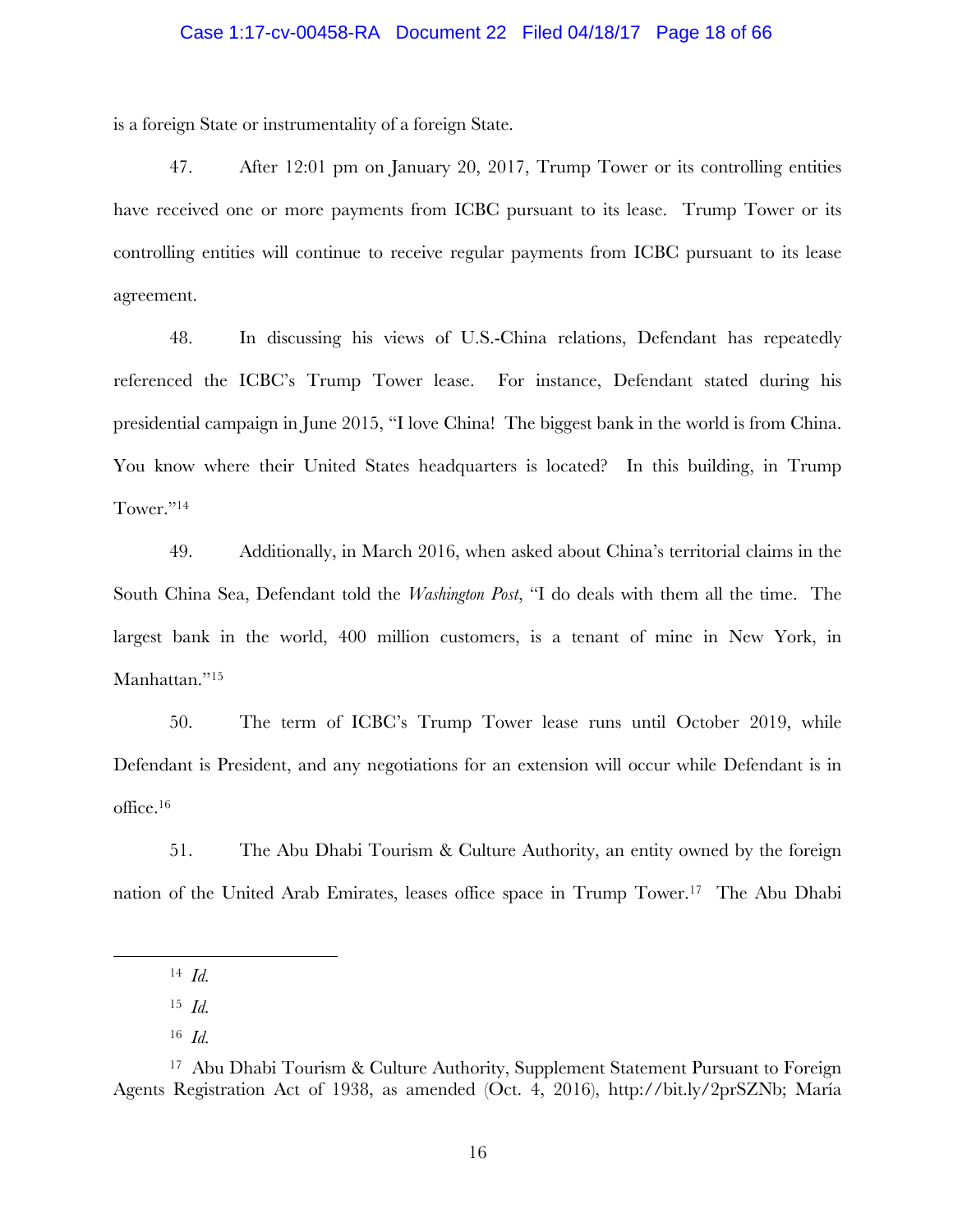### Case 1:17-cv-00458-RA Document 22 Filed 04/18/17 Page 19 of 66

Tourism & Culture Authority is a foreign State or instrumentality of a foreign State.

52. After 12:01 pm on January 20, 2017, Trump Tower or its controlling entities have received one or more payments from the Abu Dhabi Tourism & Culture Authority pursuant to its lease. Trump Tower or its controlling entities will continue to receive regular payments from the Abu Dhabi Tourism & Culture Authority pursuant to its lease agreement.

53. Trump Grill is located inside of Trump Tower. Defendant, through various business entities, owns Trump Grill. Upon information and belief, tenants of Trump Tower, including officials of China and Abu Dhabi, have dined at Trump Grill due to their tenancy in the Tower and the states themselves may host events there. Accordingly, foreign states or the instrumentalities have paid or are likely to pay for services at Trump Grill. Defendant has and will continue to receive payments from various foreign states through Trump Grill.

### **Washington, D.C.'s Trump International Hotel**

 $\overline{a}$ 

54. The Trump International Hotel Washington, D.C. recently opened and is located at 1100 Pennsylvania Avenue N.W., Washington, D.C. 20004, just blocks from the White House. Defendant owns and controls this hotel through various entities.

55. Defendant, through entities he owns, receives payments made to the Trump International Hotel by guests who stay in hotel rooms or pay for a venue or other goods or services in this hotel.

56. The restaurant BLT Prime is located in Trump International Hotel. Defendant, through various business entities, owns the restaurant and licenses the name from

Villaseñor, *Trump's Comments Cost Him Money in Middle East*, NBC News (Dec. 9, 2015, 10:51 AM), http://nbcnews.to/1PZxTNA.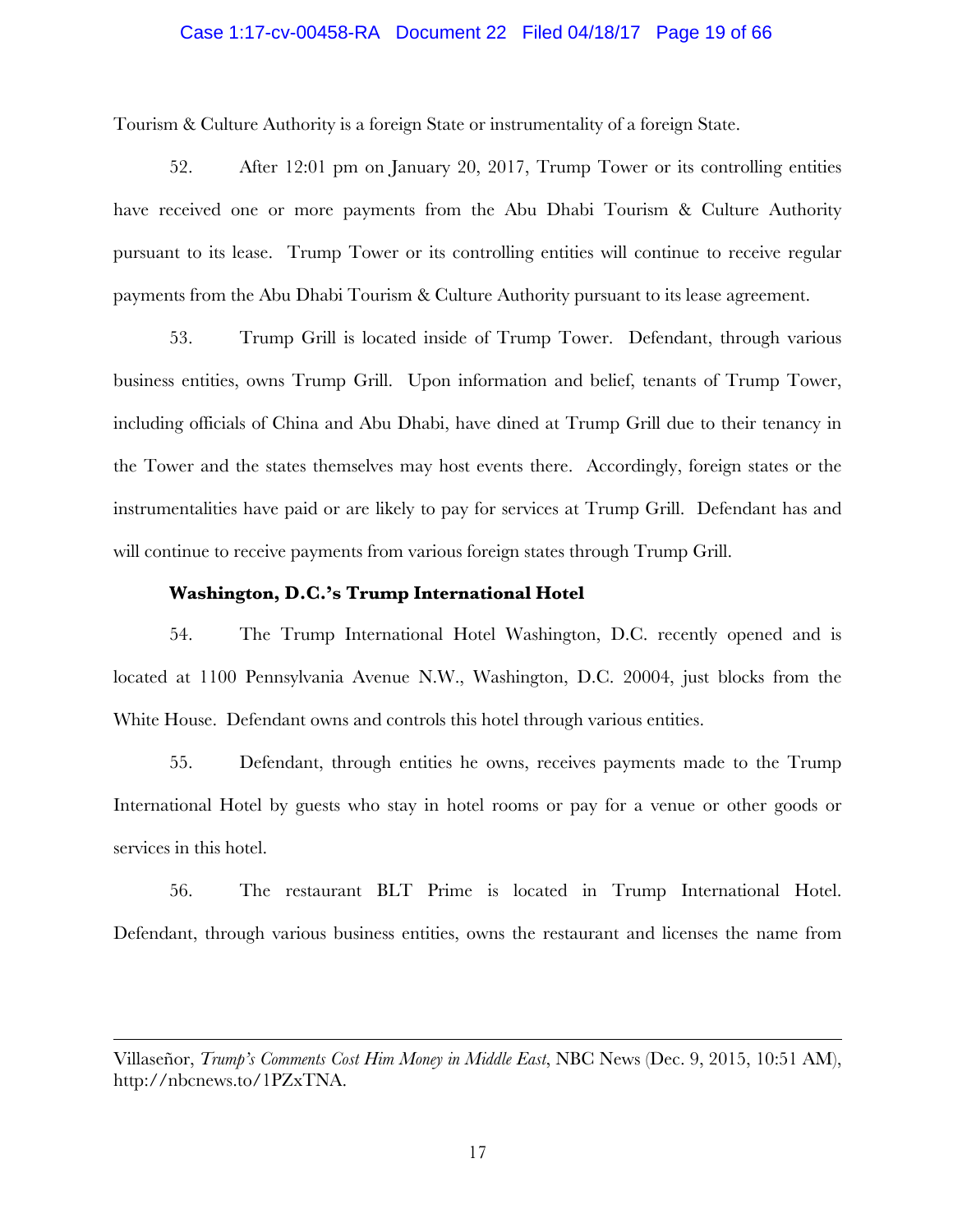### Case 1:17-cv-00458-RA Document 22 Filed 04/18/17 Page 20 of 66

BLT Prime and pays BLT Prime to operate it.<sup>18</sup>

57. Since the election, Trump International Hotel has specifically marketed itself to the diplomatic community. 19 Subsequent to Defendant's election, the Trump International Hotel held an event where it pitched the hotel to about 100 foreign diplomats.

58. The hotel also hired a "director of diplomatic sales" to facilitate business with foreign states and their diplomats and agents, luring the director away from a competitor hotel in Washington. 20

59. Diplomats and their agents have expressed an intention to stay at or hold events at the Trump International Hotel. One "Middle Eastern diplomat" told the *Washington Post* about the hotel: "Believe me, all the delegations will go there."<sup>21</sup> An "Asian diplomat" explained: "Why wouldn't I stay at his hotel blocks from the White House, so I can tell the new president, 'I love your new hotel!' Isn't it rude to come to his city and say, 'I am staying at your competitor?'"22

60. Since his election, Defendant has appeared at the hotel on multiple occasions. Several figures in Defendant's administration have also lived or continue to live in the Trump International Hotel, including Treasury Secretary Steve Mnuchin and Small Business Administration Administrator Linda McMahon.

61. The Kingdom of Bahrain held its National Day celebration at the Trump

<sup>18</sup> Jessica Sidman, *How Donald Trump Lost His DC Restaurants*, Washingtonian (Oct. 23, 2016), http://bit.ly/2htYzq9.

<sup>19</sup> Jonathan O'Connell & Mary Jordan, *For foreign diplomats, Trump hotel is place to be*, Wash. Post (Nov. 18, 2016), http://wapo.st/2oPYggX.

<sup>20</sup> *Id.*

<sup>21</sup> *Id.*

<sup>22</sup> *Id.*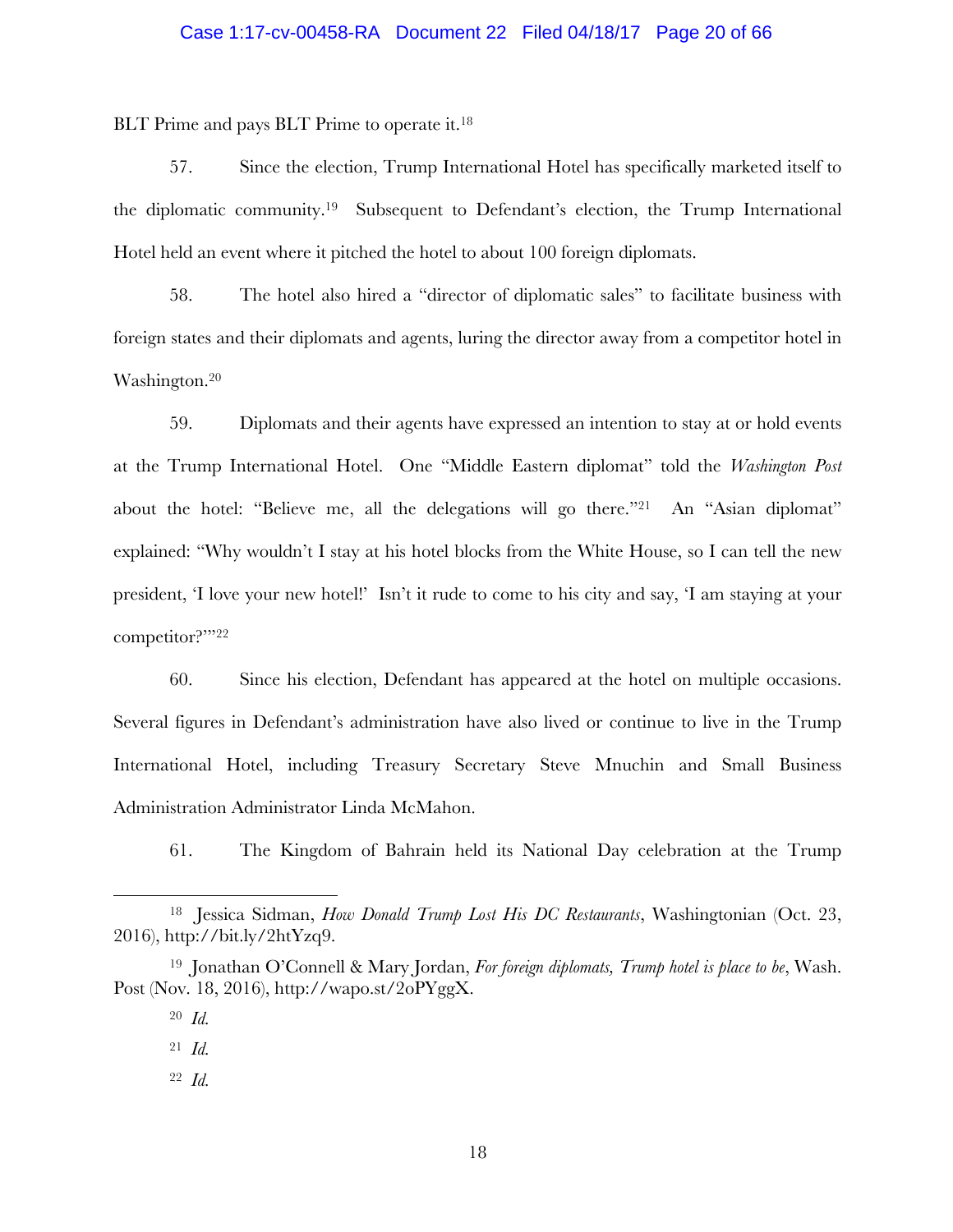International Hotel on December 7, 2016.23

1

62. The Kingdom of Bahrain is a foreign State.

63. Upon information and belief, Bahrain paid the Hotel no less than its stated customary rates for the venue, food, and other services provided in connection with its National Day celebration.

64. After November 8, 2016, Trump International Hotel or its controlling entities have received one or more payments from Bahrain.

65. The Embassy of Azerbaijan co-hosted a Hanukkah party at the Trump International Hotel on December 14, 2016.24

66. Upon information and belief, Azerbaijan paid the Hotel no less than its stated customary rates for the venue, food, and other services provided in connection with the Hanukkah party.

67. The Embassy of Azerbaijan is a foreign state or instrumentality of a foreign State.

68. After November 8, 2016, Trump International Hotel or its controlling entities received one or more payments from Azerbaijan.

69. The Embassy of Kuwait held its National Day celebration at Trump International Hotel on February 22, 2017.25

<sup>23</sup> Nolan D. McCaskill & Madeline Conway, *Bahrain to host event at Trump's D.C. hotel, raising ethical concerns*, POLITICO (Nov. 29, 2016, 3:37 PM), http://politi.co/2gtWGLd.

<sup>24</sup> *Azerbaijan's Embassy To Co-Host Hanukkah Party At Trump's DC Hotel*, The Jerusalem Post (Dec. 4, 2016), http://bit.ly/2g4o9S0.

<sup>25</sup> Jonathan O'Connell, *Kuwaiti Embassy is latest to book Trump D.C. hotel, but ambassador says he felt 'no pressure'*, Wash. Post (Dec. 20, 2016), http://wapo.st/2pKC4BS; Jackie Northam, *Kuwait Celebration At Trump Hotel Raises Conflict of Interest Questions*, NPR (Feb. 25, 2017, 6:33 AM), http://n.pr/2lavPoB.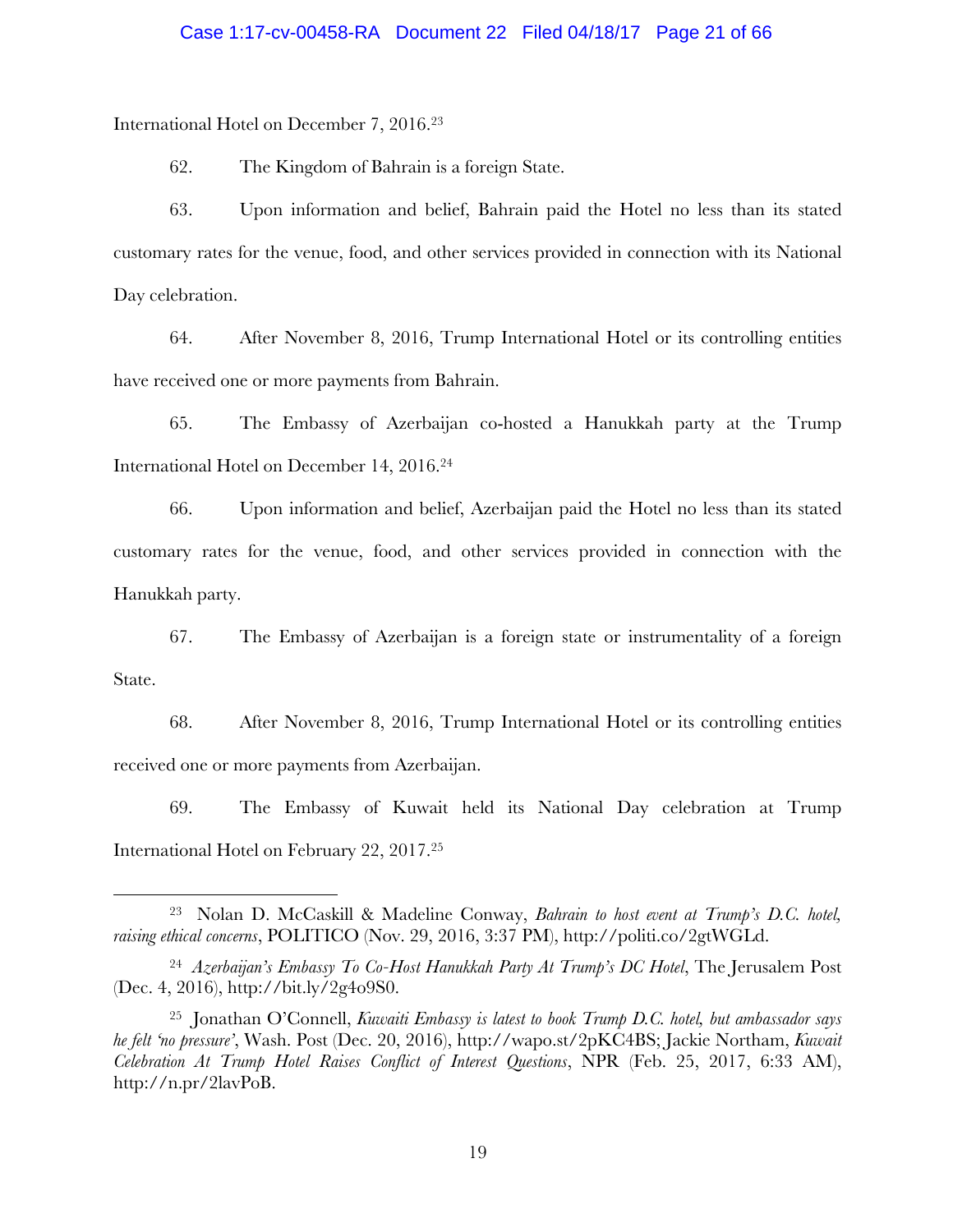### Case 1:17-cv-00458-RA Document 22 Filed 04/18/17 Page 22 of 66

70. Upon information and belief, Kuwait paid no less than the Hotel's stated customary rates for the venue, food, and other services provided in connection with its National Day celebration. The cost has been estimated at \$40,000 to \$60,000.26

71. Prior to the election, a "save the date" reservation had been made with the Four Seasons hotel, where the event had been held previously.<sup>27</sup> According to one media report, the Embassy of Kuwait moved the event from a competitor hotel under pressure from the Trump Organization (though Kuwait's ambassador to the United States denied being pressured). 28

72. After 12:01 pm on January 20, 2017, Trump International Hotel or its controlling entities have received one or more payments from Kuwait.

73. Kuwait is a foreign State.

1

74. Between January 23 and 26, 2017, the Kingdom of Saudi Arabia, through its agent, rented at least one and likely several rooms at the Trump International Hotel.29

75. Upon information and belief, Saudi Arabia paid at least \$300 per night for the rooms, and paid the Hotel's usual and customary rates for meals and other services provided in connection with the stay.

76. Saudi Arabia paid for individuals to have dinner at the hotel on January 23 and both breakfast and dinner on January 24, 2017. Upon information and belief, at least one of the

<sup>26</sup> Julia Harte, *Kuwait could pay up to \$60,000 for party at Trump Hotel in Washington*, Reuters (Feb. 27, 2017, 4:29 PM), http://reut.rs/2oFztKa.

<sup>27</sup> Jackie Northam, *Kuwait Celebration At Trump Hotel Raises Conflict of Interest Questions*, NPR (Feb. 25, 2017, 6:33 AM), http://n.pr/2lavPoB.

<sup>28</sup> Judd Legum & Kira Lerner, *Under political pressure, Kuwait cancels major events at Four Seasons, switches to Trump's D.C. hotel*, ThinkProgress (Dec. 19, 2016), http://bit.ly/2hBOHhP.

<sup>29</sup> Isaac Arnsdorf, *Saudis foot tab at Trump hotel*, POLITICO (Feb. 9, 2017, 8:50 PM), http://politi.co/2kZa6mS.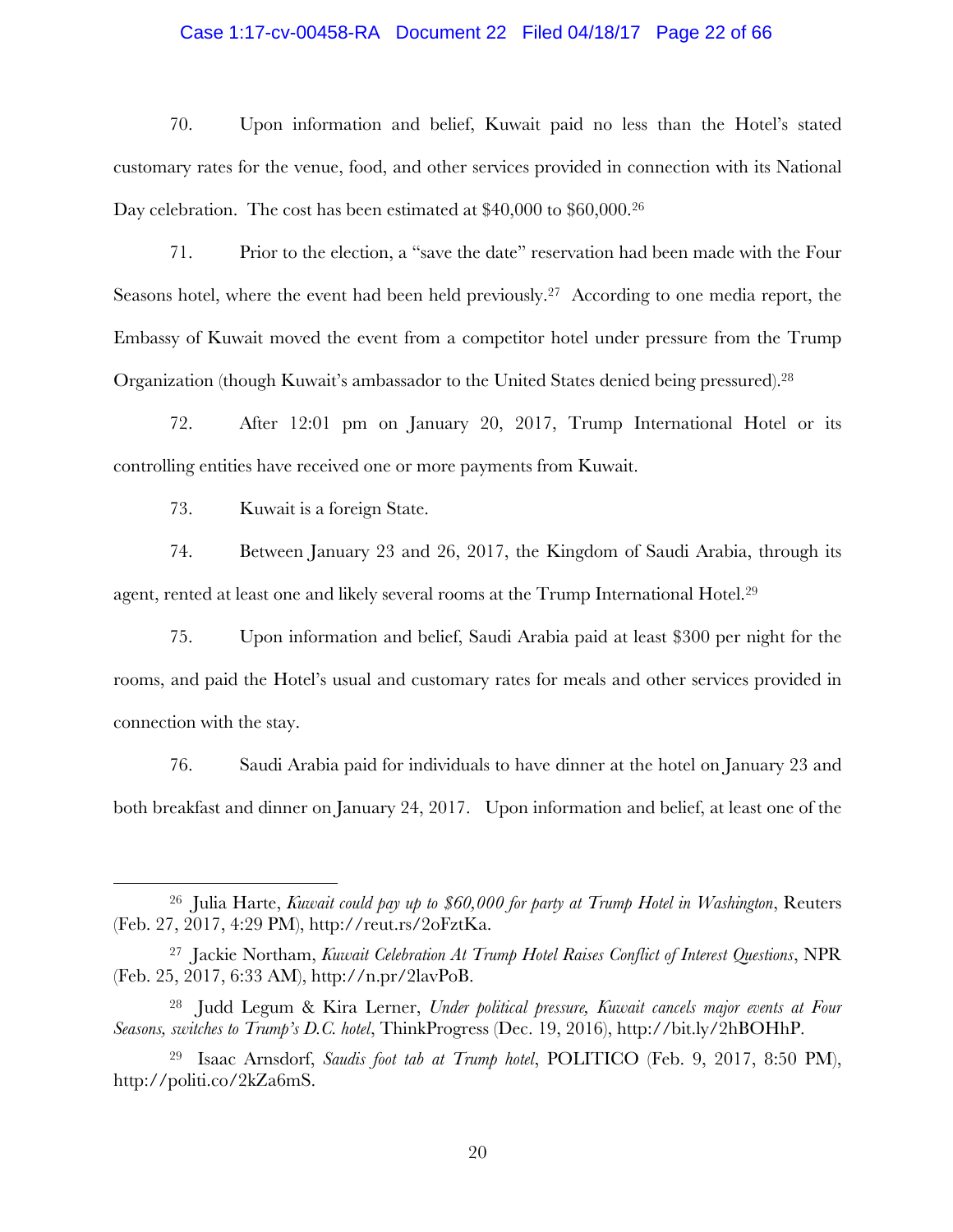### Case 1:17-cv-00458-RA Document 22 Filed 04/18/17 Page 23 of 66

meals was provided by BLT Prime. 30

77. After 12:01 pm on January 20, 2017, Trump International Hotel or its controlling entities have received one or more payments from Saudi Arabia, through its agent.

78. Saudi Arabia is a foreign State.

79. On or about April 6, 2017, Kaha Imnadze, the Ambassador & Permanent Representative of Georgia to the United Nations, stayed at Trump International Hotel. 31

80. Upon information and belief, the government of Georgia paid no less than the Hotel's stated customary rates for his room and other services provided in connection with his stay.

81. Ambassador Imnadze then tweeted his complements about the Hotel.

82. After 12:01 pm on January 20, 2017, Trump International Hotel or its controlling entities have received one or more payments from Georgia.

83. Georgia is a foreign State.

1

84. After 12:01 pm on January 20, 2017, Trump International Hotel or its controlling entities have received and will continue to receive payments from other foreign states.

85. On January 20, 2017, Trump Old Post Office LLC, the entity leasing the building in which Trump International Hotel is located and in which Defendant has a beneficial interest, amended its governing agreement to provide that, during Defendant's presidency, the company will not make any distributions of profits to any entity in which Defendant has a beneficial interest and will credit these undistributed profits to an unrecovered capital

<sup>30</sup> Operations Order from Jason E. Johns, President of NMLB Veterans Advocacy Group, to Fly-In Veterans regarding the Justice Against Sponsors of Terrorism Act (Jan. 23-26, 2017), http://bit.ly/2oiBdIp.

<sup>31</sup> Kaha Imnadze (@kahaimnadze), Twitter (April 6, 2017, 8:49 AM), http://bit.ly/2oiF8Fd.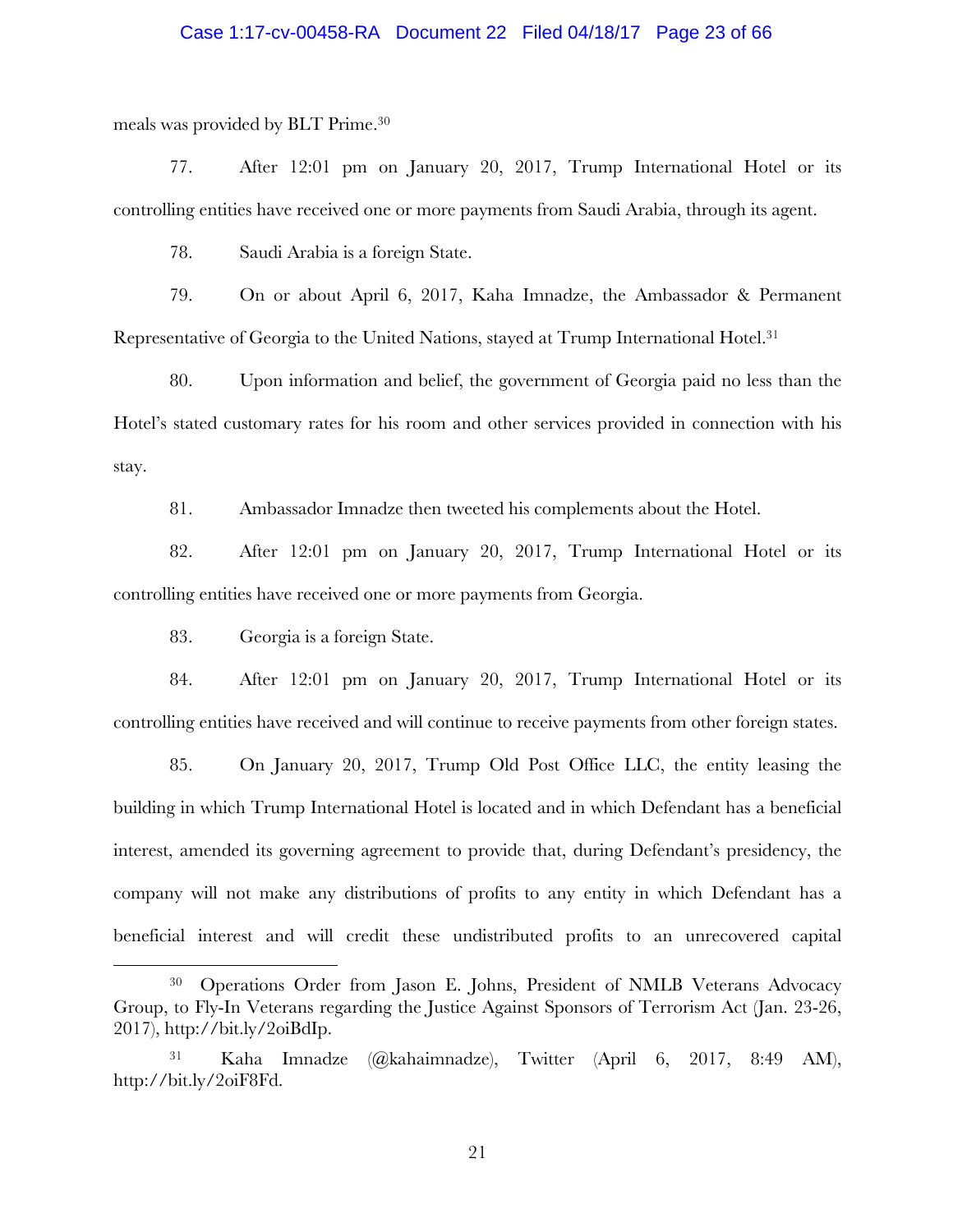### Case 1:17-cv-00458-RA Document 22 Filed 04/18/17 Page 24 of 66

contribution account held for the benefit of the designated entities that Defendant controls. This amendment is immaterial to whether Defendant has violated the Foreign Emoluments Clause. Defendant remains owner of approximately 77.5% of the Trump Old Post Office LLC (the remaining shares are owned by three of his children), and Defendant thereby benefits from any amounts deposited into the unrecovered capital contribution account, and may receive distribution of those amounts once he is no longer in office.

86. Additionally, the amendment provides that Defendant's contributions will be used by Trump Old Post Office LLC for business purposes, thereby increasing the value of one of Defendant's assets.

### **Trump World Tower**

1

87. Trump World Tower is a skyscraper located at 845 United Nations Plaza, New York, New York containing condo units.

88. Through the use of various entities, Defendant owns and controls Trump World Tower.

89. Defendant, through entities he owns, receives payments made by residents of the Trump World Tower for common charges.

90. The World Bar is located in Trump World Tower.

91. In 2001, the Kingdom of Saudi Arabia paid \$4.5 million to purchase a floor of Trump World Tower. 32

92. At the time of the sale, yearly common charges for building amenities for the floor totaled \$85,585. As of 2003, the most recent year for which information is publicly

<sup>32</sup> Stephen R. Brown, *Donald Trump made millions from Saudi Arabia, but trashes Hillary Clinton for Saudi donations to Clinton Foundation*, N.Y. Daily News (Sept. 4, 2016, 4:00 AM), http://nydn.us/2bNEAq2.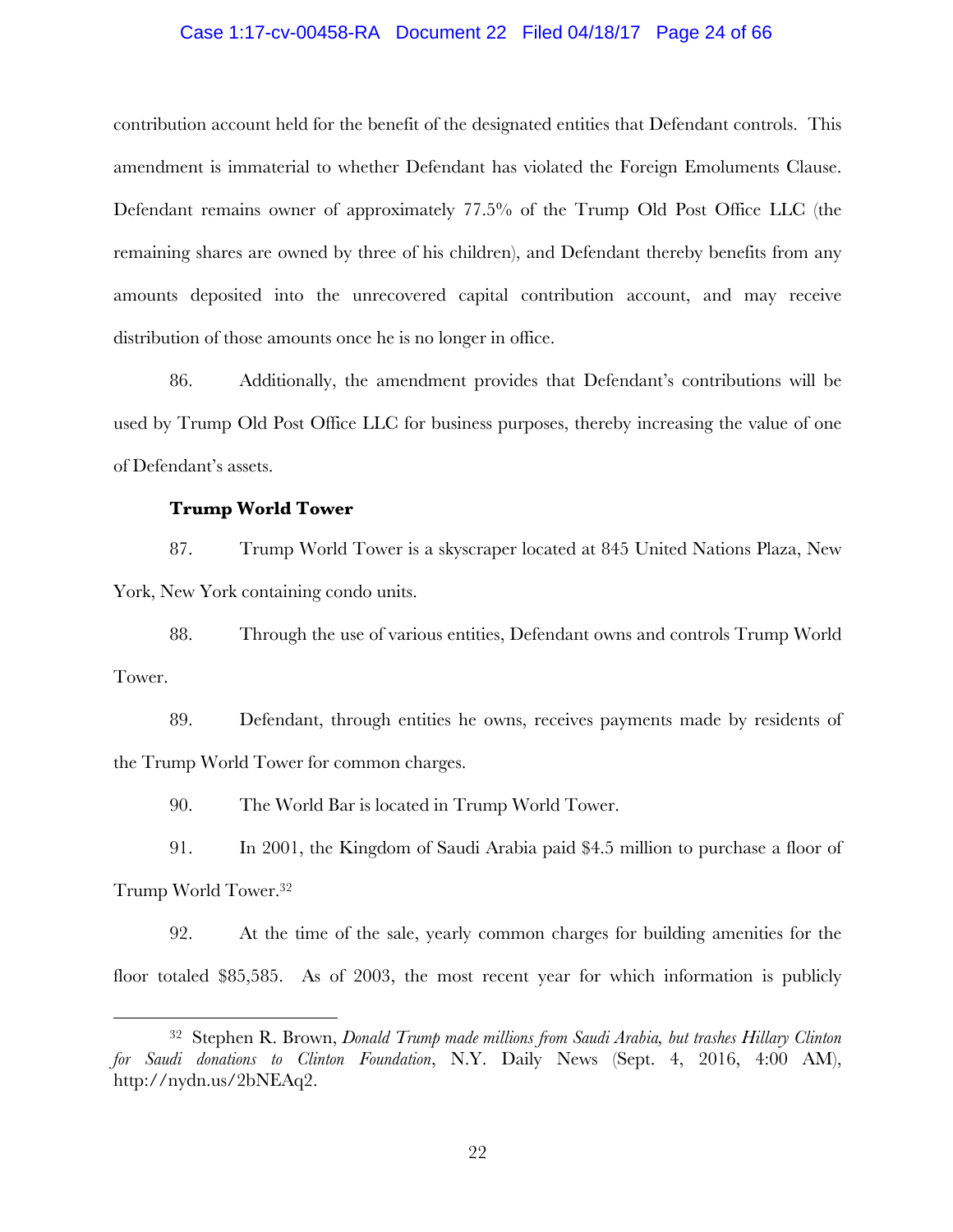### Case 1:17-cv-00458-RA Document 22 Filed 04/18/17 Page 25 of 66

available, Saudi Arabia paid monthly common charges of approximately \$7,398, amounting to \$88,781 per year. The floor currently belongs to the Kingdom of Saudi Arabia for use by the Saudi Mission to the United Nations, which upon information and belief still pays common charges to Defendant. 33

93. In 2015, Trump said about Saudi Arabia, "I get along great with all of them. They buy apartments from me." Trump further noted, "They spend \$40 million, \$50 million. Am I supposed to dislike them? I like them very much."34

94. The Kingdom of Saudi Arabia is a foreign State, and the Saudi Mission to the United Nations is an instrumentality of a foreign State.

95. In 2002, the Permanent Mission of India to the United Nations paid \$5.1 million to purchase two units in Trump World Tower from Defendant. 35

96. As of 2003, the most recent year for which information is publicly available, the Permanent Mission of India to the United Nations paid monthly common charges of approximately \$3,639, amounting to \$43,670 per year. The units continue to belong to the Permanent Mission of India to the United Nations, which upon information and belief still pays common charges to Defendant.

97. The Permanent Mission of India to the United Nations is an instrumentality of a foreign State.

98. In 2009, the Permanent Mission of Afghanistan to the United Nations paid

<sup>33</sup> *Id.*

<sup>34</sup> *Id.*

<sup>35</sup> N.Y.C. Dep't of Finance, Office of the City Registrar, Condo. Unit Deed: 845 U.N. Ltd. P'ship To The Permanent Mission of India to the U.N. (Dec. 23, 2002), http://on.nyc.gov/2pb8Obx.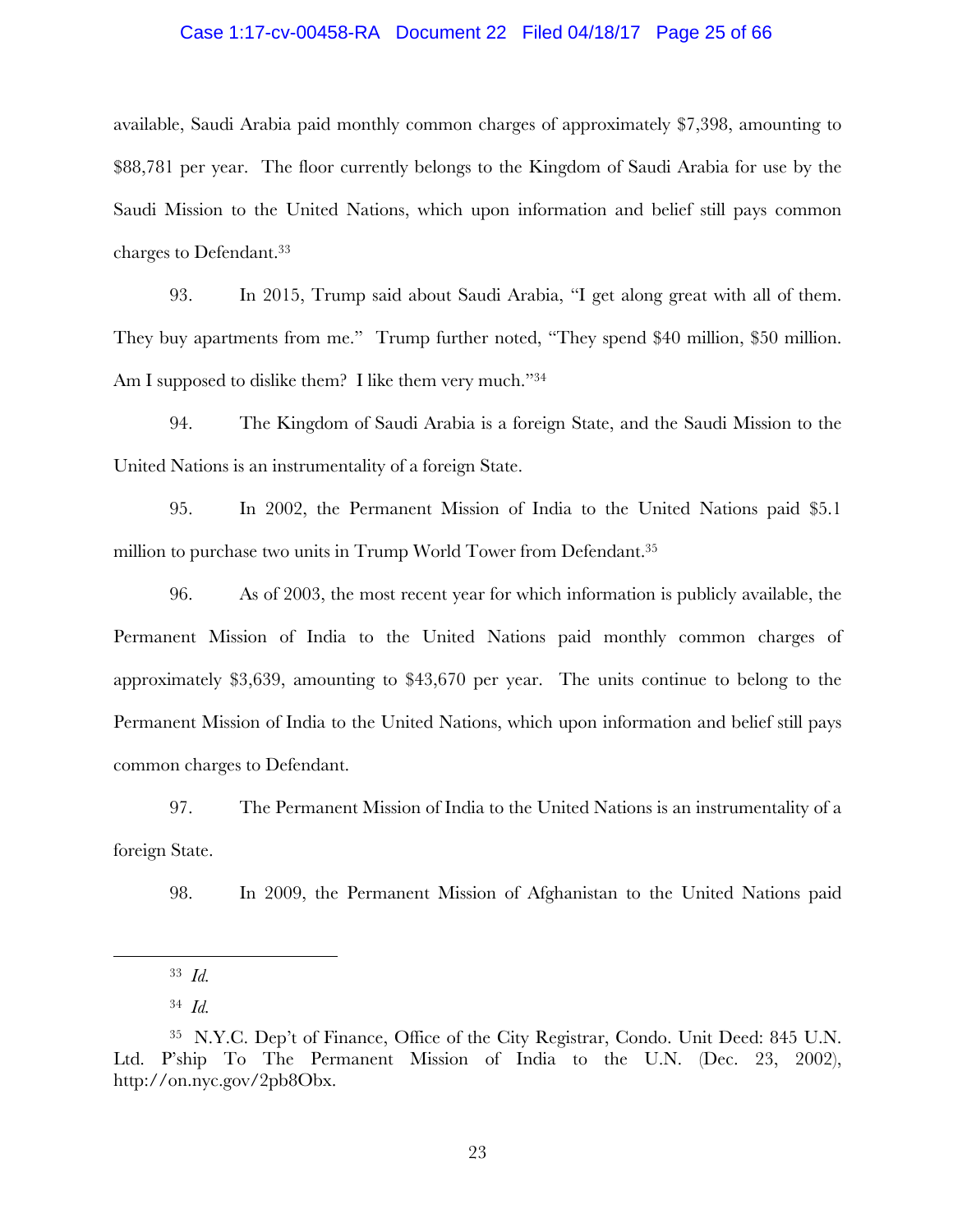### Case 1:17-cv-00458-RA Document 22 Filed 04/18/17 Page 26 of 66

\$4.235 million to purchase a unit in Trump World Tower.<sup>36</sup>

99. As of 2003, the most recent year for which information is publicly available, the common monthly charges for the unit purchased by the Permanent Mission of Afghanistan to the United Nations were approximately \$2,090 per month, amounting to approximately \$25,085 per year. The unit continues to belong to the Permanent Mission of Afghanistan to the United Nations, which upon information and belief still pays common charges to Defendant.

100. The Permanent Mission of Afghanistan to the United Nations is an instrumentality of a foreign State.

101. In 2004, the Permanent Mission of Qatar to the United Nations paid \$1,995,000 to purchase a unit in Trump World Tower, and in 2012, it paid \$8.375 million to purchase two additional units in Trump World Tower.

102. As of 2003, the most recent year for which information is publicly available, the common monthly charges for the units purchased by the Permanent Mission of Qatar to the United Nations, 14A, 55B, and 49B, were a total of approximately \$5,660 per month, amounting to approximately \$67,920 per year. The units continue to belong to the Permanent Mission of Qatar to the United Nations, which upon information and belief still pays common charges to Defendant.

103. The Permanent Mission of Qatar to the United Nations is an instrumentality of a foreign State.

104. Defendant, through entities he owns, receives payments made to Trump World Tower by tenants, and owners of units in the building, through their payment of common

<sup>36</sup> Max Abelson, *Afghanistan Buys \$4.2 M. Trump Condo (with 'Peacefulness and Views')*, Observer (Sept. 11, 2009, 4:48 PM), http://bit.ly/2oQ74n3.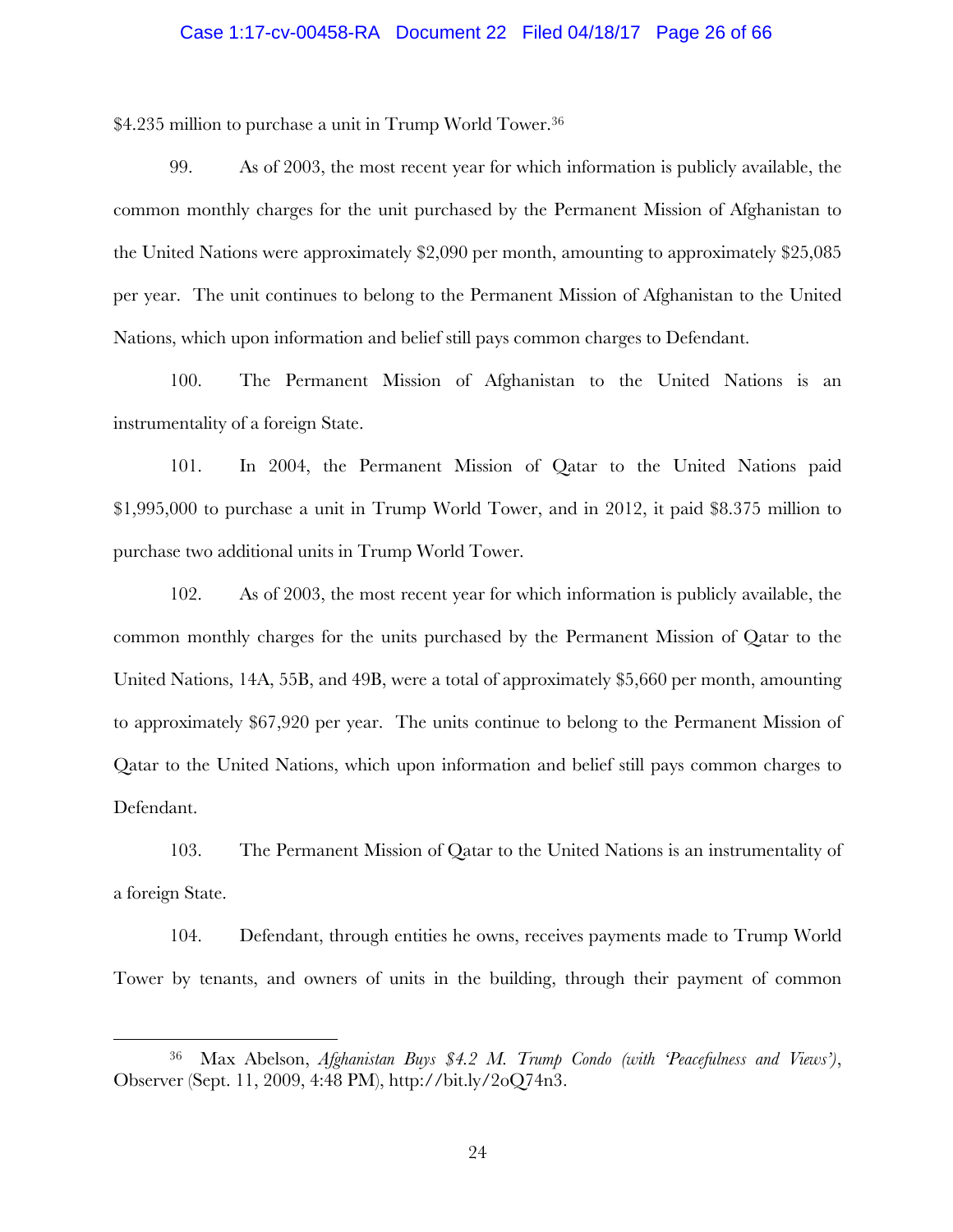### Case 1:17-cv-00458-RA Document 22 Filed 04/18/17 Page 27 of 66

charges. On information and belief, these payments more than cover the costs intended to be covered by the common charges.

105. Trump World Tower or its controlling entities will continue to receive regular common charge payments from Saudi Arabia, India, Afghanistan, and Qatar, and those payments will flow to Defendant.

106. Tenants of the Trump World Tower—including officials from Saudi Arabia, India, Afghanistan, and Qatar—have dined or will dine at the World Bar. Further, foreign states or instrumentalities of these or other foreign states have hosted and will host events at the World Bar, as it is located near the United Nations. By reason of his financial stake in Trump World Tower, Defendant will either receive payments from foreign states made to the World Bar; or the revenue that the World Bar receives, including from foreign states, affects the amount of rent that Defendant is able to charge the World Bar.

107. Neither Saudi Arabia, India, Afghanistan, nor Qatar is one of the countries included in Defendant's Executive Order or Defendant's revised Executive Order barring visitors from six predominantly Muslim countries. None of the six countries included in the order has the financial relationships with Defendant that Saudi Arabia, India, Afghanistan, or Qatar has.

### **Gratuitous Chinese Trademarks**

1

108. Defendant began to seek trademark protection in China for the use of his name in connection with building construction services in 2006. His application was rejected by the Trademark Office. He lost his appeals to the Trademark Review and Adjudication Board, the Beijing Intermediate People's Court, and the Beijing High People's Court.<sup>37</sup> Trump's most

<sup>37</sup> Erika Kinetz, *With Trump's win in China, will Trump toilets get flushed?*, Associated Press (Feb. 14, 2017), http://apne.ws/2mfcK9N.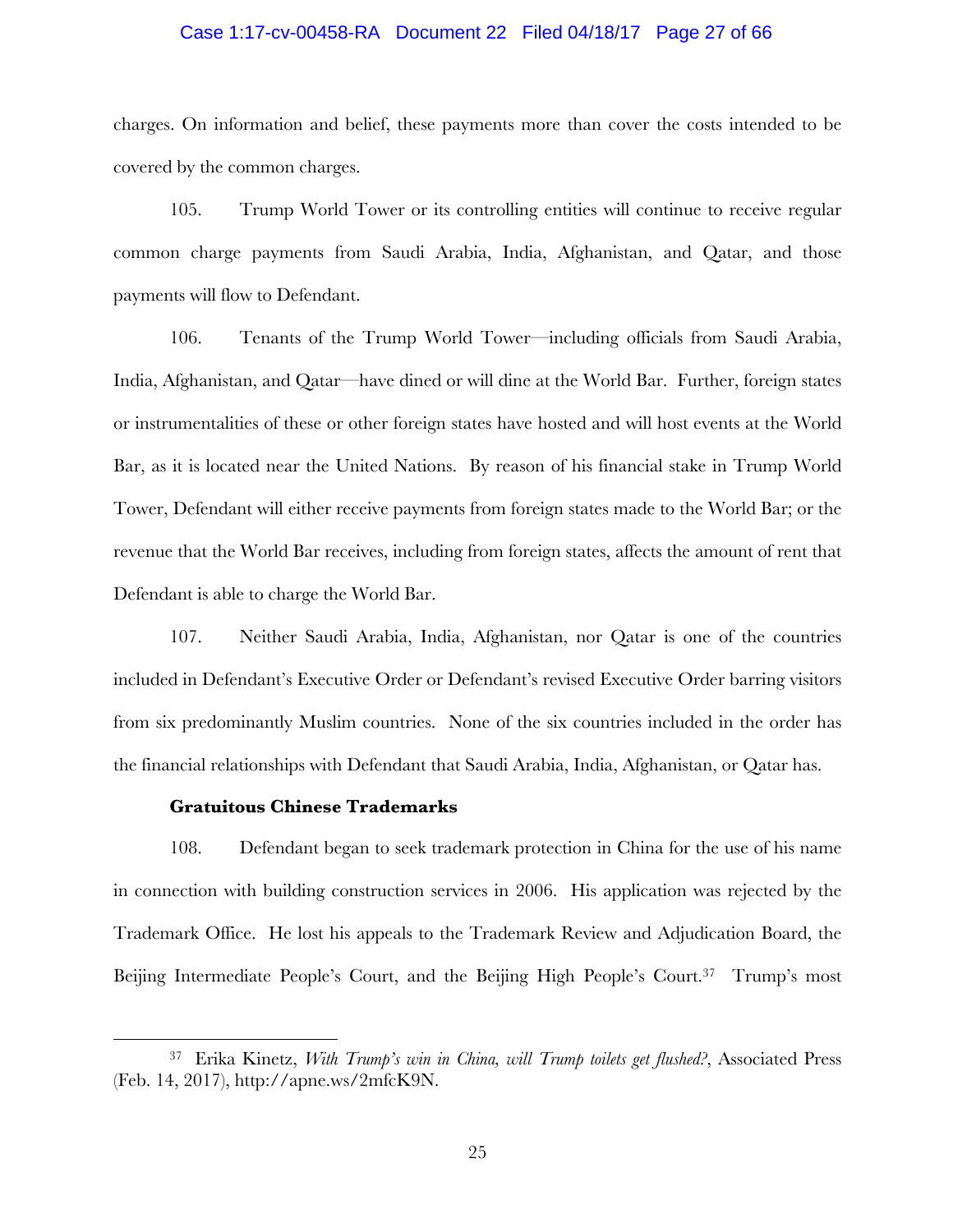### Case 1:17-cv-00458-RA Document 22 Filed 04/18/17 Page 28 of 66

recent defeat occurred in May 2015—the month before he declared his candidacy for president.

109. Following the election, on December 2, 2016, Defendant spoke directly with Taiwan President Tsai Ing-wen.38 That conversation broke long-standing protocol, and suggested Defendant might end the "One China" policy that the United States had observed for decades. Before taking office, Defendant suggested that he might end the One China policy unless some benefit were received in exchange.39

110. On February 9, 2017, Defendant spoke with Chinese President Xi Jinping, and pledged to honor the One China policy.40

111. Five days later, on February 14, 2017, China reversed its prior course and gave Defendant trademark protection.

112. Chinese law prohibits awarding trademarks that are "the same as or similar to the name of leaders of national, regional, or international political organizations."41

113. Despite denying Defendant trademark protection for over ten years, including in a ruling from an appellate court, and despite China's law barring the use of foreign leaders' names as trademarks, China gave Defendant the trademark he had requested and valued. However, China only gave the trademark protection to Defendant after he had been elected President, questioned the One China policy, was sworn in, and re-affirmed the One China

<sup>38</sup> Jordan Fabian & Neetzan Zimmerman, *Trump makes history with phone call to Taiwan leader*, The Hill (Dec. 2, 2016, 4:52 PM), http://bit.ly/2prWnYu.

<sup>39</sup> Jordan Fabian & Evelyn Rupert, *Trump promises Chinese president he'll honor 'one China' policy*, The Hill (Feb. 9, 2017, 11:11 PM), http://bit.ly/2pbgZUW; Laurel Raymond & Judd Legum, *Trump's trademark tests Chinese law*, Think Progress (Feb. 18, 2017), http://bit.ly/2oPTD6q.

<sup>40</sup> Jordan Fabian & Evelyn Rupert, *Trump promises Chinese president he'll honor 'one China' policy*, The Hill (Feb. 9, 2017, 11:11 PM), http://bit.ly/2pbgZUW.

<sup>41</sup> Laurel Raymond & Judd Legum, *Trump's trademark tests Chinese law*, Think Progress (Feb. 18, 2017), http://bit.ly/2oPTD6q.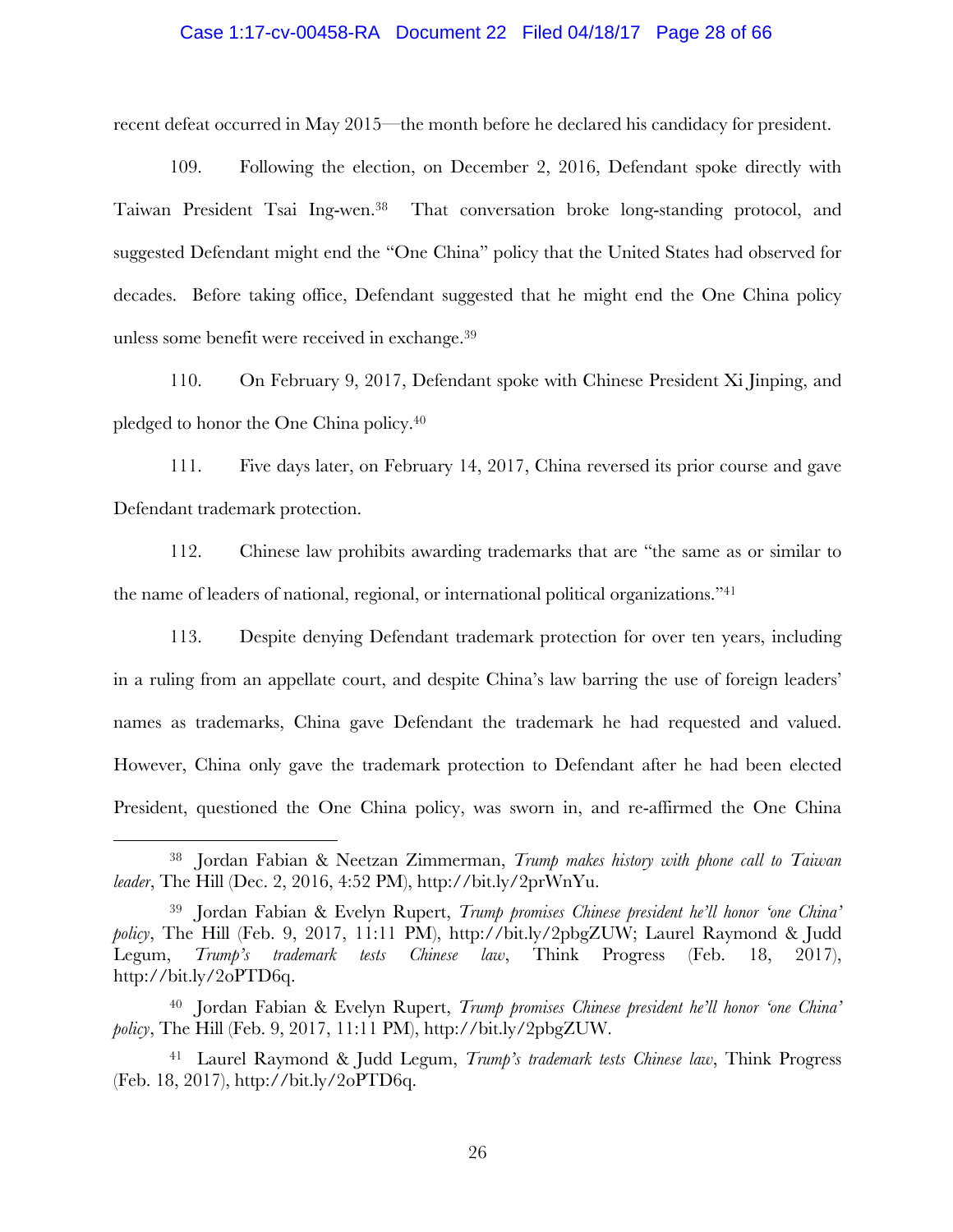### Case 1:17-cv-00458-RA Document 22 Filed 04/18/17 Page 29 of 66

policy.

<u>.</u>

114. The trademarks have considerable value by giving the Trump Organization the sole right to profit from the Trump brand in China. China's granting of these trademarks constitutes a present or emolument provided to the Defendant.

115. When asked why Defendant changed his position on the One China policy, and whether he had gotten something in exchange from China, White House Press Secretary Sean Spicer answered: "The President always gets something," but did not specify what concession was obtained from China.42

## **International Versions and Distribution of "The Apprentice" and Its Spinoffs**

116. Defendant earns royalties and other payments from the distribution in other countries of the television program "The Apprentice" and its spinoffs (including "The Celebrity Apprentice" and "The New Celebrity Apprentice," for which Defendant is still an executive producer), as well as from international versions of the programs produced in other countries. In some instances, these payments originate from foreign governments or their agents or instrumentalities. For instance, there is an iteration of the program "The Apprentice," for which Defendant is paid, in the United Kingdom. 43

117. The network which broadcasts The Apprentice and spinoff shows in the United Kingdom is an instrumentality of a foreign State.

118. After 12:01 pm on January 20, 2017, Defendant has received and will continue to receive payments from foreign states via their payments for "The Apprentice" or its spinoffs

<sup>42</sup> Madeline Conway, *Spicer on Trump's 'One China' agreement: 'The president always gets something'*, POLITICO (Feb. 27, 2017, 3:11 PM), http://politi.co/2prZpf7.

<sup>43</sup> Madeline Berg, *Here's How Much Donald Trump Will Earn From Producing 'Celebrity Apprentice'*, Forbes (Dec. 13 2016, 12:49 PM), http://bit.ly/2pKQTom.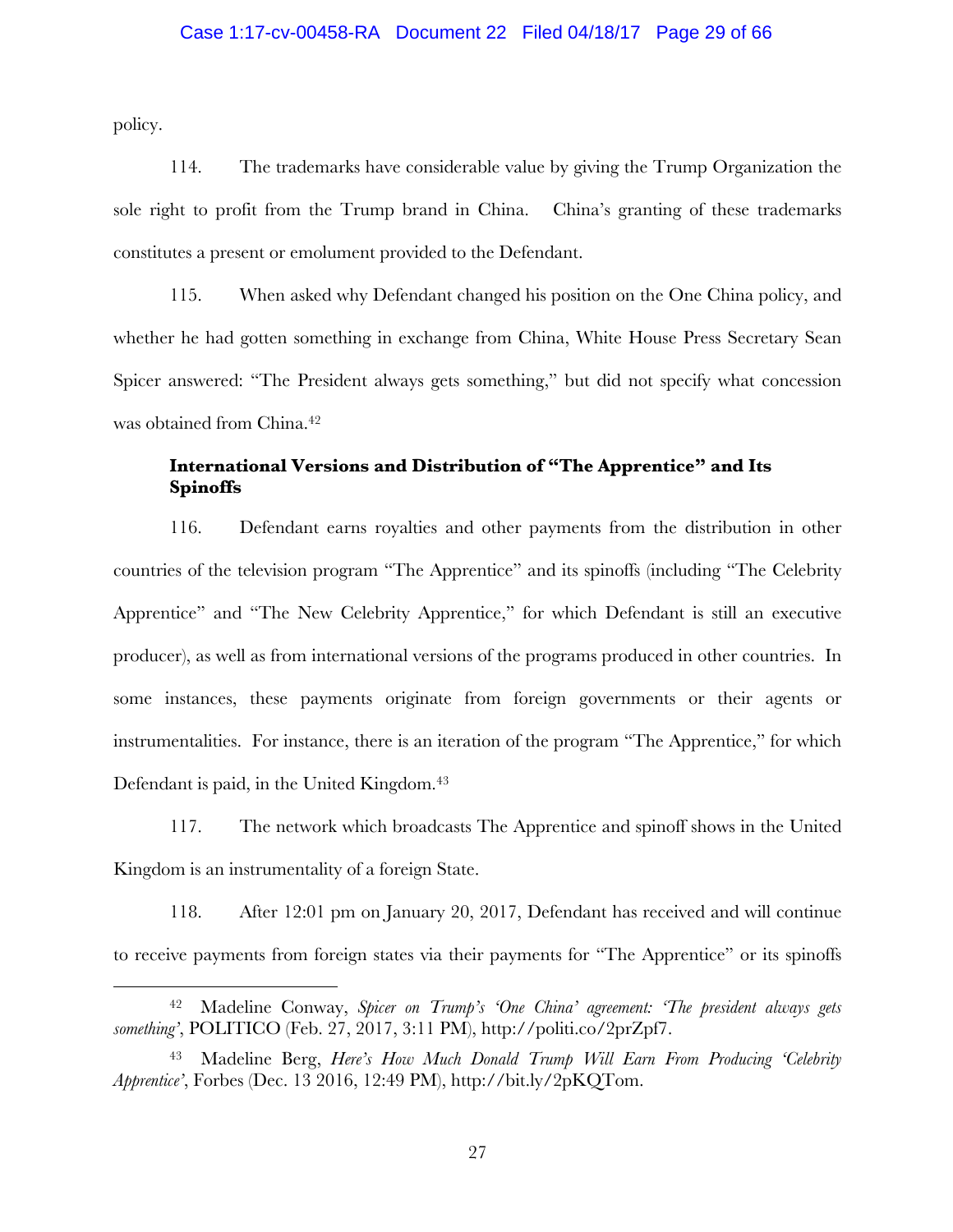and international versions.

<u>.</u>

### **Other Foreign Connections, Properties, and Businesses**

119. **United Arab Emirates:** Defendant's company is engaged in several real estate projects in the United Arab Emirates (UAE), including Dubai's Trump International Golf Club, which opened on February 18, 2017.<sup>44</sup> Upon information and belief, Defendant, through various business entities, has a branding and management contract with the property, and thereby possesses a financial interest in the Trump International Gold Club.

120. All services for the golf club, including electricity, water, and roads, "come at the discretion of the government," and the "club's bar will need government approvals to serve alcohol, not to mention other regulatory issues."45 In light of the government's complete discretion to grant or deny these services and license, the government's granting of these approvals constitutes a present or emolument.

121. Permits, utility and other services, and approvals are of substantial economic value to the Golf Club and other projects and thus to those with a financial interest in the Golf Club and other projects, since these facilities cannot be built or operated without them. Defendant will receive value from the permits, services and approvals through his financial stake in the company receiving them, and thereby will accept a present or emolument from UAE, a foreign State.

122. **Indonesia:** Defendant's company is engaged in at least two real estate projects

<sup>44</sup> Sudarsan Raghavan, *Trump's sons get red carpet treatment at Dubai golf club opening*, Wash. Post (Feb. 18, 2017), http://wapo.st/2oGGaO1.

<sup>45</sup> Jon Gambrell, *Trump's New Dubai Golf Club Shows Pitfalls of His Presidency*, Associated Press (Jan. 3, 2017), http://apne.ws/2iyX6B9.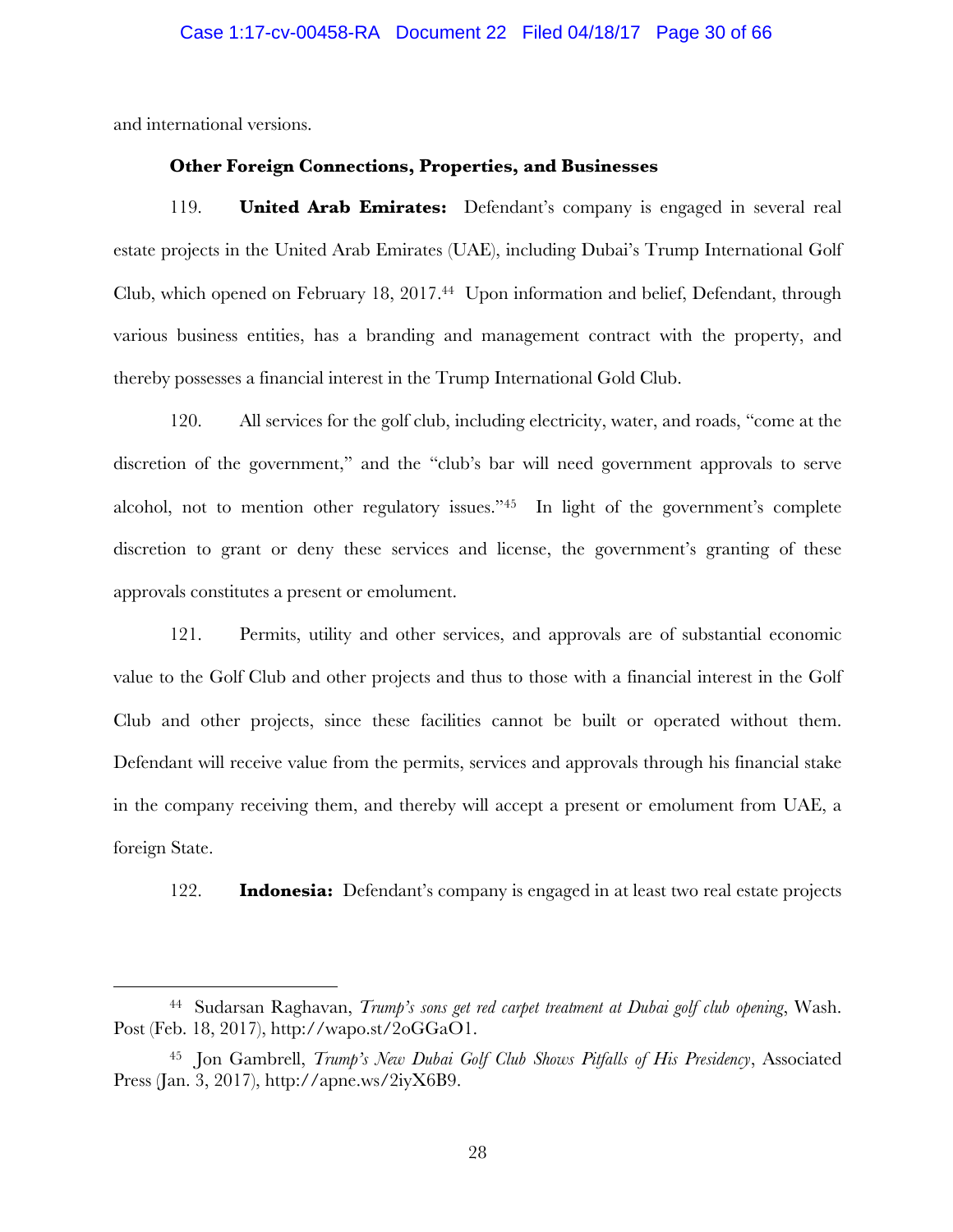### Case 1:17-cv-00458-RA Document 22 Filed 04/18/17 Page 31 of 66

in Indonesia, including redeveloping a resort in Bali. 46 Upon information and belief, Defendant, through various business entities, has a licensing and management agreement with these projects, through which he possesses a financial interest in them.

123. As part of this effort, Defendant reportedly has "forged relationships with powerful political figures in Indonesia, where such connections are crucial to pushing through big projects."47 Because the granting of necessary permits and approvals for these real estate projects was or will be facilitated by Defendant's personal relationships with government officials in Indonesia, these existing or forthcoming permits and approvals constitute gifts or emoluments.

124. Completing the projects required or will require obtaining benefits from the Indonesian government, such as permits and approvals. Permits and approvals are of substantial economic value to the resort and other projects and thus to the those with a financial interest in the resort and other projects, since the projects cannot be built or operated without them. Defendant will receive value from the permits and approvals through his financial stake in the company receiving the permits and approvals, and thereby will accept a present or emolument from Indonesia, a foreign State.

### **Other Domestic and International Properties and Businesses**

1

125. Defendant owns, operates, and licenses numerous other businesses throughout the United States and abroad, including other hotels, other properties for sale or lease, and golf

<sup>46</sup> Ian Jarrett, *Pan Pacific makes way for Trump in Bali*, Travel Weekly (Feb. 17, 2017), http://bit.ly/2nU3ANN; Richard C. Paddock & Eric Lipton, *Trump's Indonesia Projects, Still Moving Ahead, Create Potential Conflicts*, N.Y. Times (Dec. 31, 2016), http://nyti.ms/2pbahyo; Russ Choma, *Trump's Indonesian Business Partner Brags About His Access*, Mother Jones (Feb. 10, 2017, 1:09 PM), http://bit.ly/2kujqMC.

<sup>47</sup> Richard C. Paddock & Eric Lipton, *Trump's Indonesia Projects, Still Moving Ahead, Create Potential Conflicts*, N.Y. Times (Dec. 31, 2016), http://nyti.ms/2pbahyo.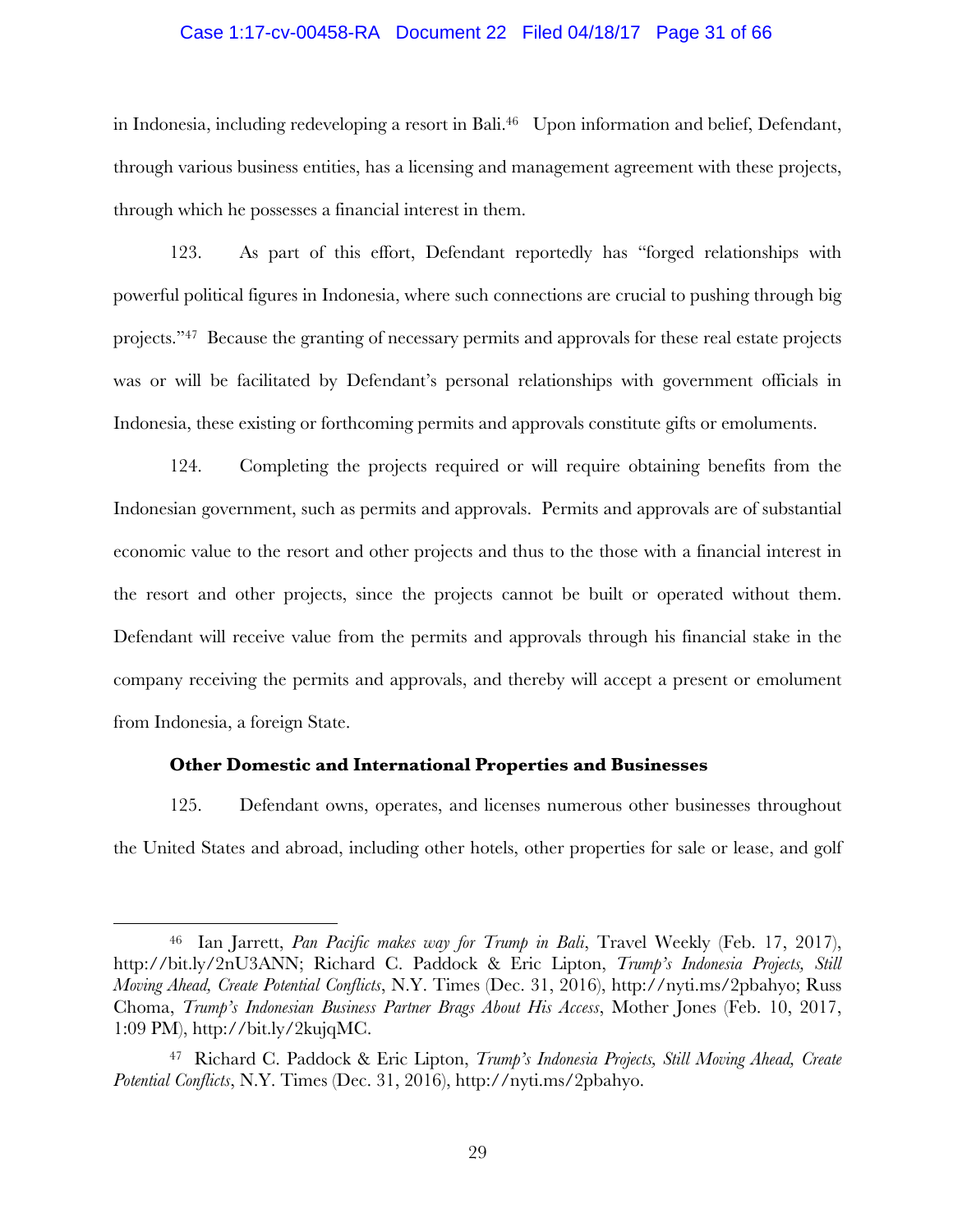### Case 1:17-cv-00458-RA Document 22 Filed 04/18/17 Page 32 of 66

courses and clubs.48 Each of those hotels, golf clubs, or other businesses sets rates that far exceed the marginal cost of providing the associated services and products. These revenues then flow to Defendant. After 12:01 pm on January 20, 2017, Defendant, through at least one of his various businesses, properties, and other entities, has received one or more payments in excess of marginal costs from foreign states and will continue to do so.

### **B. Defendant's Domestic Emoluments Clause Violations**

126. As alleged above, Defendant owns and controls hundreds of businesses throughout the country, including hotels and other properties. Through these entities and agreements, Defendant personally benefits from their business dealings, and Defendant is and will be enriched by any business in which they engage with state governments or agencies of the U.S. government.

127. On August 5, 2013, a business entity ultimately owned primarily by Defendant—Trump Old Post Office LLC—signed a 60-year lease with the General Services Administration—an independent agency of the United States, whose administrator is appointed by the President—to open a hotel in the "Old Post Office" Building in Washington, D.C.

128. More than 76% of Trump Old Post Office LLC is owned by DJT Holdings LLC, which is in turn owned almost entirely by the Donald J. Trump Revocable Trust, of which Defendant is the sole beneficiary. The hotel opened at this site is The Trump International Hotel Washington, D.C. Defendant has not divested his interest in the lease since becoming President.

129. Section 37.19 of the Old Post Office lease states: "No . . . elected official of the

<sup>48</sup> U.S. Office of Gov't Ethics, Donald J. Trump 2016 Executive Branch Personnel Public Financial Disclosure Report (May 16, 2016), http://bit.ly/2gBUwIV.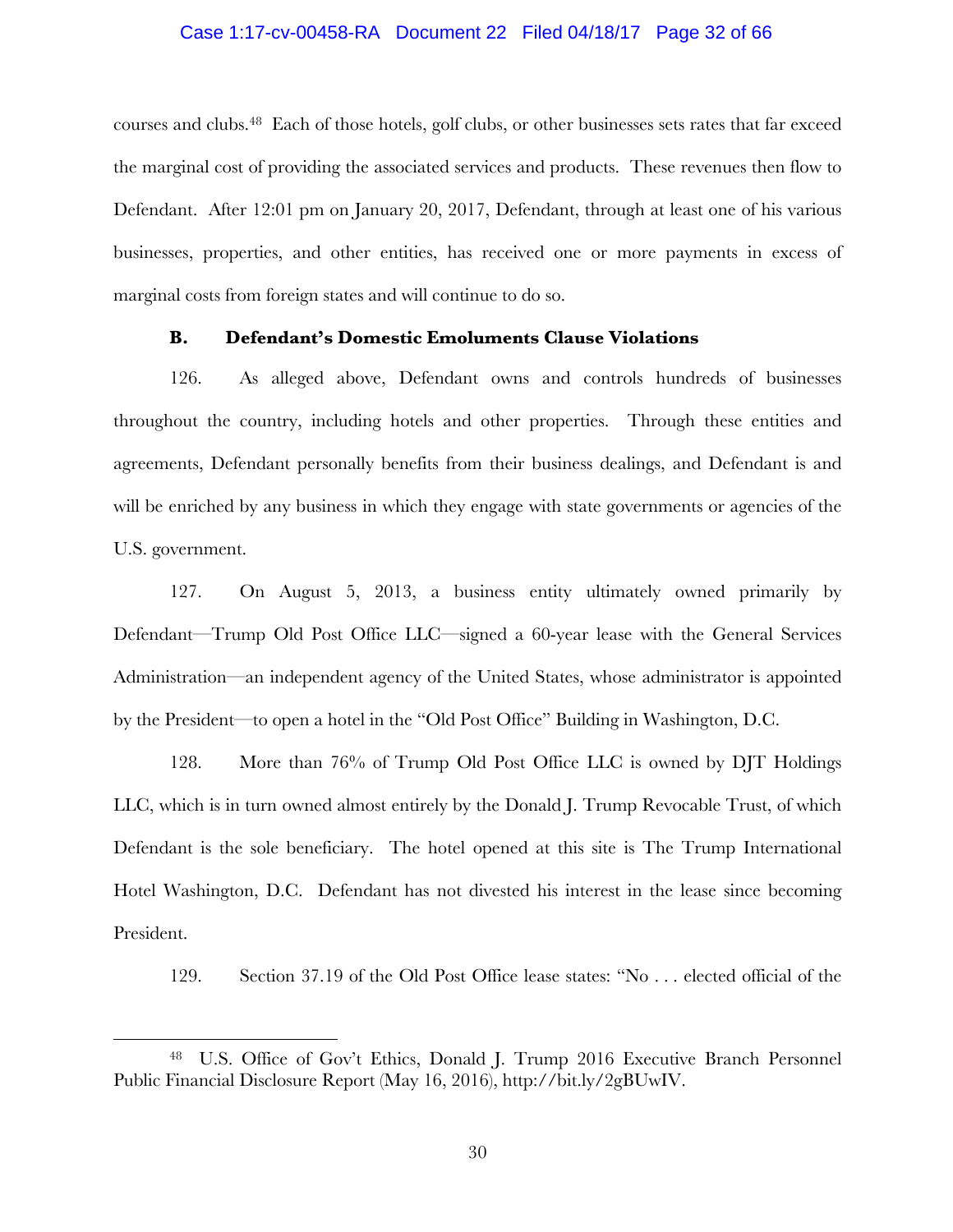### Case 1:17-cv-00458-RA Document 22 Filed 04/18/17 Page 33 of 66

Government of the United States . . . shall be admitted to any share or part of this Lease, or to any benefit that may arise therefrom."

130. Section 27.1 of the Old Post Office lease outlines what constitutes a "tenant's default." A "non-monetary breach" includes "any breach by the Tenant of any other terms, obligations, conditions, agreements or covenants under this Lease," if that breach continues for 30 days after the tenant is given notice of it.

131. A violation of Section 37.19 is a non-monetary breach and a default unless it is remedied within 30 days after notice from the General Services Administration ("GSA").

132. Accordingly, Defendant has been in breach of the lease with the GSA since 12:01 pm on January 20, 2017, when he became President.

133. Prior to Defendant's inauguration, the Deputy Commissioner of the GSA indicated to Representatives Elijah Cummings, Peter DeFazio, Gerald Connolly, and André Carson that Defendant would be in violation of lease unless he "fully divests himself of all financial interests in the lease" for the Trump International Hotel.

134. Shortly after Defendant's inauguration, Norman Dong, a GSA official appointed by former President Barrack Obama, became acting administrator.

135. Defendant enjoys the power to fire the head of the GSA.

1

136. Less than a day later after Mr. Dong assumed his role as acting GSA administrator, Defendant replaced him with Tim Horne, who had coordinated the GSA's transition with Defendant's campaign.49

137. On March 16, 2017, Defendant released a proposed 2018 budget. The

<sup>49</sup> Isaac Arnsdorf, *Trump picks leader for federal agency overseeing his D.C. hotel*, POLITICO (Jan. 26, 2017, 2:55 PM), http://politi.co/2psgMfU.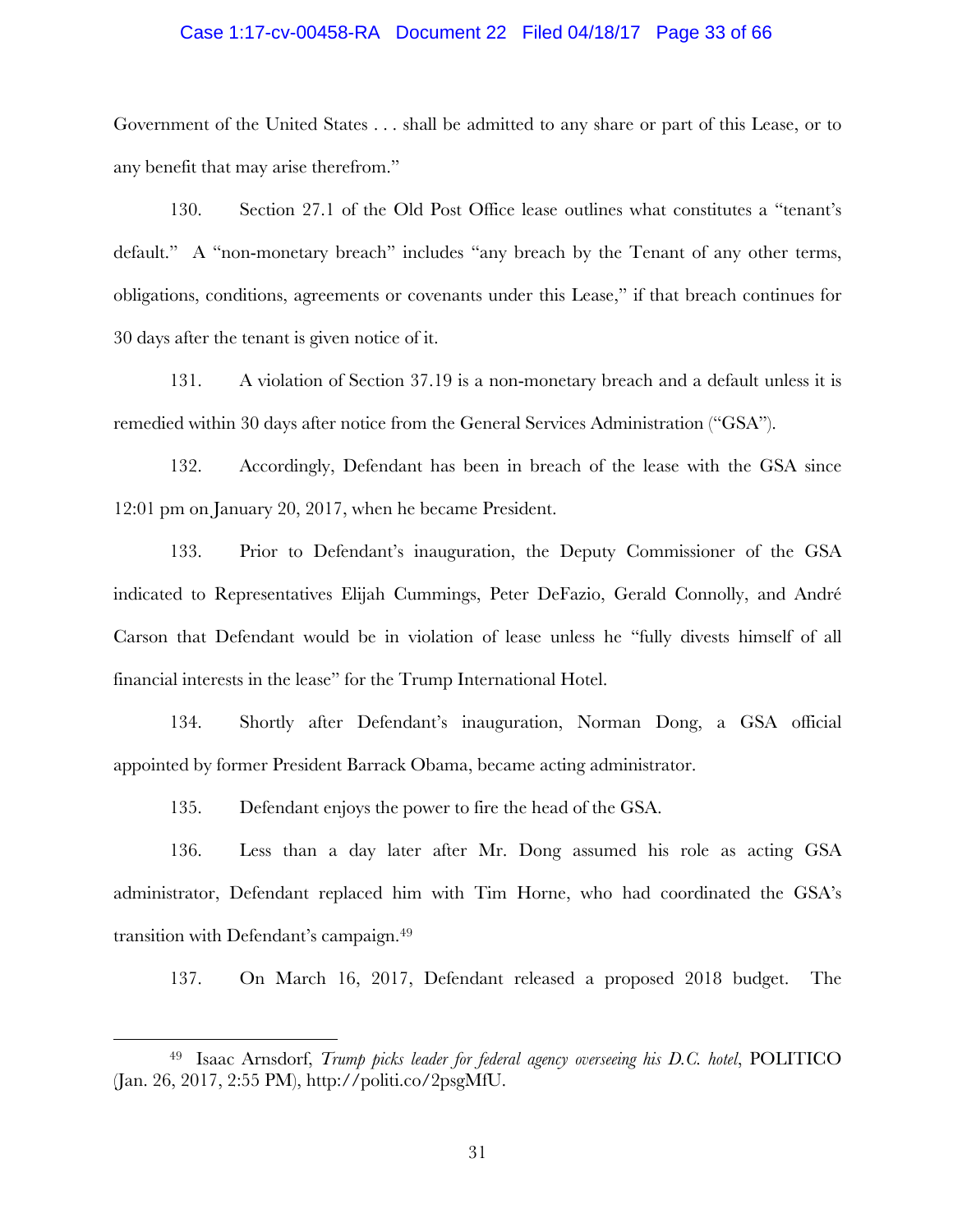### Case 1:17-cv-00458-RA Document 22 Filed 04/18/17 Page 34 of 66

proposed budget increases the funding available to the GSA, whereas it cuts all or nearly all other non-defense-related agencies' budgets.50

138. The GSA issued a letter on March 23, 2017 stating that Trump Old Post Office LLC "is in full compliance with Section 3719 [of the Lease] and, accordingly, the Lease is valid and in full force and effect." <sup>51</sup>

139. This determination by the GSA is contrary to the plain meaning of the lease terms.

140. A significant portion of the GSA's March 23, 2017 letter reviews the purported financial benefits of the Lease to the GSA and tax payers. This discussion is immaterial to whether Lease's terms were breached when Defendant became President.

141. The March 23, 2017 letter attaches an amendment to the agreement governing the business of Trump Old Post Office LLC. This amendment is the basis of the GSA's position that the tenant is in compliance with the Lease, but the letter does not explain how the amendment brings the tenant into compliance. In fact, as described above, the amendment does not prevent Defendant from receiving "any benefit" from the Lease, and Trump Old Post Office LLC remains in breach of the Lease.

142. In forbearing from enforcement of the Old Post Office Lease's default and termination procedures, despite the tenant's breach of its terms, and in cooperating with the tenant in attempting to create the appearance of compliance with the Lease, the federal government has given Defendant something of great value. Pursuant to this decision, Defendant

<u>.</u>

<sup>50</sup> Office of Mgmt. & Budget, Exec. Office of the President, Fiscal Year 2018 (2017), http://bit.ly/2nvjrBO.

<sup>&</sup>lt;sup>51</sup> Letter from Kevin M. Terry, Contracting Officer, United States Gen. Servs. Admin., to Donald J. Trump, Jr., (March 23, 2017), http://bit.ly/2nhKfaB.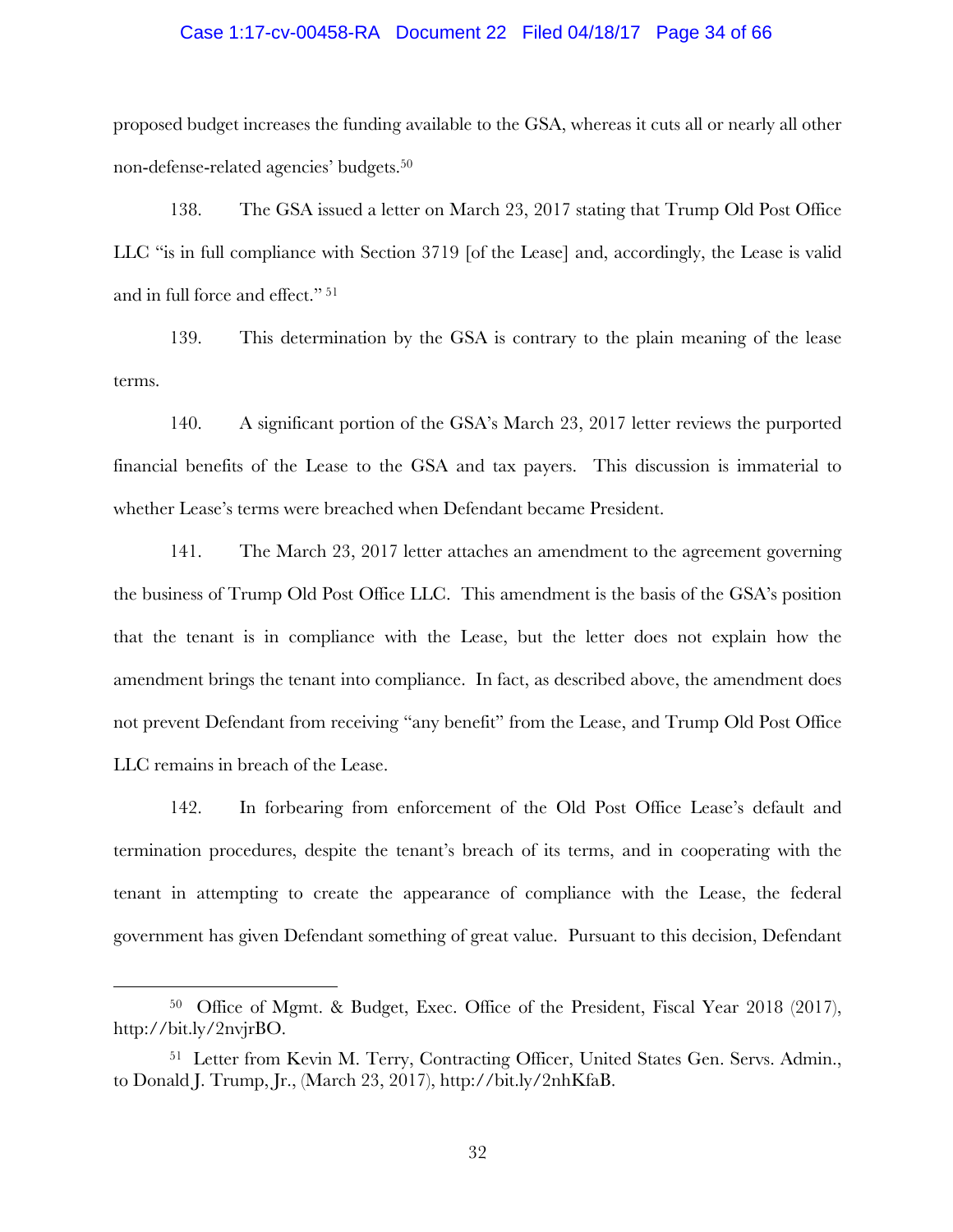### Case 1:17-cv-00458-RA Document 22 Filed 04/18/17 Page 35 of 66

has received an emolument.

1

143. Additionally, Defendant, through entities he owns, is seeking a \$32 million historic preservation tax credit for the Trump International Hotel.

144. Approval of this substantial tax credit is at the discretion of the National Park Service, an instrumentality of the federal government under Defendant's authority.<sup>52</sup> If approved, the tax credit would offset approximately 20% of the cost of rehabilitating the building in which the Trump International Hotel is operating.

145. On November 14, 2016, Defendant received approval from the National Park Service, for the second step of the three step-approval process for the tax credit. If final approval is granted, it will constitute an emolument, as the decision is wholly committed to the discretion of the agency.

146. On information and belief, state and local governments have or will continue to make payments for the use of facilities owned or operated by Defendant for a variety of functions. The Defendant will receive a portion of those payments, which constitute emoluments prohibited by the Domestic Emoluments Clause.

### **C. Post-Inauguration Premium for Defendant's Goods and Services**

147. Since Defendant's inauguration as President, goods and services sold by his various businesses have sold at a premium. Defendants' high office gives the Trump brand greater prominence and exposure. Moreover, these goods and services provide a unique benefit: access to, influence on, and the good will of the President of the United States.

148. Thus, for example, the starting rate for guest rooms at Defendant's Old Post

<sup>52</sup> Eric Levitz, *Trump Won the Presidency, Then Approval on a Tax Subsidy for His Hotel*, N.Y. Mag. (November 30, 2016, 4:17 PM), http://nym.ag/2oFF1o9.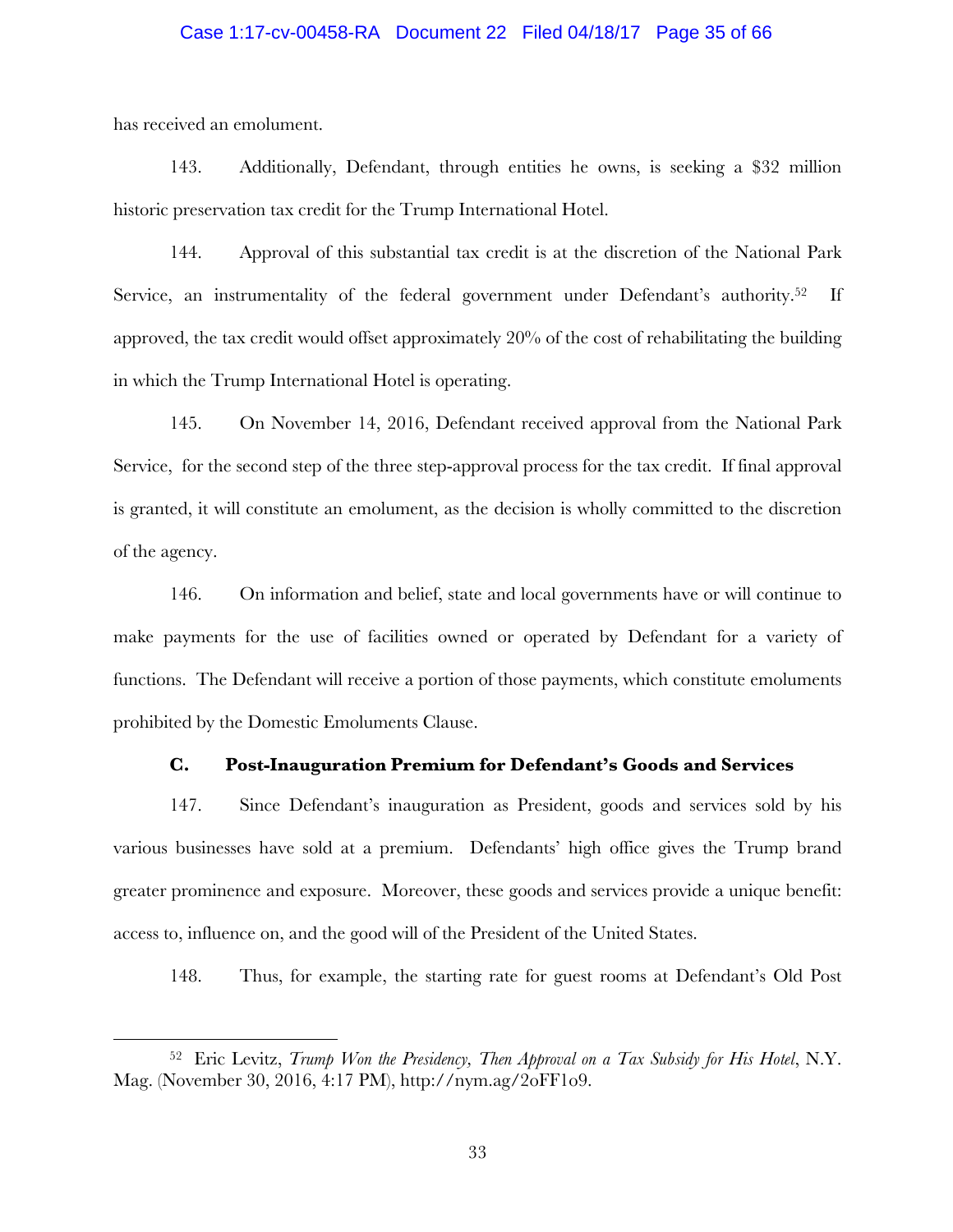### Case 1:17-cv-00458-RA Document 22 Filed 04/18/17 Page 36 of 66

Office hotel increased to \$500 on most nights, up hundreds of dollars from when the hotel first opened shortly before Defendant's election.53

149. Further, the annual rate for membership at Defendant's Mar-a-Lago resort doubled from \$100,000 to \$200,000 shortly after he was elected. 54

### **D. CREW's Injuries**

<u>.</u>

150. Defendant's violations of the Emoluments Clauses have required CREW to divert and expend its valuable resources specifically to counteract those violations, impairing CREW's ability to accomplish its mission. CREW has had to counteract Defendant's violations because they are particularly harmful to CREW due to its status as a nonpartisan, nonprofit organization with the resources, board of directors, in-house legal team, and specific mission that it has, and because Defendant's novel and opaque system for receiving payments perceptibly impairs CREW's daily operations.

151. There is a direct conflict between Defendant's violations of the Emoluments Clauses and CREW's mission of protecting the rights of citizens to be informed about the activities of government officials, ensuring the integrity of government officials, protecting our political system against corruption, and reducing the influence of money in politics. Defendant's violations create a tremendous risk of foreign governments using money to improperly influence the President, create questions about the President's motives in making decisions, and will likely lead to numerous conflicts and violations that the public will have insufficient information to judge.

<sup>53</sup> Julie Bykowicz, *Trump Hotel May Be Political Capital of Nation's Capital*, Associated Press (Mar. 5, 2017), http://apne.ws/2pL6xQs.

<sup>54</sup> Robert Frank, *Mar-a-Lago membership fee doubles to \$200,000*, CNBC (Jan 25, 2017, 12:41 PM), http://cnb.cx/2kjIc2j.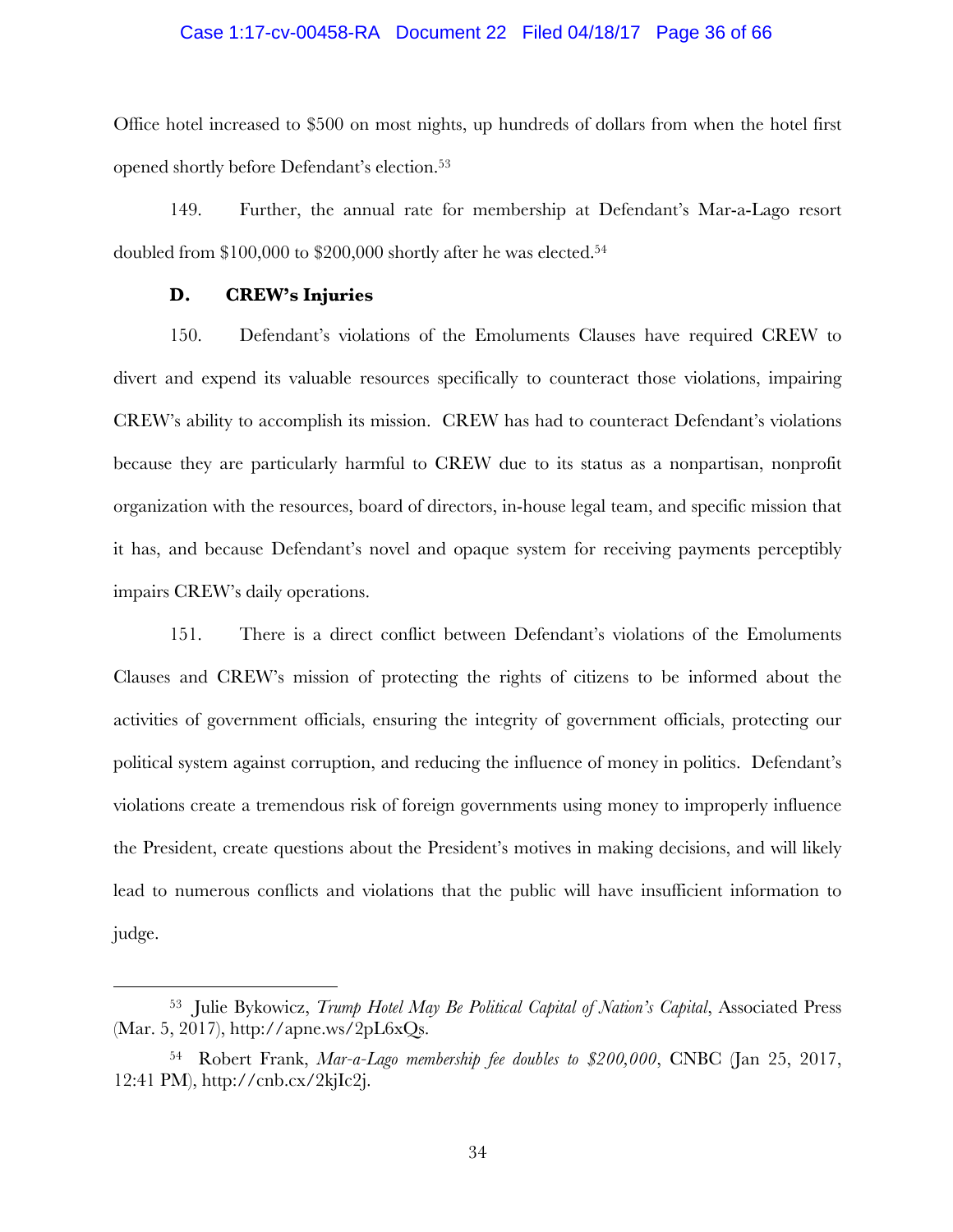### **Diversion of CREW's Communications Resources**

152. CREW has expended a significant amount of time and resources since the election gathering information about the Emoluments Clause violations, and educating the public about the Emoluments Clauses and Defendant's violations of them. CREW has received hundreds of requests from the media about Defendant's conflicts of interest, including hundreds regarding the Emoluments Clauses and Defendant's violations of them. Many of these media requests sought explanations of the clauses and their applicability, and CREW has spent a substantial number of hours responding to them. As a result of these efforts to educate the public as CREW's mission requires, members of CREW's staff and its board of directors repeatedly have been interviewed by and quoted in the news media discussing the Emoluments Clauses and Defendant's violations of them. These media requests are certain to continue, and CREW will continue to need to expend time and resources to respond to them.

153. CREW regularly issues press releases and statements, and responds to requests for information and comments from the media on a range of topics, including but not limited to ethics, corruption, campaign finance, and accountability. Both before and after the election, CREW received hundreds of questions from the news media about Defendant's businesses and conflicts of interest, including hundreds related to the Emoluments Clauses. CREW has diverted its time and resources from its other public-education activities to respond to these questions. CREW normally responds to nearly every press request. However, due to the volume of requests from national news media about Defendant's conflicts of interest, including his violations of the Emoluments Clauses, CREW has not had the time and resources to respond to requests from many smaller and regional outlets regarding, for example, local money-in-politics issues and congressional ethics issues.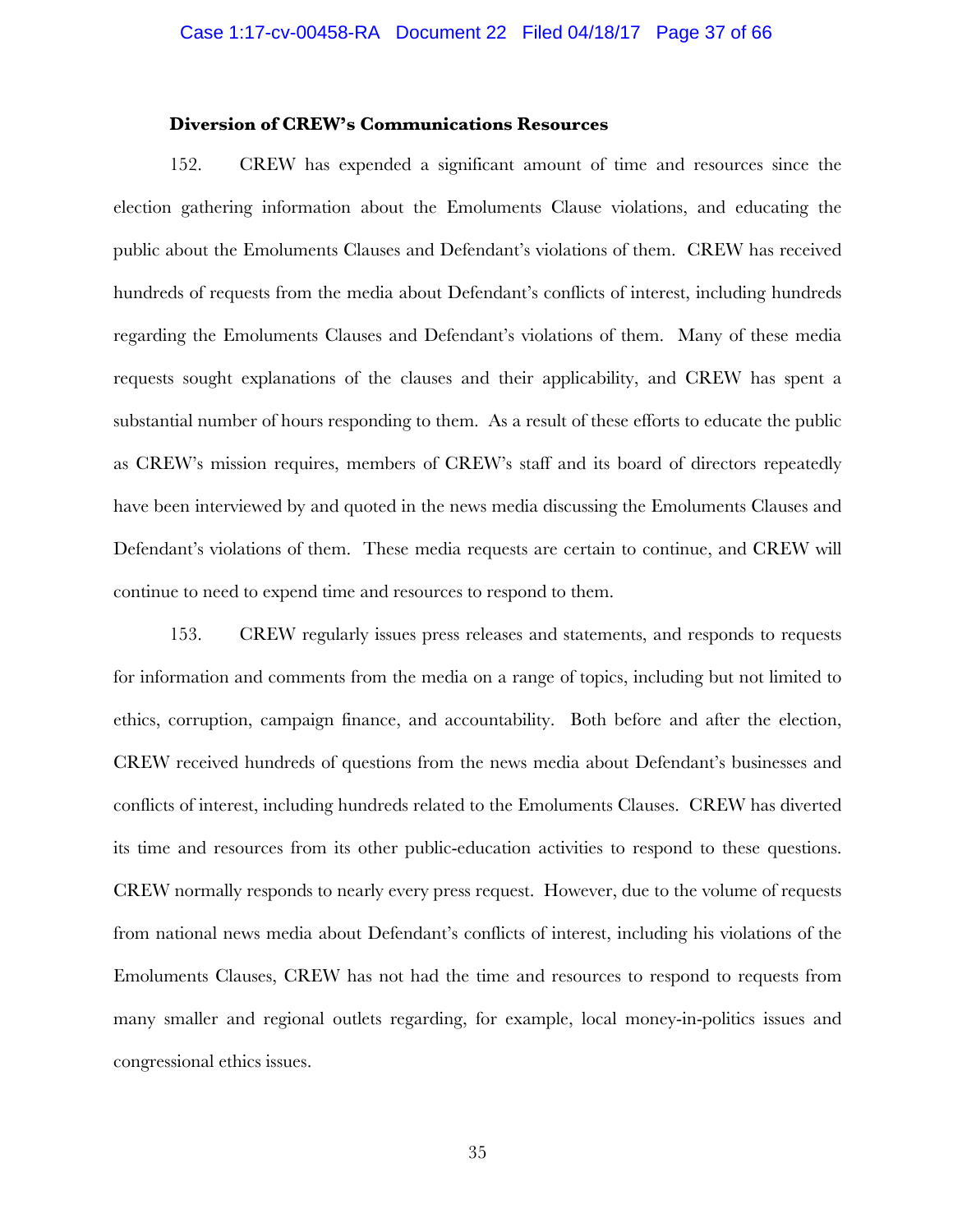### **Diversion of CREW's Legal Resources**

154. CREW's in-house attorneys have diverted their time and resources from other projects to counteract Defendant's violations of the Emoluments Clauses. Since the election, CREW has received numerous requests for information, guidance, and advice about the Emoluments Clauses from policymakers. To respond to those requests, and as part of CREW's advocacy in support of its mission of ensuring the integrity of government officials, CREW has expended significant resources conducting legal research regarding the history and scope of the Emoluments Clauses. Moreover, CREW's attorneys, including its executive director, have spent a significant amount of time on phone calls and in meetings responding to those inquires.

155. CREW's attorneys also have conducted legal research to respond to many of the requests for information from the news media regarding the Emoluments Clauses. In addition, CREW's attorneys and researchers have assisted in researching and drafting publications educating the public about the clause and the impact of Defendant's violations of it.

156. CREW also has conducted extensive legal research and analysis of potential legal actions to counteract Defendant's violations of the Emoluments Clauses. CREW's attorneys have researched and analyzed potential lawsuits that could be used to enforce the clauses, drafted this complaint, and expended resources to file it. CREW's attorneys also have researched and analyzed the potential for filing complaints with government agencies.

157. CREW further has filed Freedom of Information Act requests to obtain records related to potential violations of the Emoluments Clauses. For example, on December 22, 2016, CREW sent two FOIA requests to the Department of Justice Office of Legal Counsel ("OLC"). One request sought all OLC opinions discussing the Domestic Emoluments Clause. The second sought all OLC opinions provided to the Office of Government Ethics or the GSA after November 8, 2016.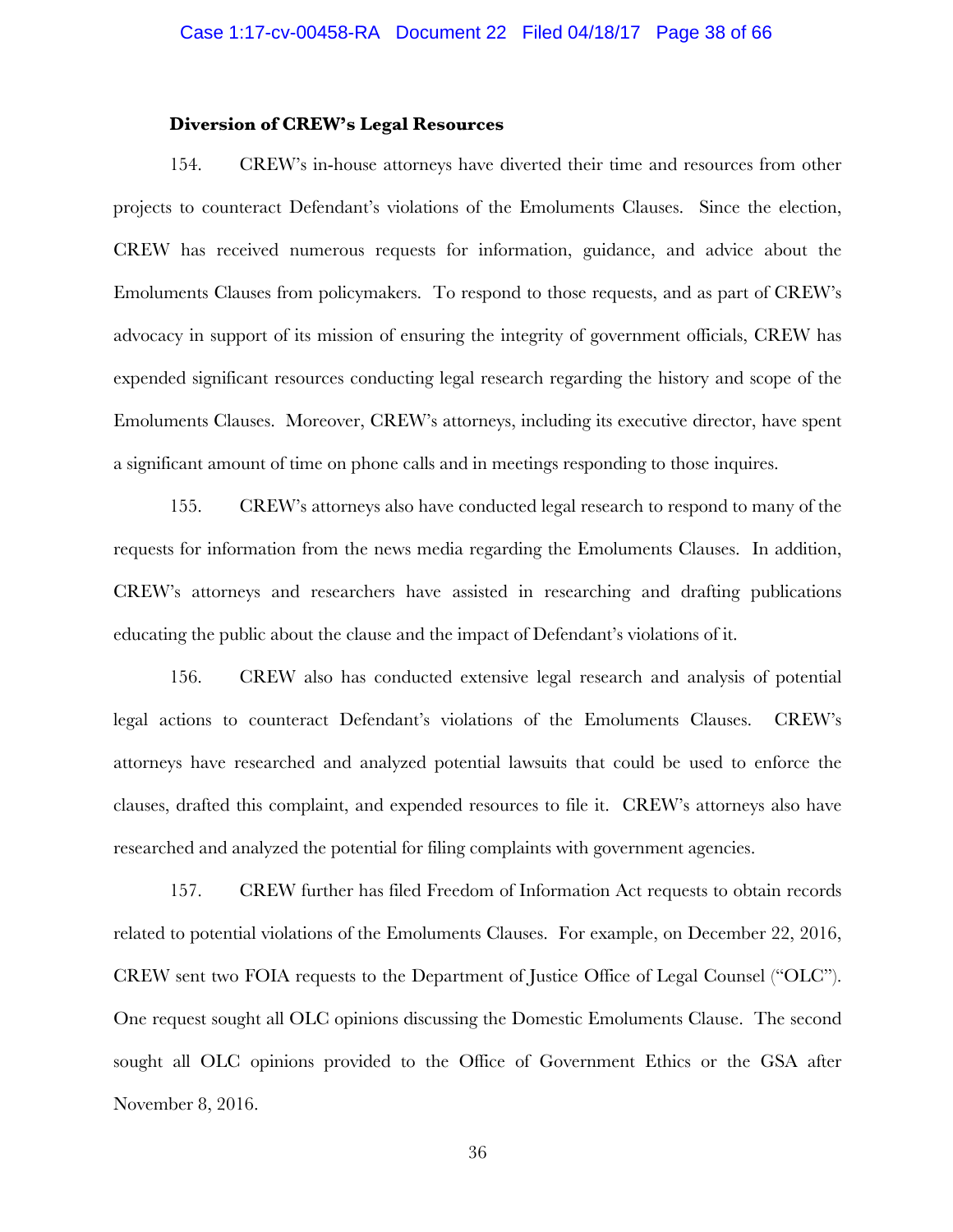### Case 1:17-cv-00458-RA Document 22 Filed 04/18/17 Page 39 of 66

158. In addition, due in part to the volume of legal issues related to Defendant's conflicts of interest, including the need to counteract his violations of the Emoluments Clauses, CREW hired two additional senior attorneys in December 2016 and January 2017 to strengthen CREW's ability to address these issues.

159. This use of time and resources on legal matters related to Defendant's violations of the Emoluments Clauses is certain to continue in order for CREW to seek to fulfill its mission, despite the challenges posed by Defendant's violations of the Emoluments Clauses. In addition to needing to monitor Defendant's business interests for potential violations, CREW attorneys will, among other things, continue to need to evaluate payments to Defendant's hotels and other business interests to determine if they violate the Emoluments Clauses; research and analyze possible legal actions; and draft, file, and potentially litigate related Freedom of Information Act requests.

160. The time and resources CREW has used and will continue to use to counteract Defendant's violations of the Emoluments Clauses were and will continue to be diverted from other legal projects and activities in which CREW would have otherwise engaged.

161. In the months immediately following elections, CREW regularly has drafted and filed complaints for violations of campaign finance and other laws related to political activity. In January 2013, for example, CREW filed complaints with the Federal Election Commission (FEC) and the Department of Justice (DOJ) alleging that several individuals, companies, and a super PAC made and accepted an illegal \$1 million conduit contribution during the 2012 election.55 CREW also filed FEC and DOJ complaints in November 2012 against a section

<sup>55</sup> *CREW Files DOJ, FEC Complaints Against Payday Lender For Illegal Conduit Contribution to Super PAC* (Jan. 8, 2013), http://bit.ly/2oQjriL.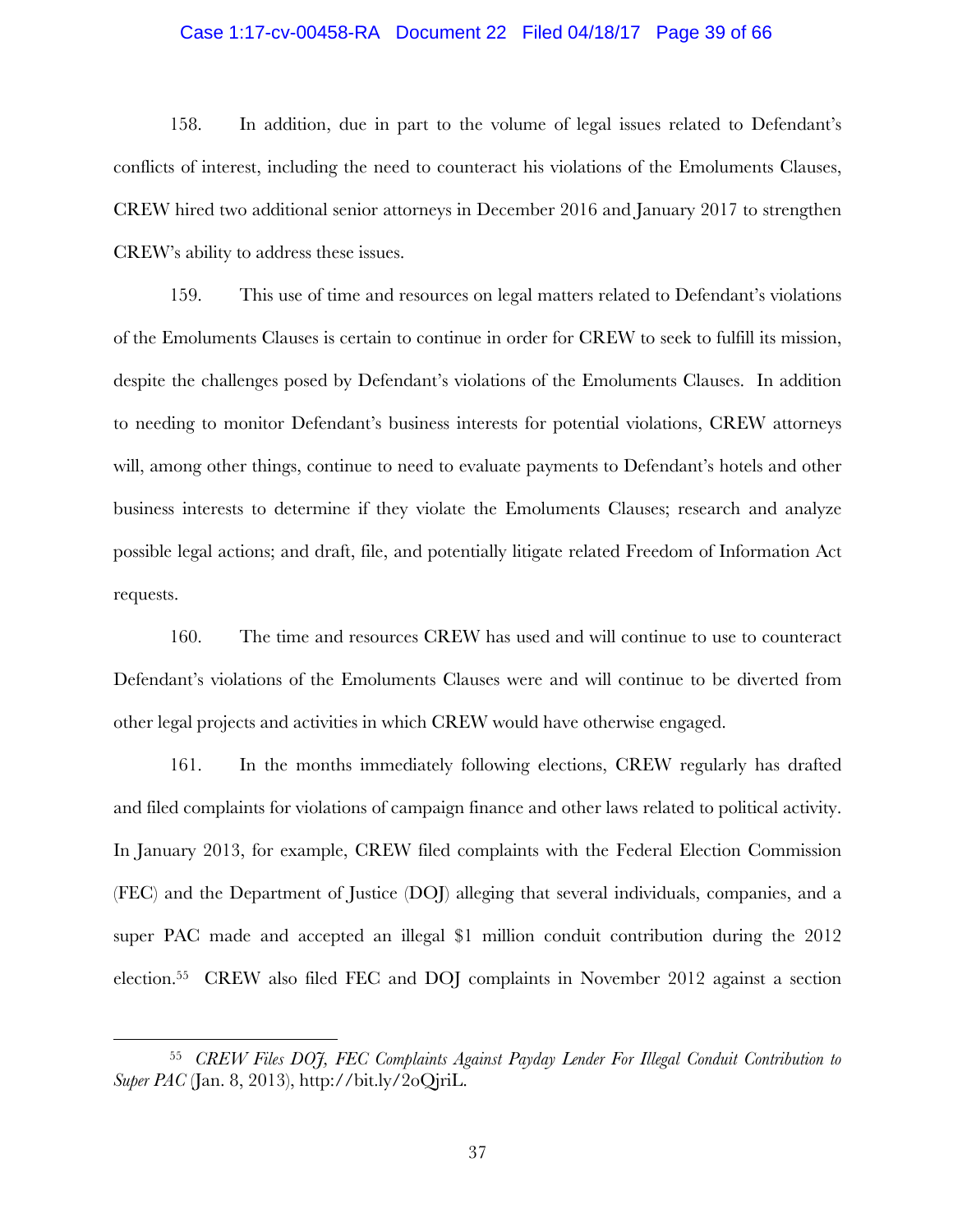### Case 1:17-cv-00458-RA Document 22 Filed 04/18/17 Page 40 of 66

 $501(c)(4)$  "dark money" organization for failing to disclose the identities of donors who contributed \$6 million to fund campaign advertisements in Ohio during the 2012 campaign.<sup>56</sup> Similarly, in November 2014, CREW filed a complaint with the IRS against another section  $501(c)(4)$  organization that violated its tax-exempt status by operating almost entirely for the private benefit of a political candidate and public official by spending nearly all of its money in 2013 and 2014 on advertisements that either directly supported the candidate's reelection or heaped praise on him in a transparent attempt to boost his political advancement and agenda.<sup>57</sup>

162. During the 2016 election, CREW continued to track the spending and activities of candidates and outside groups engaged in politics, and intended to review campaign finance and tax records following the election. CREW expected to continue conducting that research after the election and to file complaints against several organizations regarding their compliance with campaign finance and tax law. Although CREW has been able to expend some resources on these activities and did file one complaint it drafted before the election, it has not been able to complete research for or draft and file other complaints in part because it needed to divert time and resources to counteract Defendant's violations of the Emoluments Clauses.

163. In recent years, CREW has pursued a project related to campaign finance and ethics in the states. Work on that project has included, among other things, monthly concentrated periods for CREW staff to conduct research and explore potential legal actions. CREW has not been able to conduct many aspects of this project, including the monthly staff work periods, since just after the 2016 election due to the need to divert its time and resources to

<u>.</u>

<sup>56</sup> *CREW Files FEC Complaint Against Crossroads GPS For Failing to Disclose Donors* (Nov. 15, 2012), http://bit.ly/2puYE28.

<sup>57</sup> *CREW Files IRS Complaint Against the Kentucky Opportunity Coalition* (Nov. 24, 2014), http://bit.ly/2oiKXCr.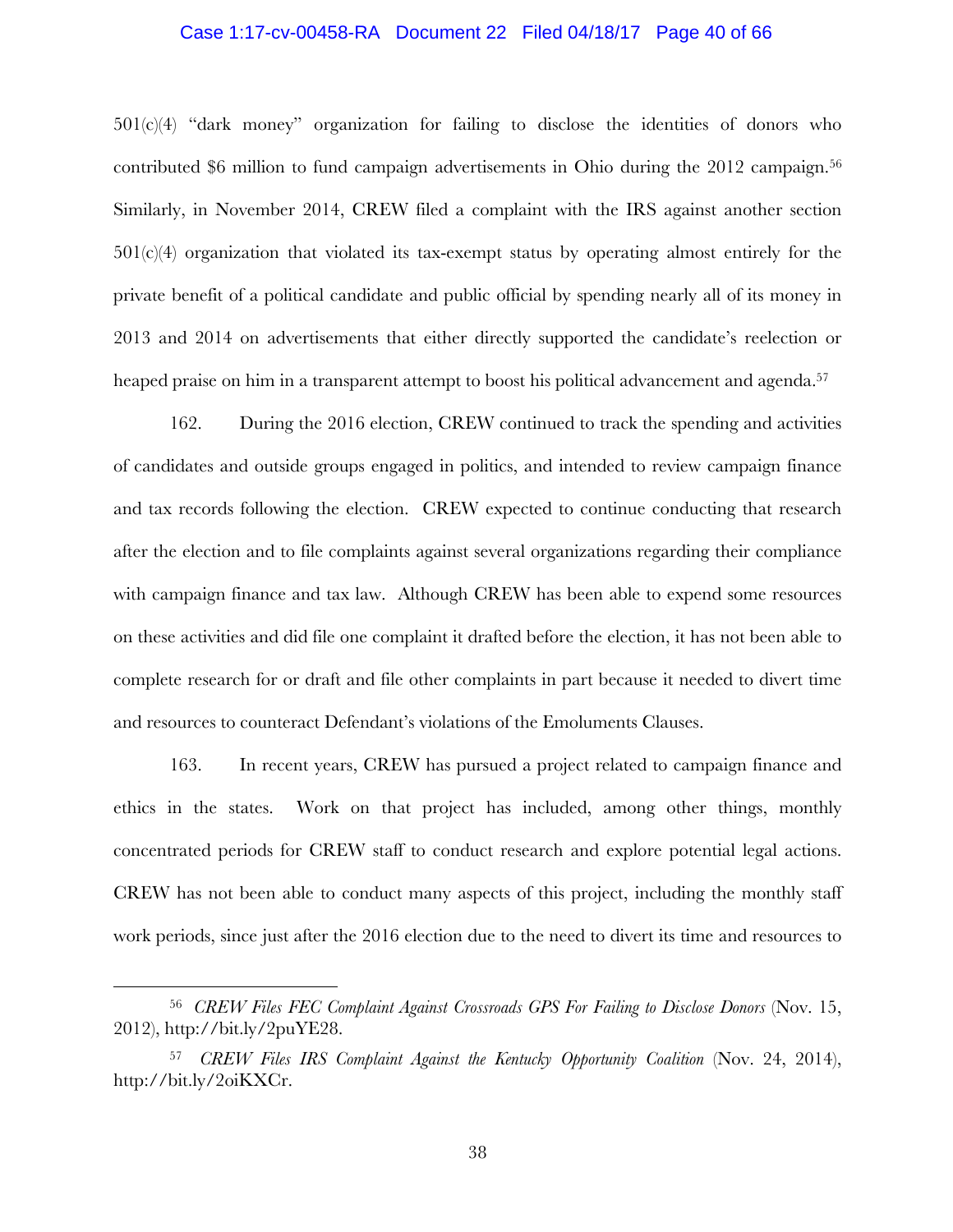### Case 1:17-cv-00458-RA Document 22 Filed 04/18/17 Page 41 of 66

responding to Defendant's conflicts of interests, including his violations of the Emoluments Clauses. CREW does not expect to have the resources to conduct these activities in the foreseeable future.

164. CREW also researches, drafts, and files comments with government agencies related to rulemakings and other regulatory actions. For example, in the months following the 2014 elections, CREW drafted comments in response to an FEC rulemaking notice,58 and filed the comments in January 2015.59 Following the 2016 elections, several FEC rulemaking comment periods were open. CREW considered filing comments in these proceedings, but did not do so due to the need to divert its time and resources to responding to Defendant's conflicts of interests, including his violations of the Emoluments Clauses.

### **Diversion of CREW's Research Resources**

<u>.</u>

165. Defendant's violations of the Emoluments Clauses also have required CREW to expend a significant amount of time and resources to research and monitor Defendant's business interests. Since the November 2016 election, CREW researchers have dedicated significant time and effort to developing a comprehensive understanding of Defendant's business empire and conflicts of interest, particularly regarding his business ties to foreign companies and governments that run a strong risk of resulting in a violation of the Emoluments Clauses. For example, CREW researchers have compiled and analyzed data regarding the more than 500 business entities Defendant listed on his 2016 personal financial-disclosure form, developing that information for both internal and external uses. As part of that project, CREW researchers

<sup>58</sup> Advance Notice of Proposed Rulemaking, Earmarking, Affiliation, Joint Fundraising, Disclosure, and Other Issues, 79 Fed. Reg. 62361 (Oct. 17, 2014) (REG 2014-01).

<sup>59</sup> *CREW to FEC: Comments on Addressing Corruption and Deficiencies in Disclosure* (Jan. 15, 2015), http://bit.ly/2nWEWiI.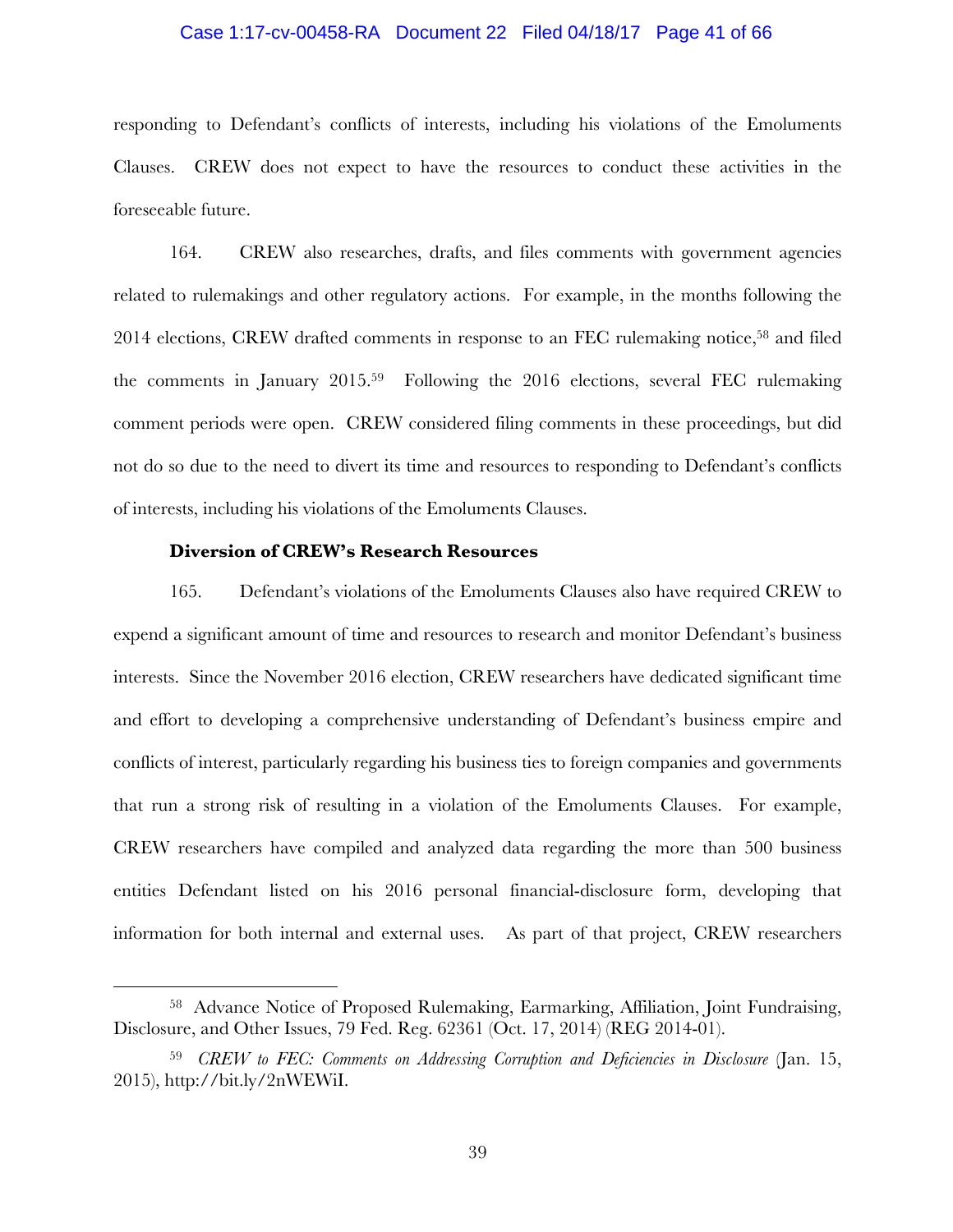### Case 1:17-cv-00458-RA Document 22 Filed 04/18/17 Page 42 of 66

devoted at least seventy hours to creating a series of infographics to explain the Defendant's businesses and income, emphasizing the Defendant's foreign businesses.<sup>60</sup> This project began on November 28, 2016 and is not yet fully completed. Every member of CREW's research team has worked on this project on a near-daily basis.

166. This project was launched in part to aid in responding to questions from the news media about the extent of Defendant's business dealings. As explained above, CREW has received hundreds of questions from the news media about Defendant's businesses, including his foreign businesses, and CREW determined that a comprehensive internal resource was necessary to help answer those questions.

167. As a result of Defendant's decision to not divest himself from his properties and business interests, CREW will need to continue to expend significant time and resources to research and monitor Defendant's violations of the Emoluments Clauses. As part of its mission, CREW will need to research and monitor Defendant's businesses to determine if he receives any foreign emoluments through them. Payments to his businesses, however, are rarely public, requiring CREW to expend resources to uncover them. Again, this will require significant time and resources as payments to hotels and other business entities are rarely public, and neither Defendant nor his attorney announced any system for transparency or accountability for these or any other foreign payments. Further, Defendant has intentionally made it more difficult to obtain information about foreign payments. Defendant, for instance, has refused to release his tax returns, contrary to the norm for the last forty-five years. Further, according to media

<sup>60</sup> John Morgan, et al., *5 Graphics to Help You Understand President Trump's Conflict of Interest* (Feb. 22, 2017), http://bit.ly/2lKJ419*.*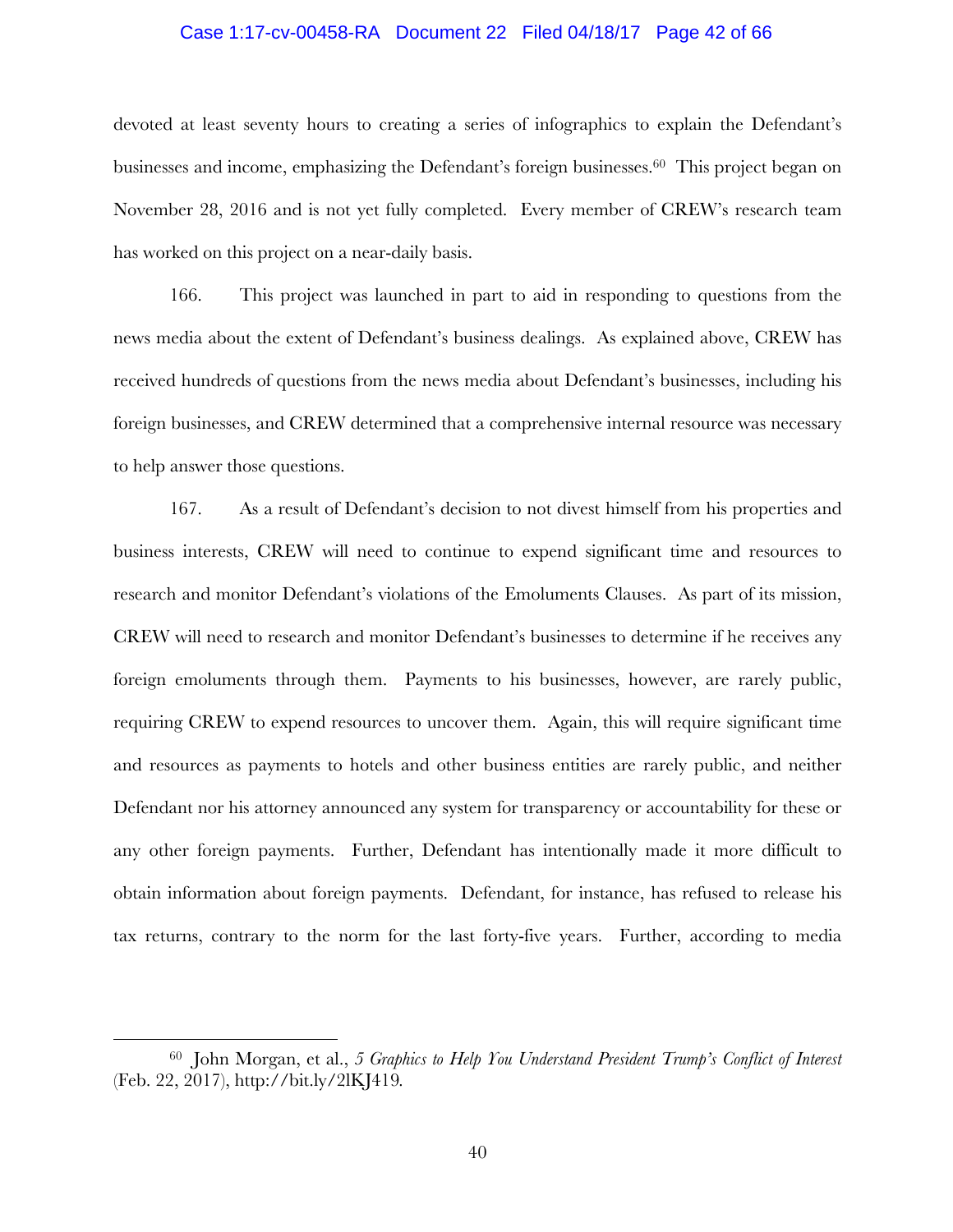### Case 1:17-cv-00458-RA Document 22 Filed 04/18/17 Page 43 of 66

reports, the press was banned from his D.C. hotel at times during the week of the inauguration.61

168. The time and resources CREW has used and will continue to use to research Defendant's business interests related to violations of the Emoluments Clauses were and will continue to be diverted from other research projects and activities in which CREW would have otherwise engaged. In the months immediately following elections, CREW traditionally has produced research and reports looking back at money-in-politics issues and players in that election cycle. In December 2012, for example, CREW published *Stealth Donors*, a report on donors who gave more than \$1 million to super PACs trying to influence the 2012 election but whose efforts to sway voters were largely out of the public view.<sup>62</sup> CREW similarly researched and published in December 2014 a series of blog posts on "dead-end disclosure," practices used to keep secret the identities of donors who give money to outside groups attempting to influence elections.63

169. CREW intended to conduct similar research and analysis on campaign-finance issues in the aftermath of the 2016 election and expected to publish the results, but has not had time and resources to follow through on these plans or develop other evaluations of spending in the 2016 election. Instead, CREW needed to divert its resources to research and analyze Defendant's business interests, particularly those related to violations of the Emoluments Clauses. In early 2016, for example, CREW published a report on the post-2014 election contributions to

<sup>61</sup> Daniel Lippman, *Trump's D.C. hotel bans press during inauguration week*, POLITICO (Jan. 18, 2017), http://politi.co/2jo2jw1.

<sup>62</sup> *Stealthy Super PAC Donors Stay Under the Radar* (Dec. 3, 2012), http://bit.ly/2pbnuam.

<sup>63</sup> Matt Corley & David Crockett, *CREW Series: Dead End Disclosure in the 2014 Elections* (Dec. 15, 2014), http://bit.ly/2oQ3glF.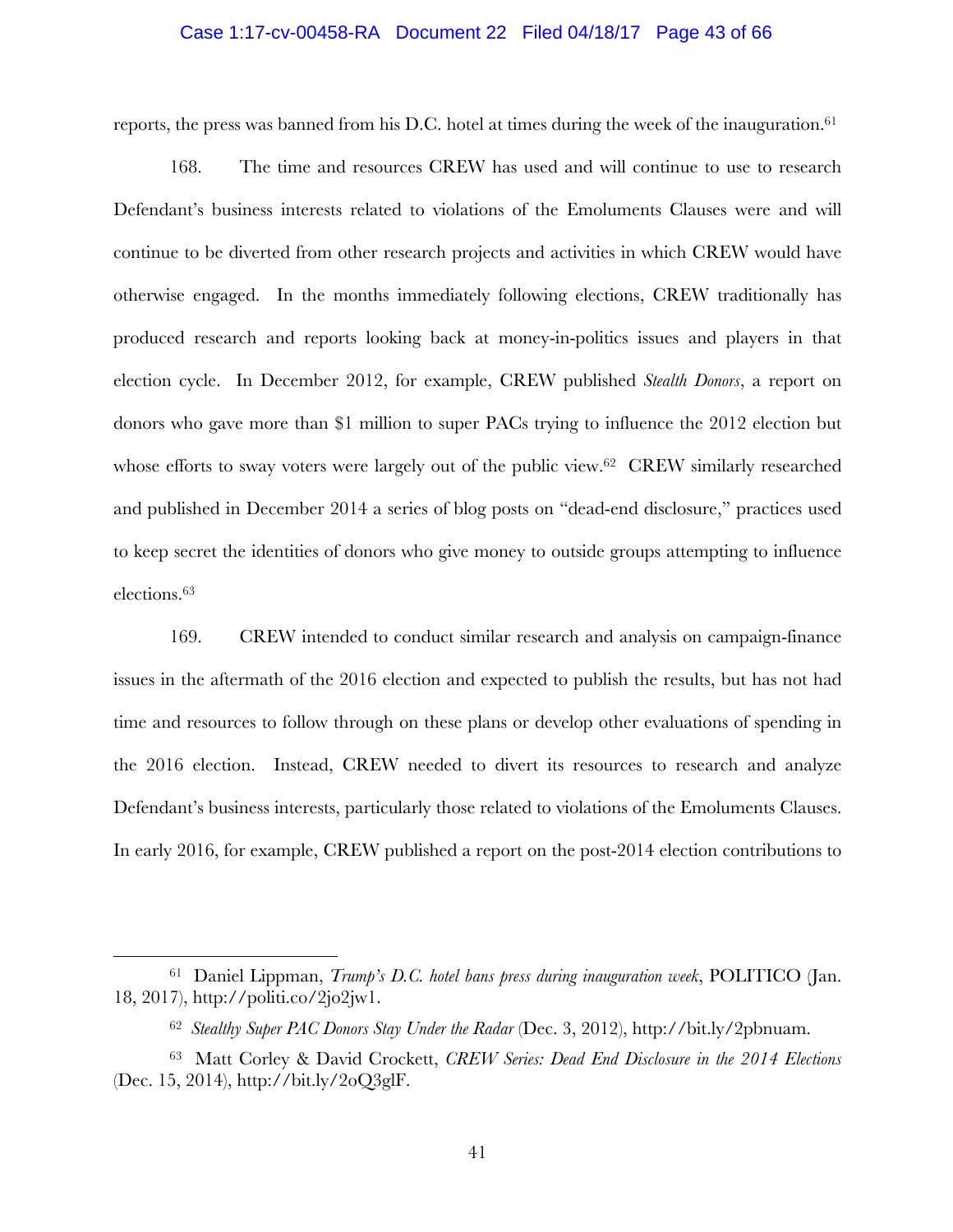### Case 1:17-cv-00458-RA Document 22 Filed 04/18/17 Page 44 of 66

new members of Congress by special interest PACs.64 CREW intended to review similar postelection campaign contributions to newly elected members in December 2016 and likely would have published a follow-up report, but did not do so due to the need to commit resources to researching Defendant's business interests.

170. CREW also normally obtains and analyzes tax returns of nonprofit groups engaged in political activities starting in the middle of November, when most of those tax returns are filed with the IRS. In past years, that research and analysis regularly has resulted in reports to educate the public, and sometimes in complaints to the IRS. In November and December 2014, for instance, CREW published two blog posts based on findings from new nonprofit tax returns filed that November,<sup>65</sup> and similarly published a blog post in November 2015 based on a nonprofit tax form filed that November.<sup>66</sup> Although CREW was able to send requests to the IRS for nonprofit tax forms filed in November 2016, it has not been able to devote as much time or resources to analyzing and subsequently writing about the information in tax returns obtained and published by other sources. As a result, for example, for the first time since 2013, CREW has not published any analysis of the annual tax form filed by Freedom Partners Chamber of Commerce, a critical component in a network of politically active nonprofit groups.

### **Perceptible Impairment of CREW's Programmatic Functions and Fundamental Services**

1

171. In addition to the diversion and depletion of CREW's resources, CREW is

<sup>64</sup> *Welcome to Washington: New Members of Congress Attract Special Interest Money* (May 9, 2016), http://bit.ly/2pvfkXh.

<sup>65</sup> Matt Corley, *Crossroads GPS and Kentucky Opportunity Coalition Have, Word for Word, the Same Mission* (Nov. 20, 2014), http://bit.ly/2pv3gFr; *Dr. Evil Meets the Kochtopus: Americans for Prosperity Now Supporting Berman Group* (Dec. 2, 2014), http://bit.ly/2oGyv1T.

<sup>66</sup> Matt Corley, *Freedom Partners Admits Issue Ads are Aimed at Influencing Elections* (Nov. 19, 2015), http://bit.ly/2oiTXYa.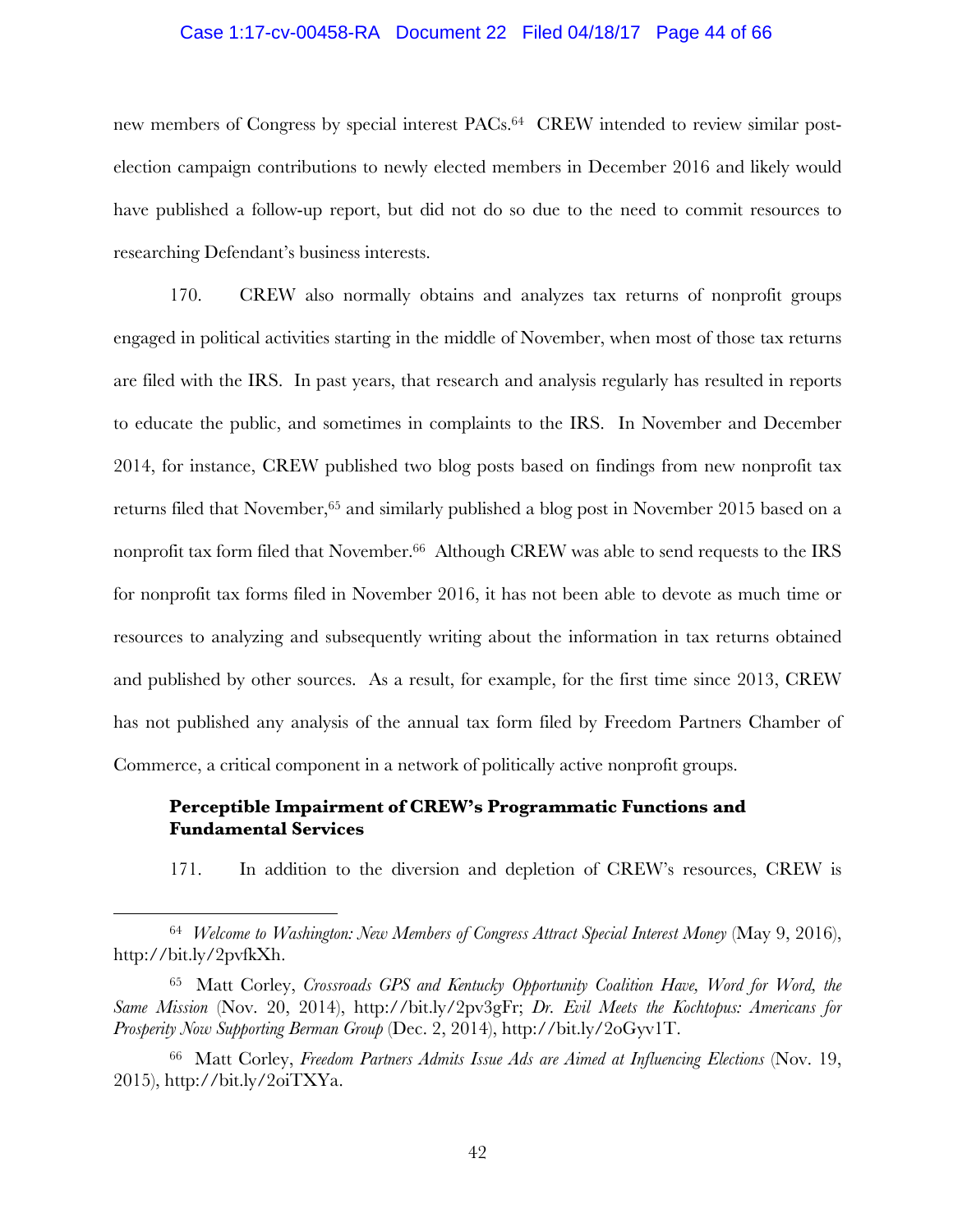#### Case 1:17-cv-00458-RA Document 22 Filed 04/18/17 Page 45 of 66

further injured because Defendant's violations of the Emoluments Clauses increase the costs to CREW to carry out its mission in the normal course of business. By accepting presents and emoluments through nonpublic channels, Defendant's violations will deprive CREW of information about financial support Defendant will be receiving from foreign, state, and the federal governments, forcing CREW to expend resources to uncover his violations of the Emoluments Clauses.

172. Defendant is the most powerful and most prominent official of the United States government. If he is permitted to violate the Constitution or escape monitoring of his financial transactions for corruption—core evils CREW fights against—that would greatly undermine CREW's mission, making it harder to hold less senior officials accountable. Thus, while it takes substantially greater resources to uncover Defendant's financial dealings and review them for violations of the Emoluments Clauses and conflicts of interest than it does to complete such work with respect to other federal officials, it is essential that CREW prioritize Defendant's violations of the Emoluments Clauses and conflicts of interest over those of lower level officials. The difficulty in addressing Defendant's violations and conflicts, given lack of access to information, and the inability, with the resources available, to complete all of CREW's other usual work, means Defendant's violations of the Emoluments Clauses directly impede CREW's ability to fulfill its mission.

173. In the course of CREW's normal activities and daily operations, and in order to carry out CREW's mission, CREW obtains information about financial support received by a public official or candidate from public records and filings such as campaign-finance reports and personal financial-disclosure forms. Such disclosures allow CREW to monitor public corruption and inform the public about conflicts of interest. As alleged above, CREW uses that information to craft reports and complaints and to advise policymakers and reporters as part of CREW's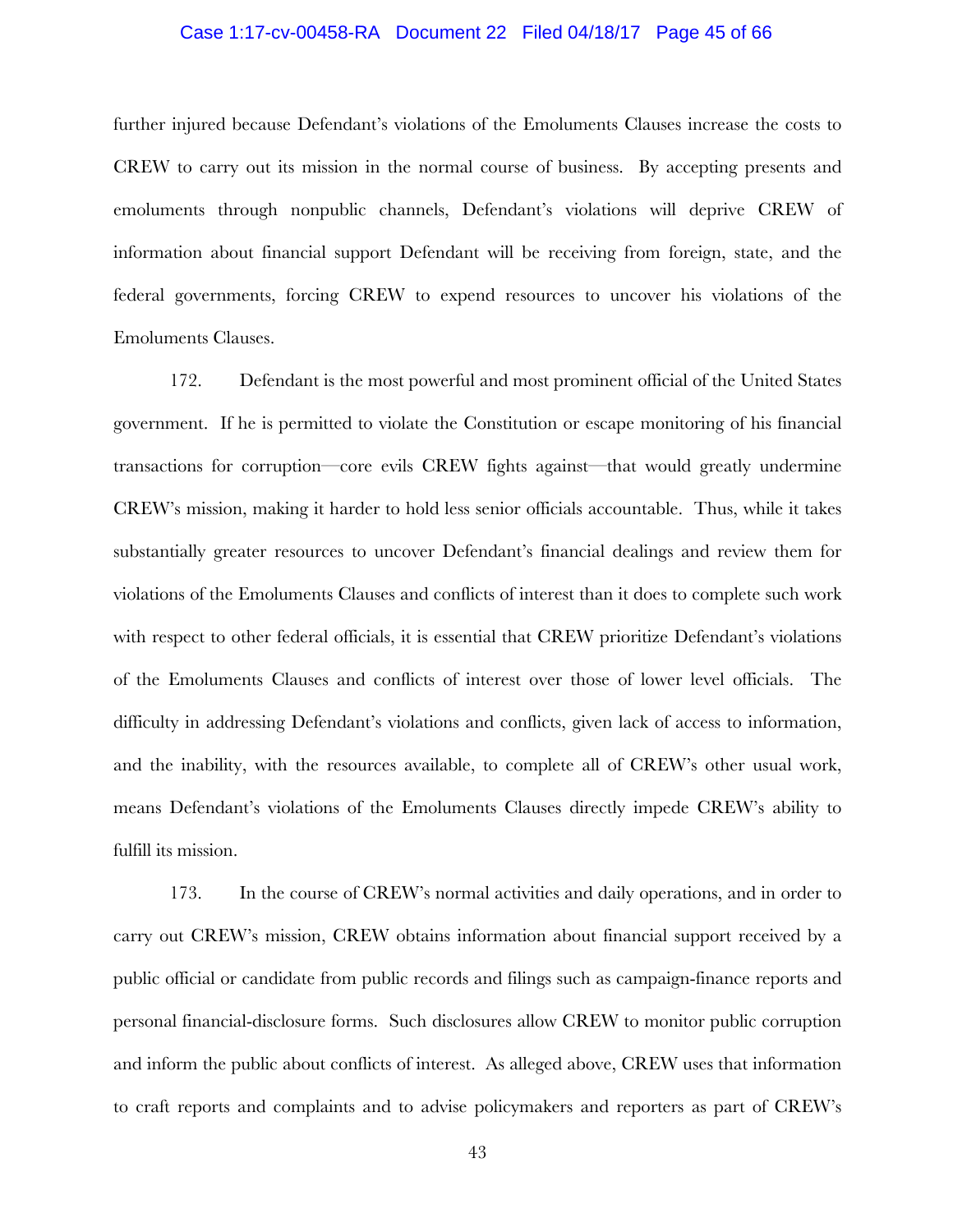### Case 1:17-cv-00458-RA Document 22 Filed 04/18/17 Page 46 of 66

daily programmatic functions and its fundamental services.

174. Presents and emoluments provided to Defendant through his businesses, however, will rarely be public—especially since Defendant has eschewed mechanisms for transparency, such as releasing tax returns—and CREW will need to expend significant resources to uncover those payments. For example, a foreign country's payments for an opulent reception at one of Defendant's hotels, or the terms of a lease for a foreign-state-owned bank at one of his building, are not public information. To try to determine if Defendant is receiving prohibited foreign emoluments that raise concerns of corruption and conflicts of interest, and in order for CREW to continue to carry out its mission through its daily operations and fundamental services, CREW has needed and will need to continue expending significant resources far in excess of those required if money transfers to Defendant occurred through more traditional and transparent means.

175. Defendant's activities are at loggerheads and directly conflict with CREW's mission.

176. Accordingly, Defendant's use of a novel and opaque method for receiving illicit and corrupting payments denies CREW information CREW would typically use to carry out its daily programmatic operations and fundamental services. Defendant's activities therefore impede CREW's operations, to the injury of CREW.

### **E. ROC United's Members' Injuries**

177. ROC United, a nonprofit organization, has nearly 25,000 restaurant-employee members; through its project RAISE, it has over 200 restaurant members; and through its project Diners United, it has about 3,000 diner members. ROC United engages workers, employers, and consumers to improve wages and working conditions in the restaurant industry,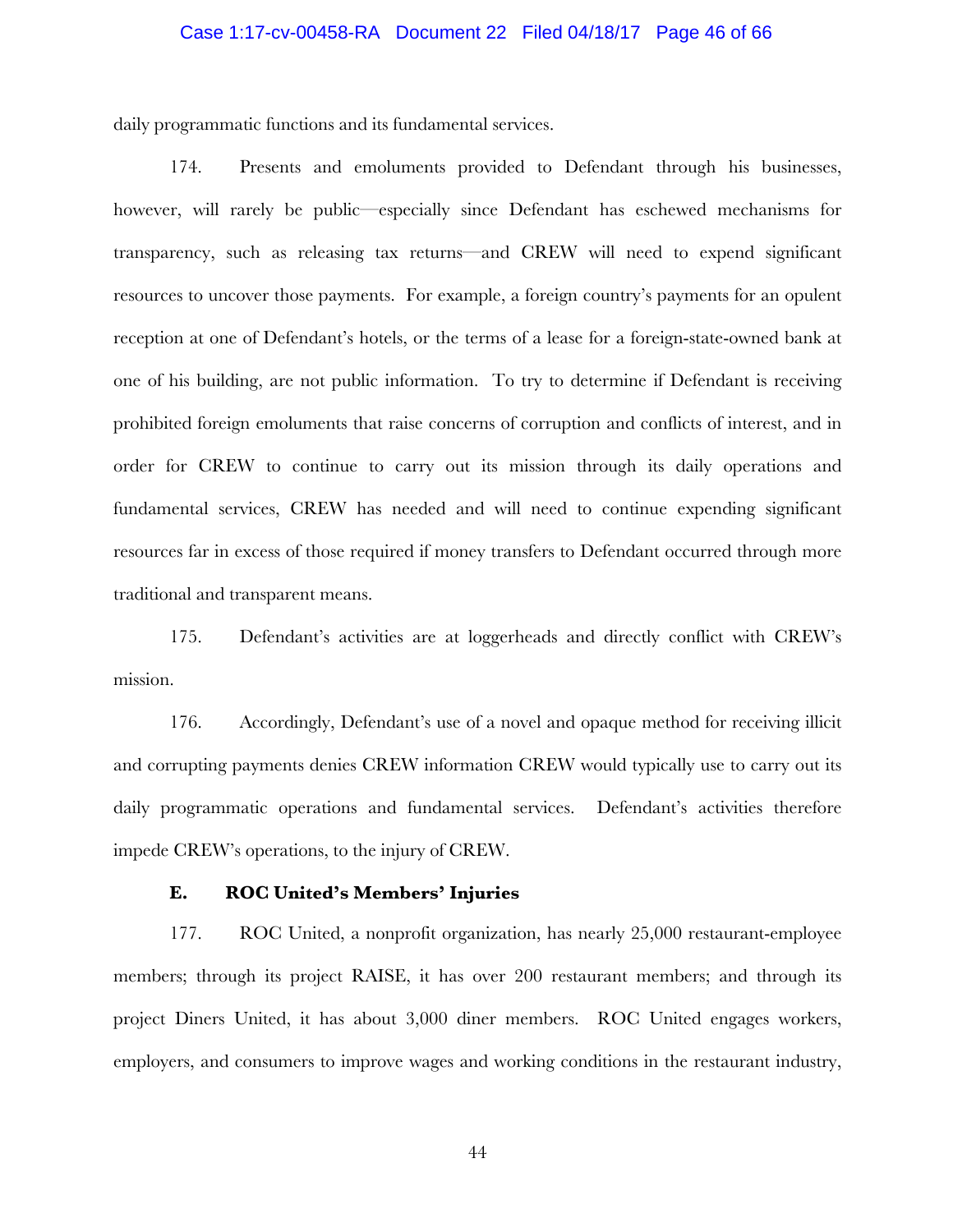### Case 1:17-cv-00458-RA Document 22 Filed 04/18/17 Page 47 of 66

including by providing job training, placement, leadership development, civic engagement, legal support, and policy advocacy.

178. A project of ROC United, RAISE seeks to work with restaurant owners to implement sustainable business models that champion living wages, basic benefits, fair promotion policies, environmental sustainability, safe and healthy workplaces, and other "high road" employer practices.

179. Each category of ROC United members has its own leadership committee. Worker members are organized in ten local offices and as online members. Those local offices send members to ROC United's National Leadership Network. Restaurant members of RAISE, which include restaurants located in both Washington, D.C. and New York City, volunteer to serve on the RAISE steering committee. Consumer members of Diners United volunteer to serve on the Diners United board of directors. The National Leadership Network and RAISE steering committee elect worker and restaurant members to ROC United's Board of Directors.

180. RAISE's steering committee holds regular meetings and is responsible for determining and implementing RAISE's agenda.

181. The majority of the members of the board of directors of ROC United are members of ROC United, elected through the three membership leadership committees.

182. ROC United's Board of Directors is responsible for determining and implementing its mission, monitoring its programs, strategic planning, fundraising, budgeting, and policy development and oversight.

183. Each leadership entity—National Leadership Network, RAISE's steering committee, and Diners United's board—conducts monthly calls with ROC United's leadership and discusses campaigns and members' needs and concerns.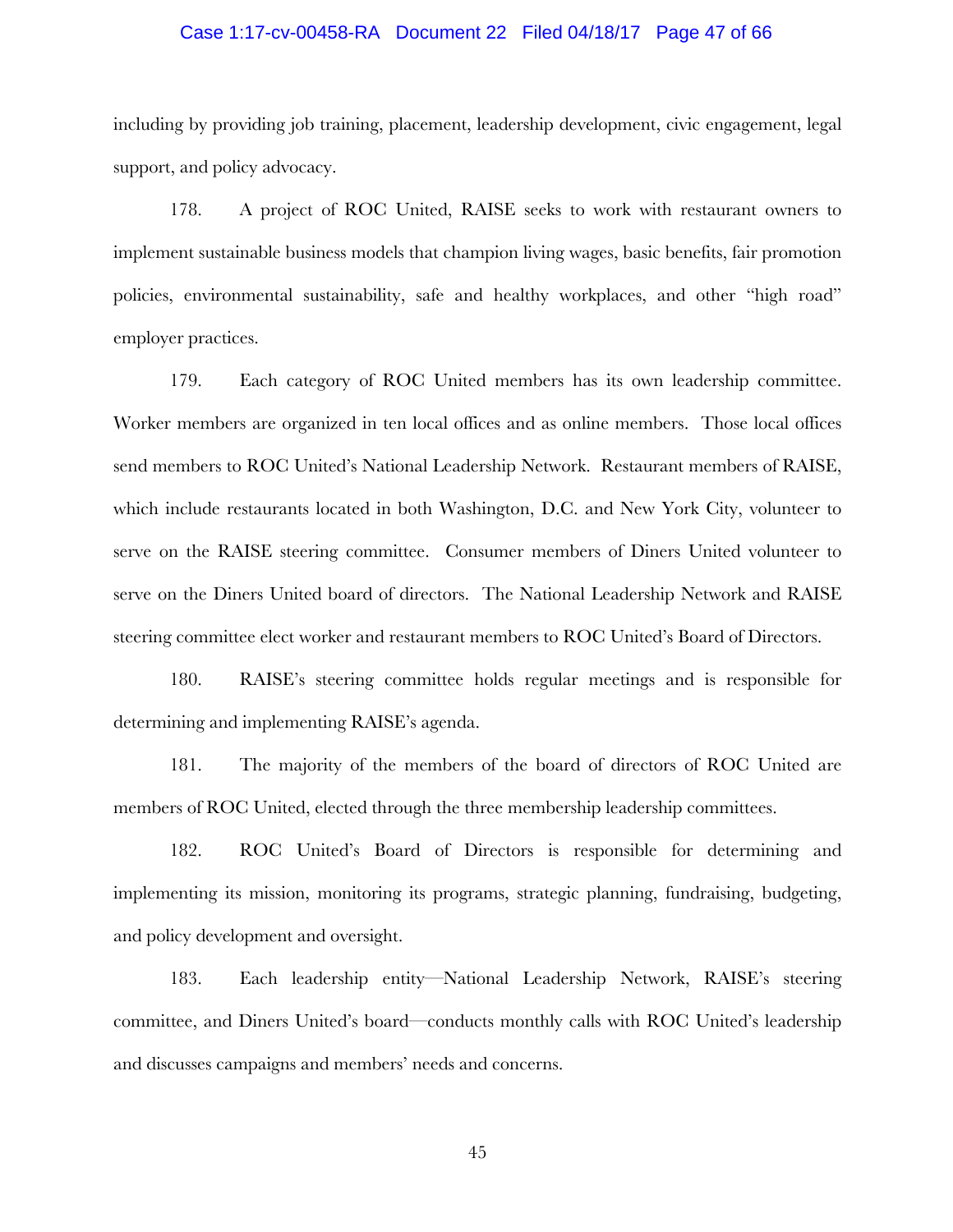### Case 1:17-cv-00458-RA Document 22 Filed 04/18/17 Page 48 of 66

184. Through their representation on the Board of Directors, and through the regular monthly calls between the three leadership committees and ROC United's leadership, ROC United's members play a substantial role in determining and implementing ROC United's mission and initiatives.

185. Each RAISE member had an in-depth orientation prior to joining ROC United. RAISE has regular quarterly meetings of its membership and an annual conference.

186. About 16,000 of ROC United's worker members have been through an inperson orientation; the remaining 9,000 worker members signed up online. Each of the ten local ROC United offices conducts monthly membership meetings for worker members, and there is an annual conference.

187. ROC United emails a monthly newsletter that is distributed to all of its restaurant and worker members and keeps them informed concerning the status of ROC United's initiatives. ROC United also sends email blasts to its full membership on a weekly basis.

188. ROC United also owns and operates the restaurant COLORS in New York City and Detroit, and will soon be opening its Washington, D.C. location.

189. ROC United brings this action on behalf of its members to stop and prevent the violations of the Emoluments Clauses that Defendant has committed and will commit. As a direct result of Defendant's refusal to avoid these and other violations of the Emoluments Clauses, ROC United's members have been significantly injured and will continue to be injured without relief from this Court.

190. While many individual members of ROC United, including members of RAISE, could bring suit in their own right, it is more efficient for them to act as a group, through ROC United. Since they seek only declaratory and injunctive relief, not damages, individual actions would be unnecessarily duplicative.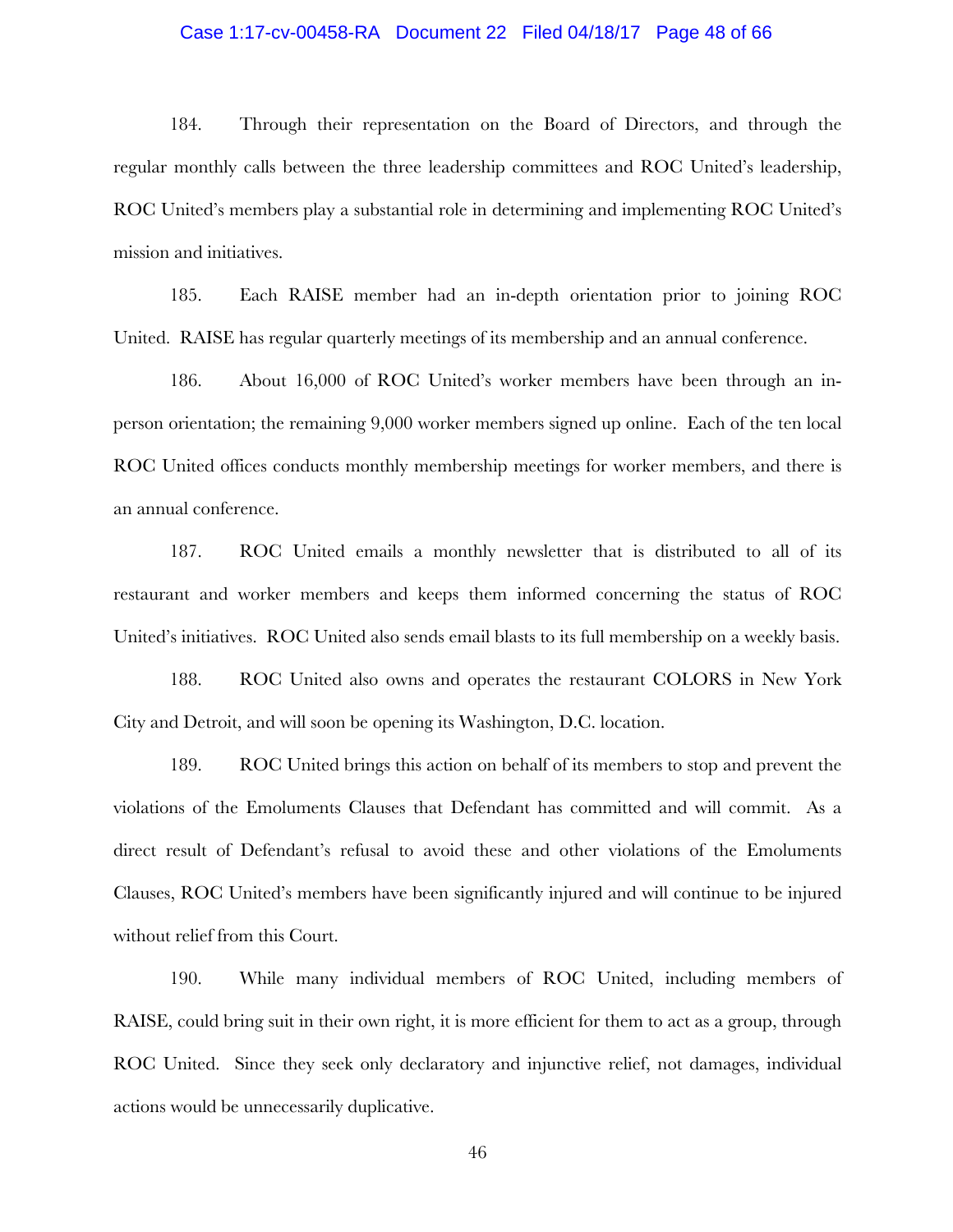### Case 1:17-cv-00458-RA Document 22 Filed 04/18/17 Page 49 of 66

191. It is consistent with ROC United's mission to protect its worker members from being deprived of wages or tips because they work for restaurants that are subject to loss of business due to foreign states, the United States, or state or local governments patronizing establishments with financial connections to Defendant rather than restaurants where ROC United members work. It is further consistent with ROC United's mission and its RAISE project's purpose to protect restaurant members, who are committed to fair business practices, from being subject to loss of business due to foreign states, the United States, or state or local governments patronizing establishments with financial connections to Defendant rather than restaurant members of ROC United.

### **Injuries to ROC United's Restaurant Members**

192. ROC United's members through its project RAISE include award-winning and nationally renowned restaurants, including several that have earned prestigious Michelin stars. Diners at these restaurants—especially those located in Washington, D.C. and New York frequently include diplomats and other officials of foreign states, the United States, and various state and local governments traveling on government business, and thus paying for their meals with government funds. Several of ROC United's restaurant members also host and/or cater government events, including for officials and employees of foreign states, the United States, and various state and local governments.

193. Hotels owned by Defendant and those in which he has a financial interest include restaurants that compete directly with restaurant members of ROC United by providing the same or similar services in the same marketplace. For instance, Trump International Hotel & Tower New York includes restaurants Jean-George and Nougatine; Trump SoHo New York includes restaurant Koi SoHo; and Trump International Hotel, Washington, D.C. includes restaurant BLT Prime. Moreover, Defendant owns the restaurant in the Washington, D.C. hotel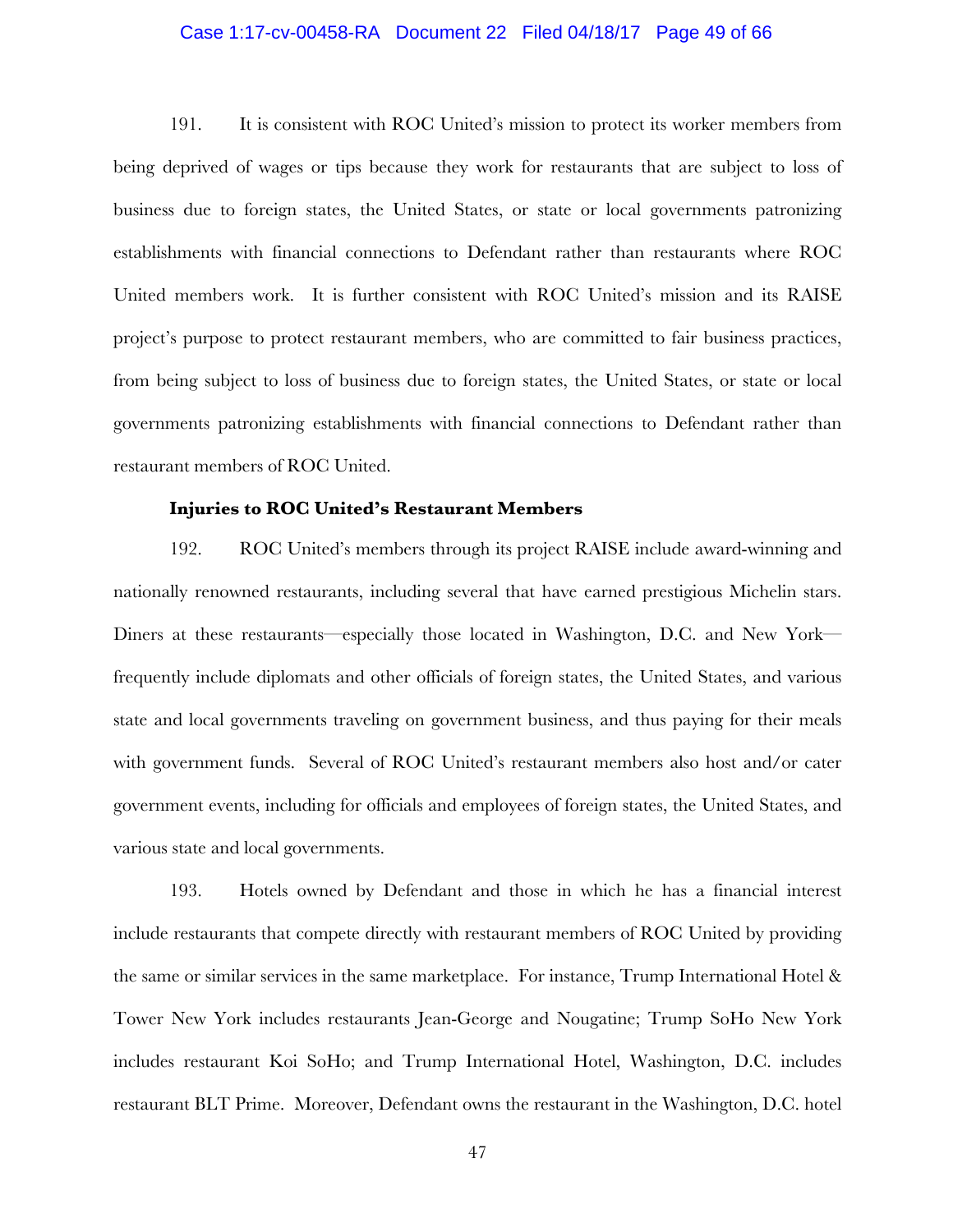### Case 1:17-cv-00458-RA Document 22 Filed 04/18/17 Page 50 of 66

through various business entities and merely licenses the name from BLT Prime and pays BLT Prime to operate it.<sup>67</sup> Several of the restaurant members of ROC United are located near these hotels with restaurants and compete for the same clientele.

194. Other properties owned by Defendant also include restaurants that directly compete with restaurant members of ROC United by providing the same or similar services in the same marketplace. For example, the Trump Grill is located in Trump Tower, and the World Bar is located in Trump World Tower, both in New York City. Further, Defendant, through various business entities, owns Trump Grill.

195. ROC United's restaurant members have been harmed and will continue to be harmed by Defendant's ongoing financial interest in businesses which receive payments from foreign states, the United States, or state or local governments.

196. Officials of foreign states and of the United States and various state and local governments have purchased and will use their government's funds to purchase food and services from one or more restaurants owned by Defendant, instead of from competing restaurants that are members of ROC United.

197. Officials of foreign states and of the United States and various state and local governments who stay at Defendant's hotels on official business or who are tenants in Defendant's properties have and will pay with government funds to dine at restaurants located in those hotels or properties—instead of at competing restaurants that are members of ROC United.

198. Defendant also has benefitted and will benefit in several respects from payments

<sup>67</sup> Jessica Sidman, *How Donald Trump Lost His DC Restaurants*, Washingtonian (Oct. 23, 2016), http://bit.ly/2htYzq9.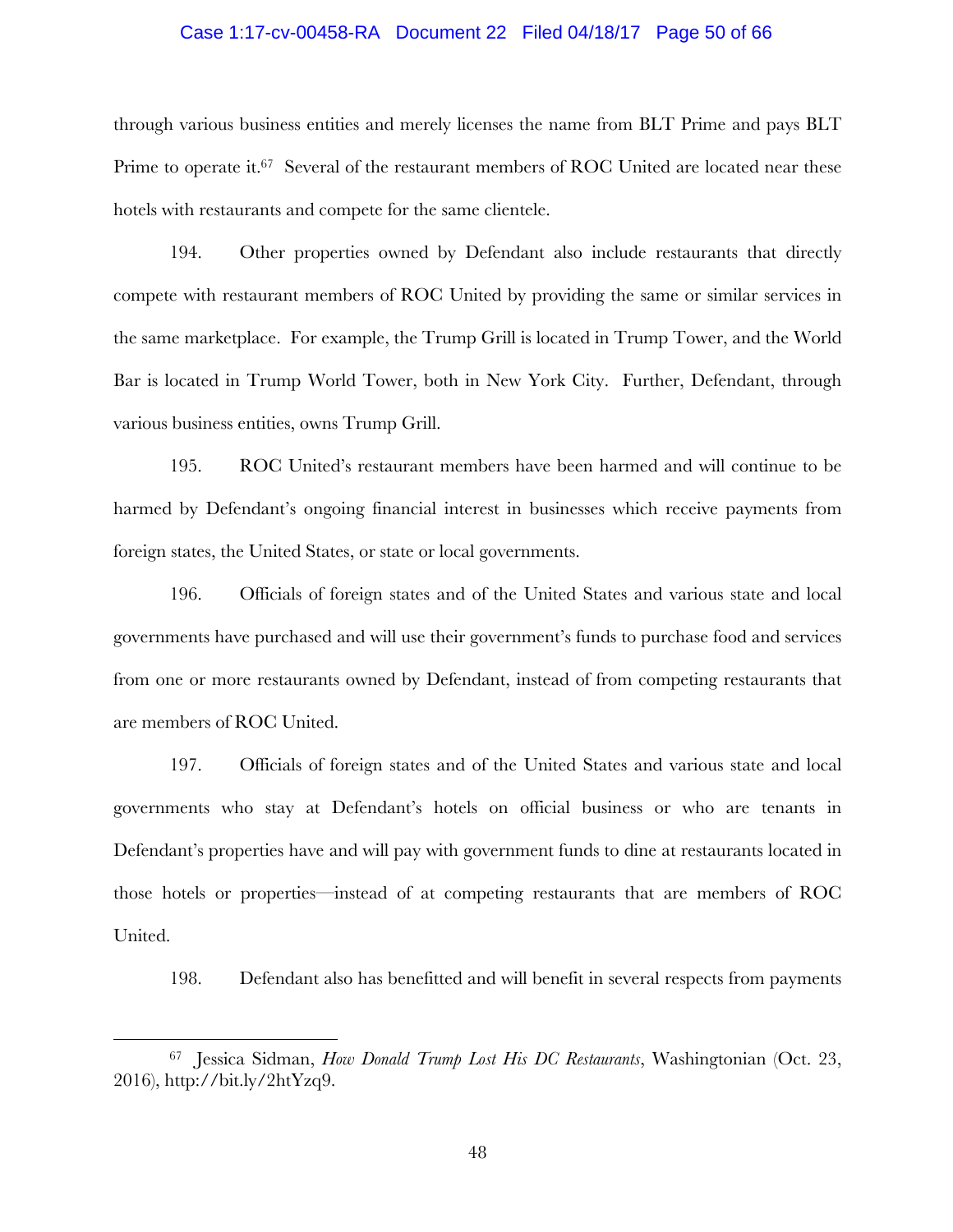#### Case 1:17-cv-00458-RA Document 22 Filed 04/18/17 Page 51 of 66

made from foreign states and from the United States and state and local governments to restaurants located in hotels and properties owned by Defendant. For some restaurants, such as BLT Prime and Trump Grill, Defendant owns the restaurants directly, and revenue to those restaurants from foreign states and from the United States and state and local governments, is revenue to Defendant. As to other restaurants, the revenue that they receive, including from foreign states and from the United States and state and local governments, affect the amount of rent that hotels and properties in which Defendant is financially interested are able to charge the restaurants.

199. Additionally, as alleged herein, Defendant has used his official position as President to generate business to his hotel properties and their restaurants from officials of foreign states, the United States, and/or state and local governments. As set forth above at ¶¶ 57-60, Defendant has promoted his properties, including specifically Trump International Hotel in Washington, D.C., and the Hotel has specifically sought to generate business from the diplomatic community, members of which have specifically stated they are more likely to pay for goods and services at Defendant's properties because of his official position.

200. Restaurant members of ROC United that compete with restaurants located in Defendant's hotels and other properties have been harmed and will be harmed due to loss of business by Defendant's receipt of benefits from foreign states, the United States, and various state and local governments.

### **Injuries to ROC United's Worker Members**

201. ROC United's worker members have also been injured in connection with Defendant's receipt of payments from foreign states, the United States, and state and local governments, through his financial interest in businesses including hotels and restaurants.

202. ROC United's worker members include employees at restaurants that compete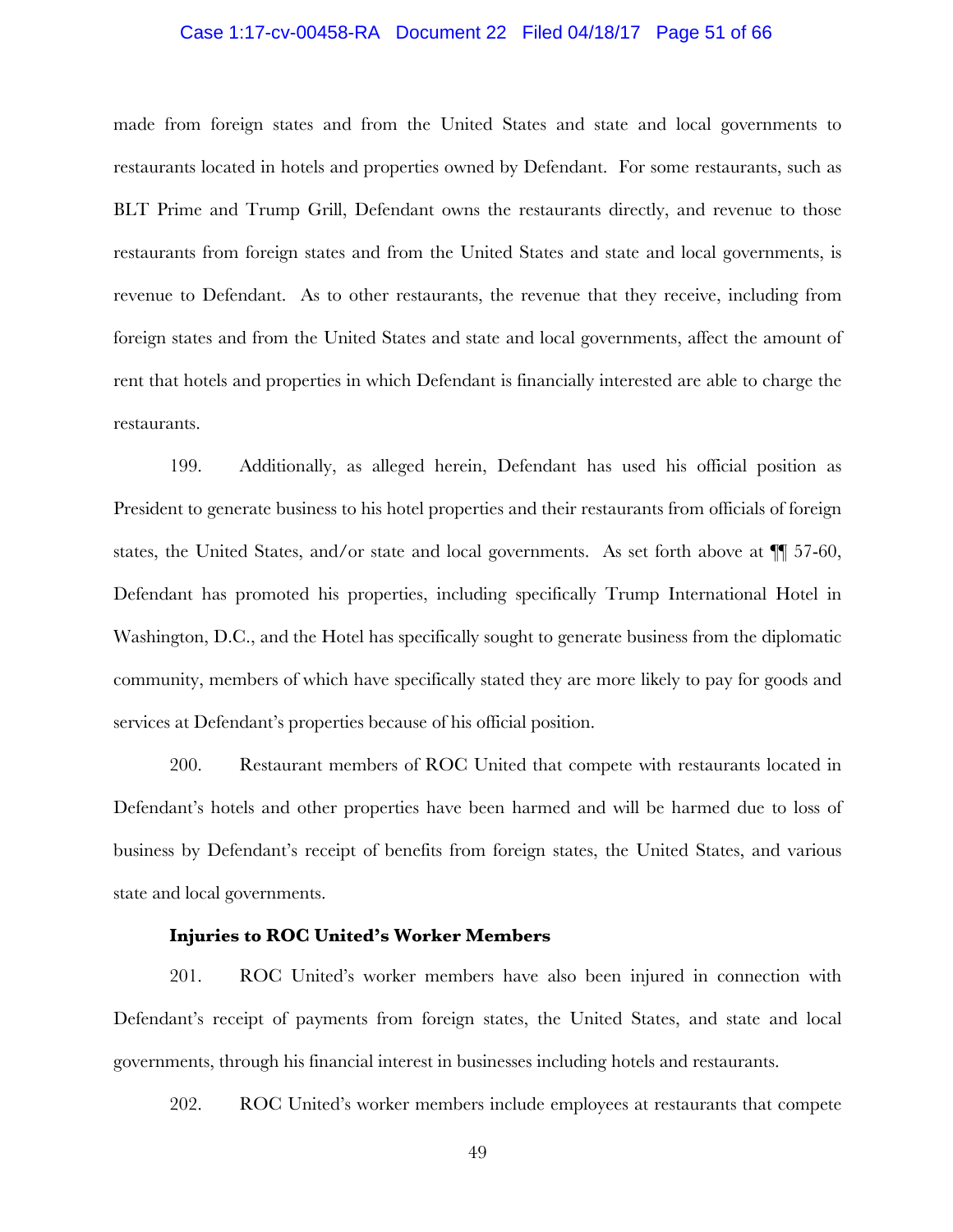#### Case 1:17-cv-00458-RA Document 22 Filed 04/18/17 Page 52 of 66

directly with restaurants located in Defendant-owned restaurants and restaurants in hotels and other properties owned by Defendant or in which Defendant has a financial interest by providing the same or similar services in the same marketplace. In particular, ROC United's worker members include employees of award-winning and nationally renowned restaurants located near restaurants in which Defendant has a financial interest.

203. Diners at these restaurants—especially those located in Washington, D.C. and New York—frequently include diplomats and other officials of foreign states, the United States, and various state governments traveling on official business, and thus paying with their government's funds. Restaurants at which ROC United worker members are employed also host and/or cater government events, including for officials and employees of foreign states, the United States, and various state and local governments.

204. ROC United's worker members have been harmed and will continue to be harmed by Defendant's receipt of payments from foreign states, the United States, and state and local governments, through his financial interest in businesses including hotels and restaurants.

205. Officials of foreign states and of the United States and various state and local governments have and will use their government's funds to purchase meals from one or more restaurants owned by Defendant or in which Defendant has a financial interest, instead of from competing restaurants that employ ROC United's members.

206. Officials of foreign states and of the United States and various state and local governments who stay at Defendant's hotels have and will use their government's funds to pay to dine at restaurants located in Defendant's hotels, instead of at competing restaurants that employ ROC United's members.

207. Defendant also has benefitted and will benefit in several respects from payments made from foreign states and from the United States and state and local governments to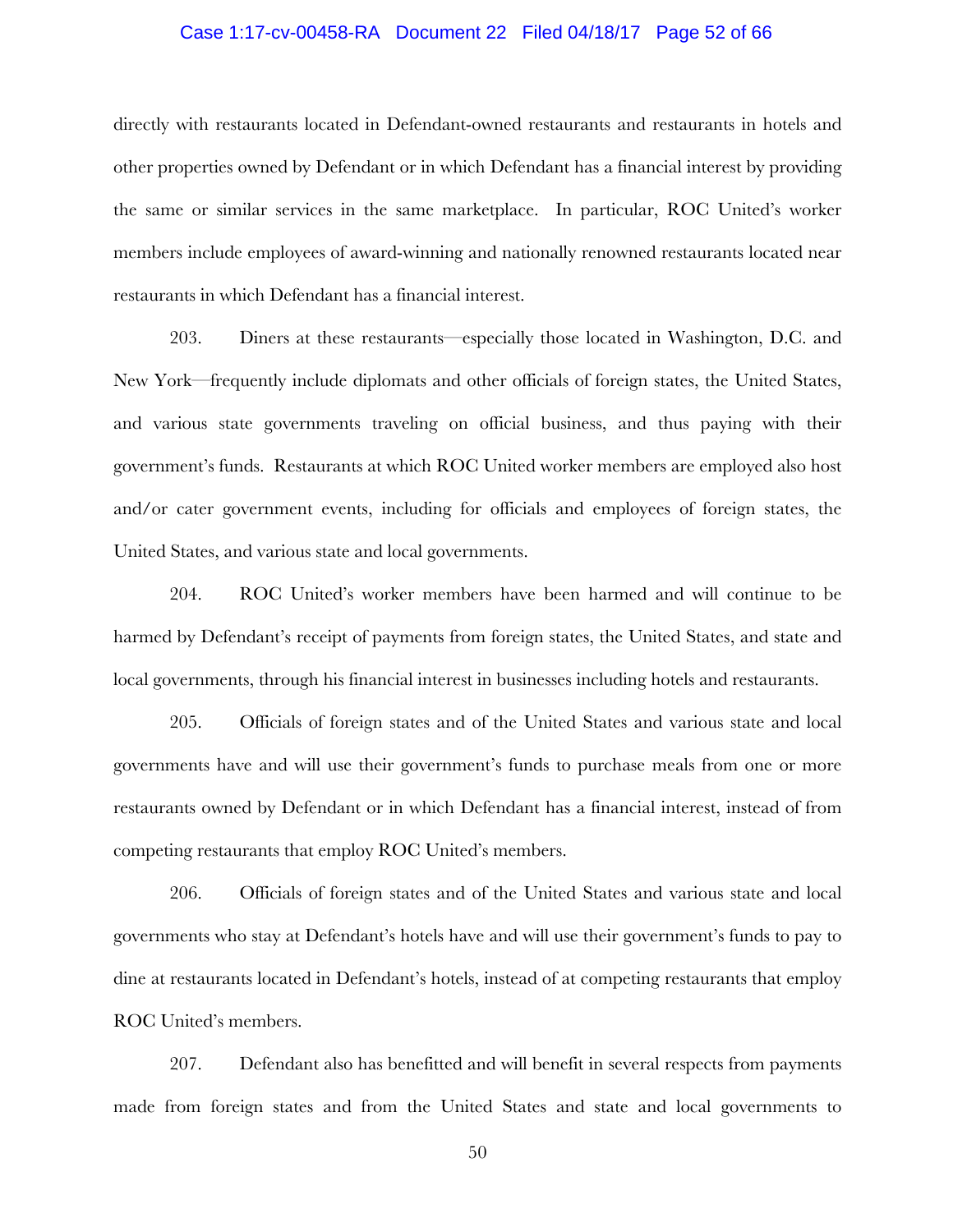#### Case 1:17-cv-00458-RA Document 22 Filed 04/18/17 Page 53 of 66

restaurants located in hotels and properties owned by Defendant. For some restaurants, such as BLT Prime and Trump Grill, Defendant owns the restaurants directly, and revenue to those restaurants from foreign states and from the United States and state and local governments is revenue to Defendant. As to other restaurants, the revenue that they receive, including from foreign states and from the United States and state and local governments, affect the amount of rent that Defendant's hotels and properties are able to charge the restaurants

208. Additionally, as alleged herein, Defendant has used his official position as President to generate business to his hotel properties and their restaurants from officials of foreign states, the United States, and/or state and local governments. As set forth above at ¶¶ 57-60, Defendant has promoted his properties, including specifically Trump International Hotel in Washington, D.C., and the Hotel has specifically sought to generate business from the diplomatic community, members of which have specifically stated they are more likely to pay for goods and services at Defendant's properties because of his official position.

209. ROC United workers' members' pay, including the amount received in tips, depends on the amount of business that the restaurants that employee them are able to attract. Accordingly, worker members of ROC United who are employed by restaurants that compete with restaurants located in Defendant's hotels and other properties, including restaurants owned by Defendant, have been harmed and will be harmed, by loss of income, due to Defendant's receipt of benefits from foreign states, the United States, and various state governments.

### **Injuries to ROC United's COLORS Restaurants**

210. ROC United owns and operates the restaurant COLORS, which serves locally sourced foods. Diners at COLORS include officials of foreign states or their subdivisions, the United States, and various state and local governments traveling on government business, and thus paying for their meals with government funds.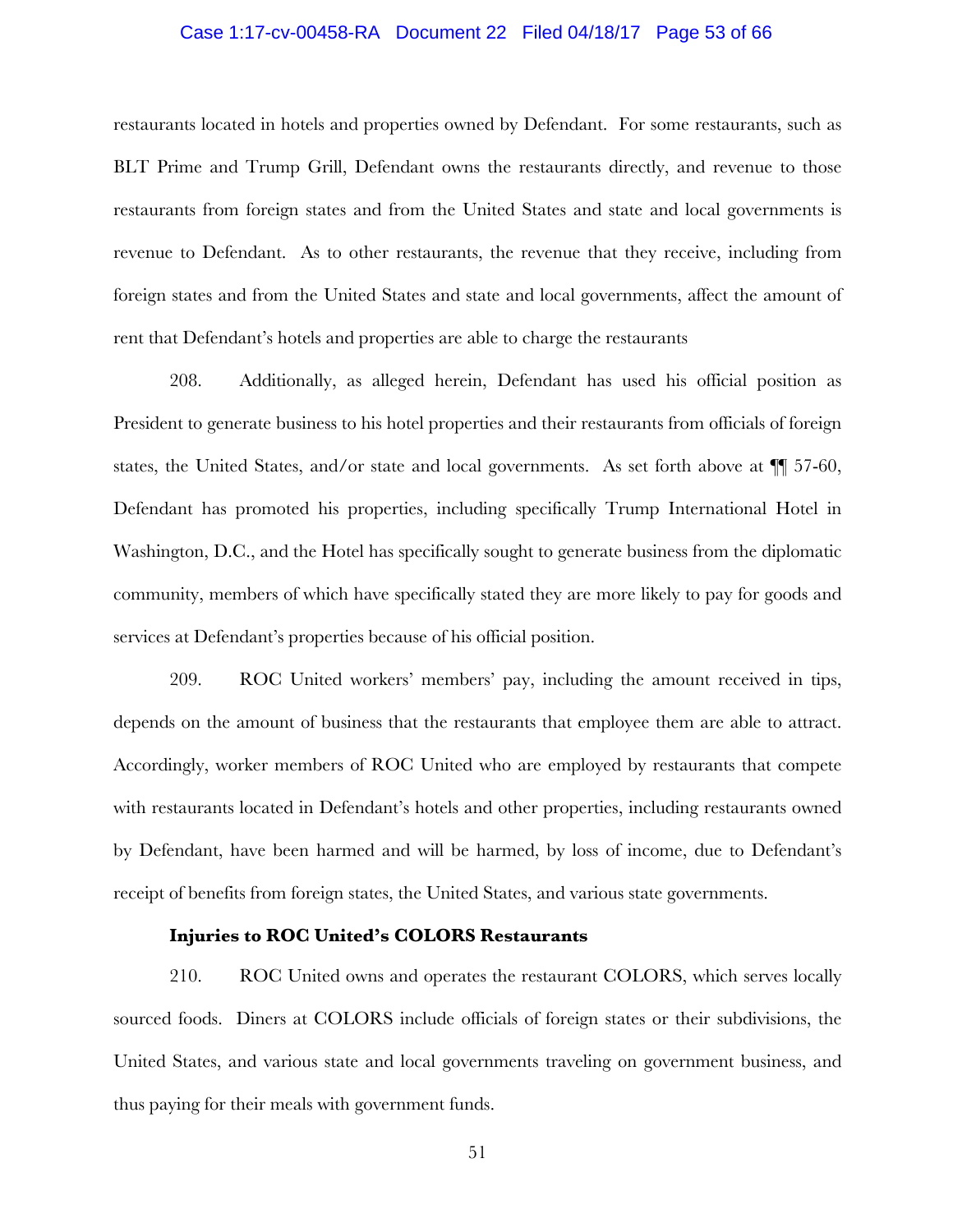### Case 1:17-cv-00458-RA Document 22 Filed 04/18/17 Page 54 of 66

211. Hotels owned by Defendant and those in which he has a financial interest include restaurants that compete directly with COLORS by providing the same or similar services in the same marketplace. For instance, Trump SoHo New York includes restaurant Koi SoHo. COLORS NY is located in Manhattan near Trump SoHo and competes with restaurants located there for clientele.

212. COLORS has been harmed and will continue to be harmed by Defendant's ongoing financial interest in businesses which receive payments from foreign states, the United States, or state or local governments.

213. Officials of foreign states and of the United States and various state and local governments have purchased and will use their government's funds to purchase food and services from one or more restaurants owned by Defendant, instead of from competing restaurants like COLORS.

214. Officials of foreign states and of the United States and various state and local governments who stay at Defendant's hotels on official business or who are tenants in Defendant's properties have and will pay with government funds to dine at restaurants located in those hotels or properties—instead of at competing restaurants like COLORS.

215. Defendant also has benefitted and will benefit in several respects from payments made from foreign states and from the United States and state and local governments to restaurants located in hotels and properties owned by Defendant. For some restaurants, such as BLT Prime and Trump Grill, Defendant owns the restaurants directly, and revenue to those restaurants from foreign states and from the United States and state and local governments is revenue to Defendant. As to other restaurants, the revenue that they receive, including from foreign states and from the United States and state and local governments, affect the amount of rent that hotels and properties in which Defendant is financially interested are able to charge the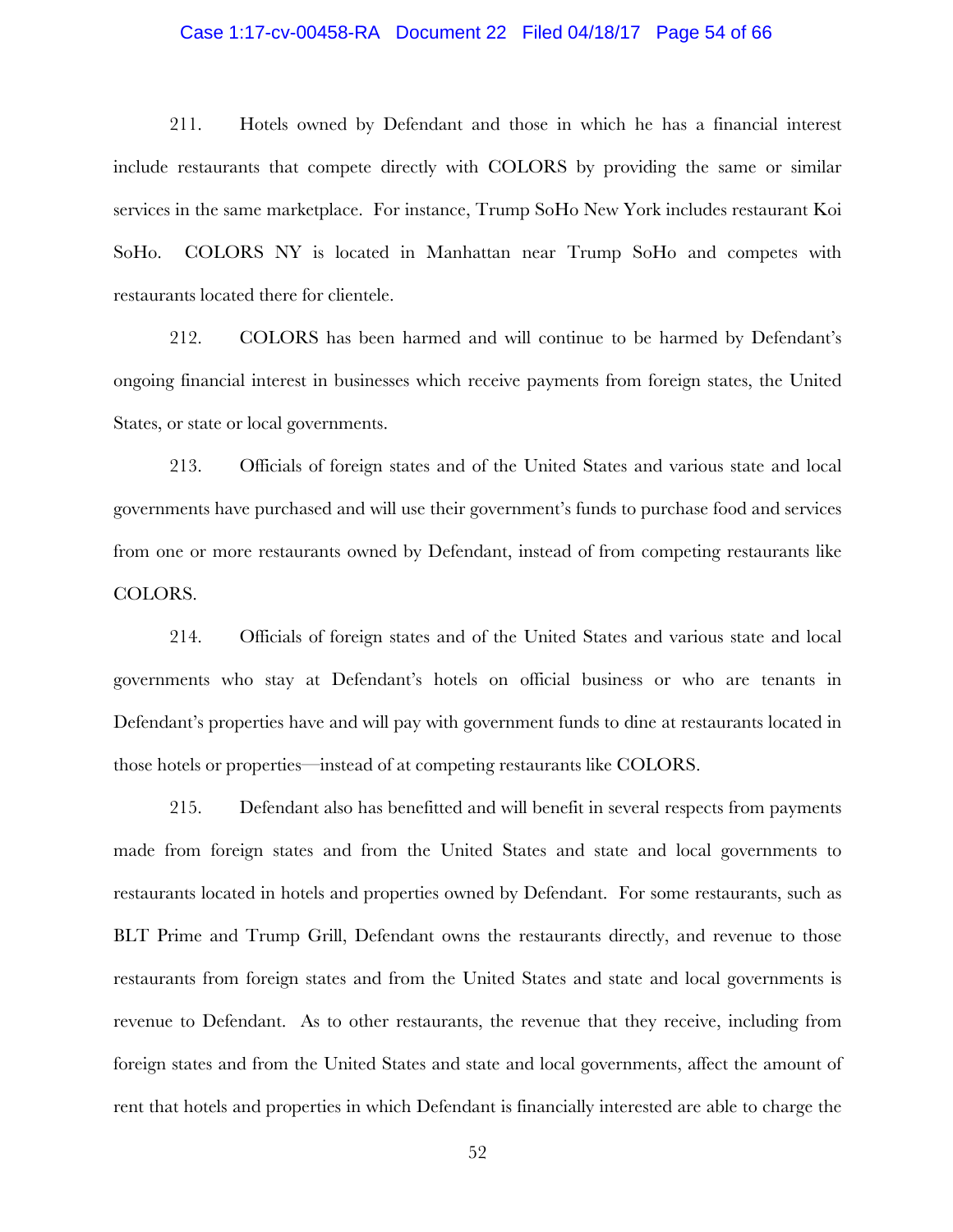### Case 1:17-cv-00458-RA Document 22 Filed 04/18/17 Page 55 of 66

restaurants.

216. Additionally, as alleged herein, Defendant has used his official position as President to generate business to his hotel properties and their restaurants from officials of foreign states, the United States, and/or state and local governments. As set forth above at ¶¶ 57-60, Defendant has promoted his properties, including specifically Trump International Hotel in Washington, D.C., and the Hotel has specifically sought to generate business from the diplomatic community, members of which have specifically stated they are more likely to pay for goods and services at Defendant's properties because of his official position.

217. COLORS has been harmed and will be harmed by loss of business due to Defendant's receipt of benefits from foreign states, the United States, and various state and local governments.

### **F. Jill Phaneuf's Injuries**

218. Plaintiff Jill Phaneuf is an individual resident of Washington, D.C. She has worked for hotel owners in Washington, D.C. for several years. In her current position, she works with a hospitality company to book events for two hotels, the Kimpton Carlyle Hotel and the Kimpton Glover Park Hotel. She specifically seeks to book embassy functions and political functions involving foreign governments, in addition to other events. Her compensation depends in large part on payment of a percentage of the gross receipts arising from events that she generates for the hotels.

219. The hotels for which Ms. Phaneuf seeks to book embassy and political functions and other events compete with hotels owned by Defendant or in which Defendant has a financial interest.

220. Hotels owned by Defendant and those in which he has a financial interest compete directly with hotels for which Ms. Phaneuf works to book events by providing the same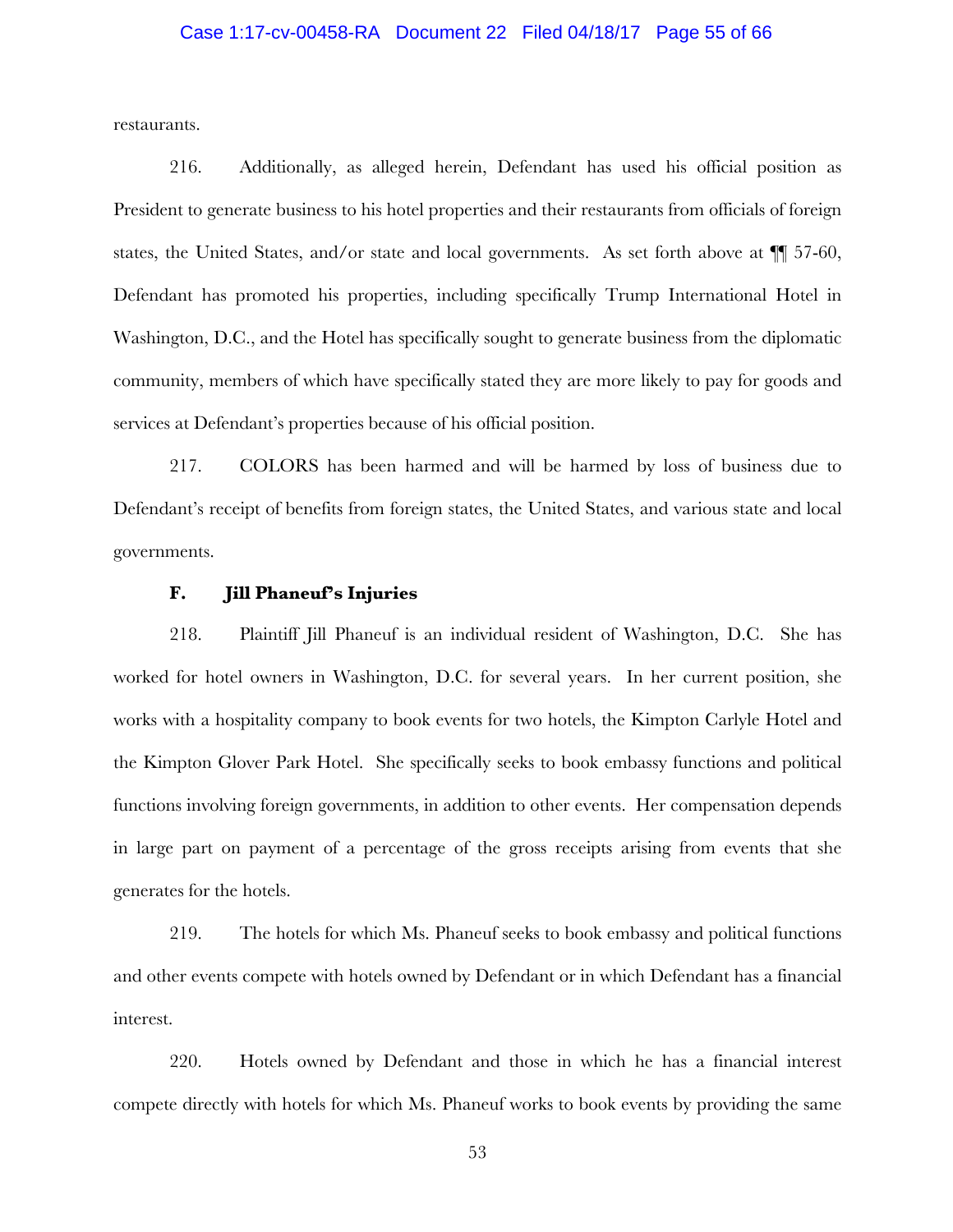#### Case 1:17-cv-00458-RA Document 22 Filed 04/18/17 Page 56 of 66

or similar services in the same marketplace. For example, as set forth above at ¶¶ 57-60, Defendant has promoted his properties, including specifically Trump International Hotel in Washington, D.C., and the Hotel has specifically sought to generate business from the diplomatic community.

221. Foreign states have and will host events at hotels owned by Defendant, instead of at competing hotels.

222. As an individual working to book events at competitor hotels, Ms. Phaneuf will be injured due to loss of commission-based income.

223. Defendant has benefitted and will benefit in several respects from payments made from foreign states and from the United States and state and local governments to hotels owned by Defendant.

224. Ms. Phaneuf will continue to be harmed by Defendant's ongoing financial interest in businesses which receive payments from foreign states, the United States, or state or local government.

### **G. Plaintiffs' Injuries Warrant an Equitable Remedy**

225. Except for those expenses involved in preparing for this specific litigation, CREW would have suffered the injuries described even if it had not filed this case.

226. So long as violations of the Emoluments Clauses are permitted to continue, CREW will continue to suffer from interference with its mission, and with diversion of resources to investigate, track, and educate around violations of the Emoluments Clauses. Monetary relief could not make up for the frustration of CREW's mission that the emoluments violations cause.

227. The declaratory and injunctive relief that CREW is seeking would provide a remedy for the many injuries described above. If such relief is granted, resolving the disputes between CREW and Defendant over the Emoluments Clauses and enjoining Defendant from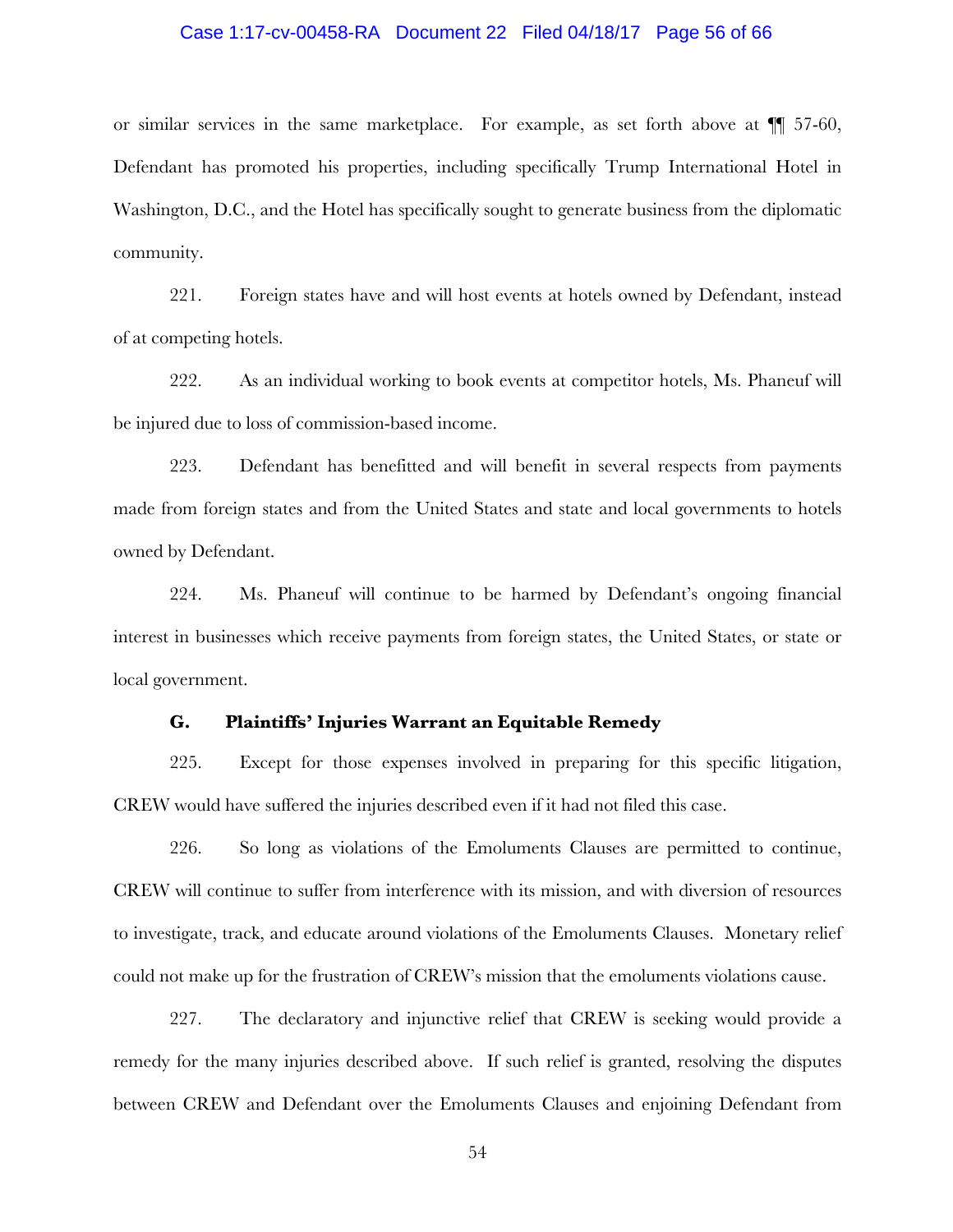#### Case 1:17-cv-00458-RA Document 22 Filed 04/18/17 Page 57 of 66

violating the Emoluments Clauses, CREW would no longer suffer the diversion and depletion of resources described above.

228. So long as violations of the Emoluments Clauses are permitted to continue, ROC United's members will continue to suffer from unfair competition as foreign states, the United States, and state and local governments divert their business to restaurants in which Defendant has a financial interest. The ongoing nature of the injury makes monetary relief an inadequate remedy for the injuries that emoluments violations cause.

229. The declaratory and injunctive relief that ROC United is seeking would provide a remedy for the many injuries described above. If such relief is granted, resolving the disputes between ROC United and Defendant over the Emoluments Clauses and enjoining Defendant from violating the Emoluments Clauses, ROC United members would no longer suffer the injuries described above.

230. So long as violations of the Emoluments Clauses are permitted to continue, Ms. Phaneuf will continue to suffer from unfair competition as foreign states, the United States, and state and local governments divert their business to hotels in which Defendant has a financial interest. The ongoing nature of the injury makes monetary relief an inadequate remedy for the injuries that emoluments violations cause.

231. The declaratory and injunctive relief that Ms. Phaneuf is seeking would provide a remedy for the injuries described above. If such relief is granted, resolving the disputes between Ms. Phaneuf and Defendant over the Emoluments Clauses and enjoining Defendant from violating the Emoluments Clauses, Ms. Phaneuf would no longer suffer the injuries described above.

### **H. Other Injuries**

232. Beyond the injuries described above, Defendant's unconstitutional conduct has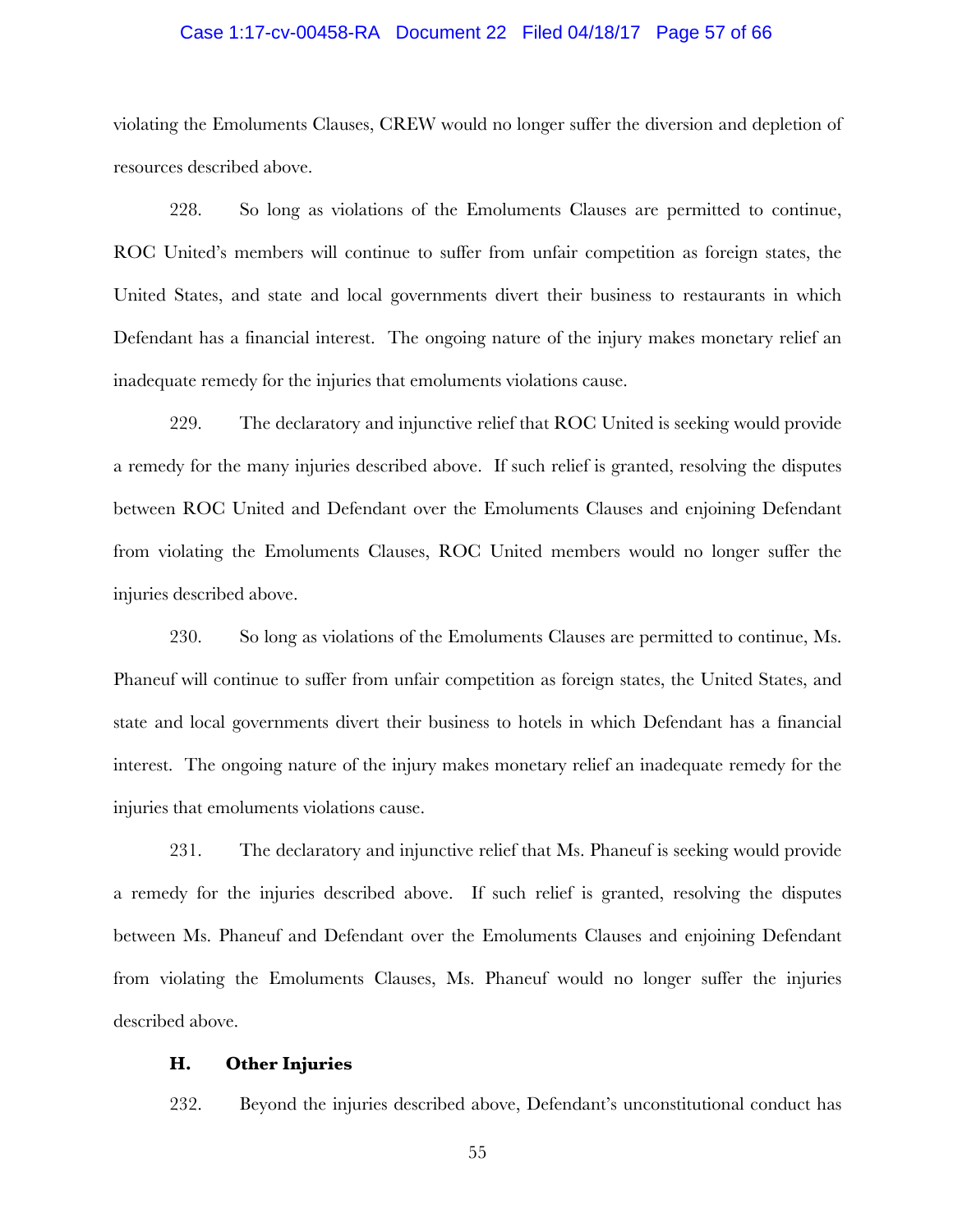### Case 1:17-cv-00458-RA Document 22 Filed 04/18/17 Page 58 of 66

caused added financial costs and greater logistical difficulties with respect to informing—and helping to protect from corrupt and unethical manipulation—innocent and unaware third parties, including consumers, workers, and small businesses. As the Executive Branch, led by Defendant, shapes the strategy, substance, and timing of its trade and other commercial and financial negotiations with foreign governments, these third parties are at risk of having their economic interests and financial welfare bartered away, with Defendant rewarding foreign governments in connection with his own business interests.

233. With efforts to educate these unknowing third parties obstructed, the consumers, workers, and small businesses, who may not compete directly with the Defendant, but who will surely be impacted by his biased decision-making, will remain in the dark about the conflicting, dual roles that Defendant plays in negotiating with foreign governments, as President and businessman.

234. Competitors of Defendant's hotels, golf courses, and other properties and businesses also are injured, financially, by the uneven and unfair playing field created by Defendant's unconstitutional conduct. Those injuries occur both when the competitors lose business directly to Defendant's businesses and when the competitors' brands lose economic value in comparison with the enhanced value of Defendant's brands, including due to foreign and state governments and their agents and instrumentalities seeking to curry favor with Defendant by favoring his businesses.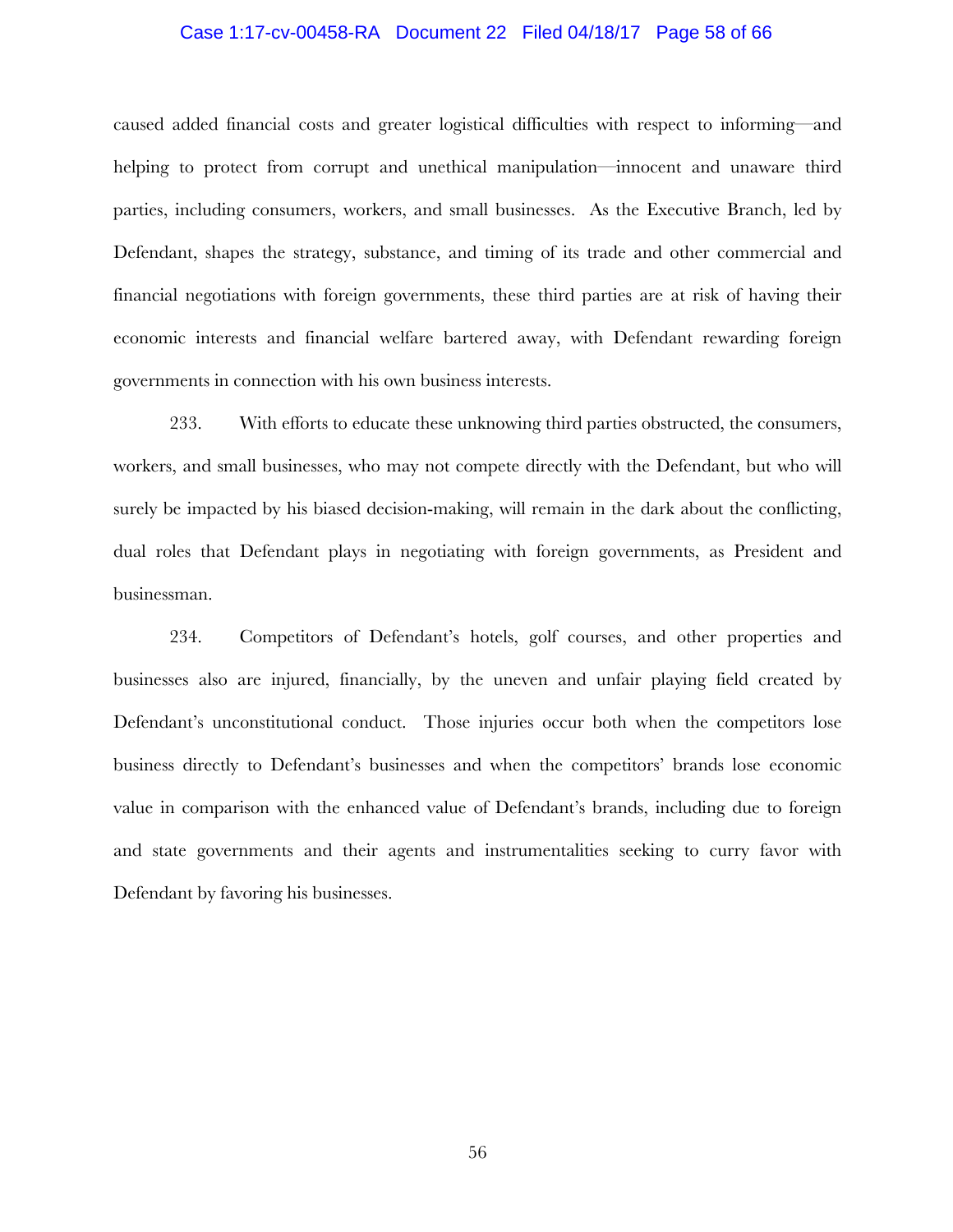# **V.**

# **CLAIMS**

## **COUNT I Violations of the Foreign Emoluments Clause (Declaratory and Injunctive Relief)**

235. Plaintiffs reallege and incorporate herein by reference each and every foregoing paragraph of this Complaint as if set forth in full.

236. Defendant is a "Person holding any Office of Profit or Trust" under the Foreign Emoluments Clause.

237. Together, the phrases "present" and "Emolument . . . of any kind whatever" under the Foreign Emoluments Clause cover anything of value, including without limitation, monetary and non-monetary gifts or transactions, transactions granting special treatment, and transactions above marginal cost.

238. The phrase "any King, Prince, or foreign State" under the Foreign Emoluments Clause includes any foreign government and any agent or instrumentality thereof.

239. Defendant's acceptance of a "present" or "Emolument" from "any King, Prince, or foreign State," without "the Consent of the Congress," violates the Foreign Emoluments Clause.

240. As described more fully in paragraphs 39 to 125 herein, Defendant has committed violations of the Foreign Emoluments Clause and, without this Court's intervention, will continue to commit violations of the Foreign Emoluments Clause. Defendant is and will be accepting "present[s]" or "Emolument[s]" directly from—or from agents or instrumentalities of—China, the United Arab Emirates, Kuwait, Indonesia, Saudi Arabia, Bahrain, Azerbaijan, Afghanistan, Qatar, India, Georgia, the United Kingdom, and other "foreign State[s]," without seeking or obtaining "the Consent of the Congress." As described more fully in paragraphs 39 to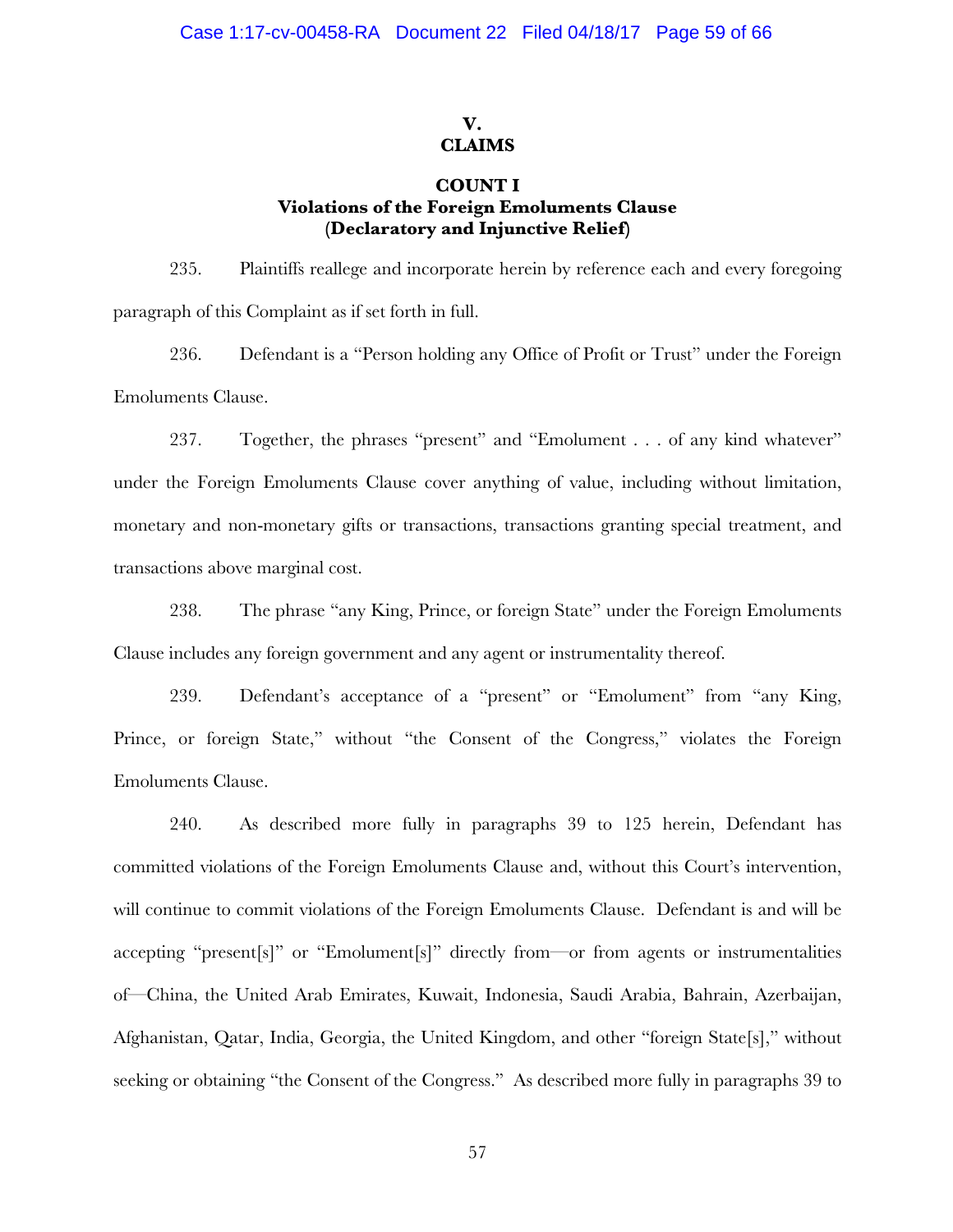### Case 1:17-cv-00458-RA Document 22 Filed 04/18/17 Page 60 of 66

125 herein, Defendant is committing or will commit these violations in connection with transactions involving New York's Trump Tower, the Trump International Hotel Washington, D.C., Trump World Tower, restaurants Defendant owns or that are located in his hotels or other properties, the television program "The Apprentice" and its spinoffs and international versions, and other business and property interests and transactions in the United States and abroad.

241. There is an actual controversy between Plaintiffs and Defendant as to the meaning of the Foreign Emoluments Clause and its application to Defendant and his conduct.

242. Specifically, Plaintiffs allege that: (a) Defendant is a "Person holding any Office of Profit or Trust" under the Foreign Emoluments Clause; (b) together, the phrases "present" and "Emolument . . . of any kind whatever" under the Foreign Emoluments Clause cover anything of value, including above- or below-market rates; (c) the phrase "any King, Prince, or foreign State" under the Foreign Emoluments Clause includes any foreign government and any agent or instrumentality thereof; and (d) Defendant's acceptance of a "present" or "Emolument" from "any King, Prince, or foreign State," without "the Consent of the Congress," constitutes a violation of the Foreign Emoluments Clause. Plaintiffs also allege that Defendant, through the conduct described more fully in paragraphs 39 to 125 herein, is violating or will violate the Foreign Emoluments Clause, and that no proposed plan announced by Defendant or his attorneys can make this conduct constitutional or otherwise remedy these constitutional violations. Defendant disagrees with each of these positions.

243. As a direct result of these violations of the Foreign Emoluments Clause, Plaintiffs have already suffered significant harm. Plaintiffs stand to suffer additional significant harm directly from the further occurrence of these violations.

244. Plaintiffs are entitled to bring this action pursuant to this Court's inherent ability to award equitable relief where a federal official violates or is about to violate the U.S.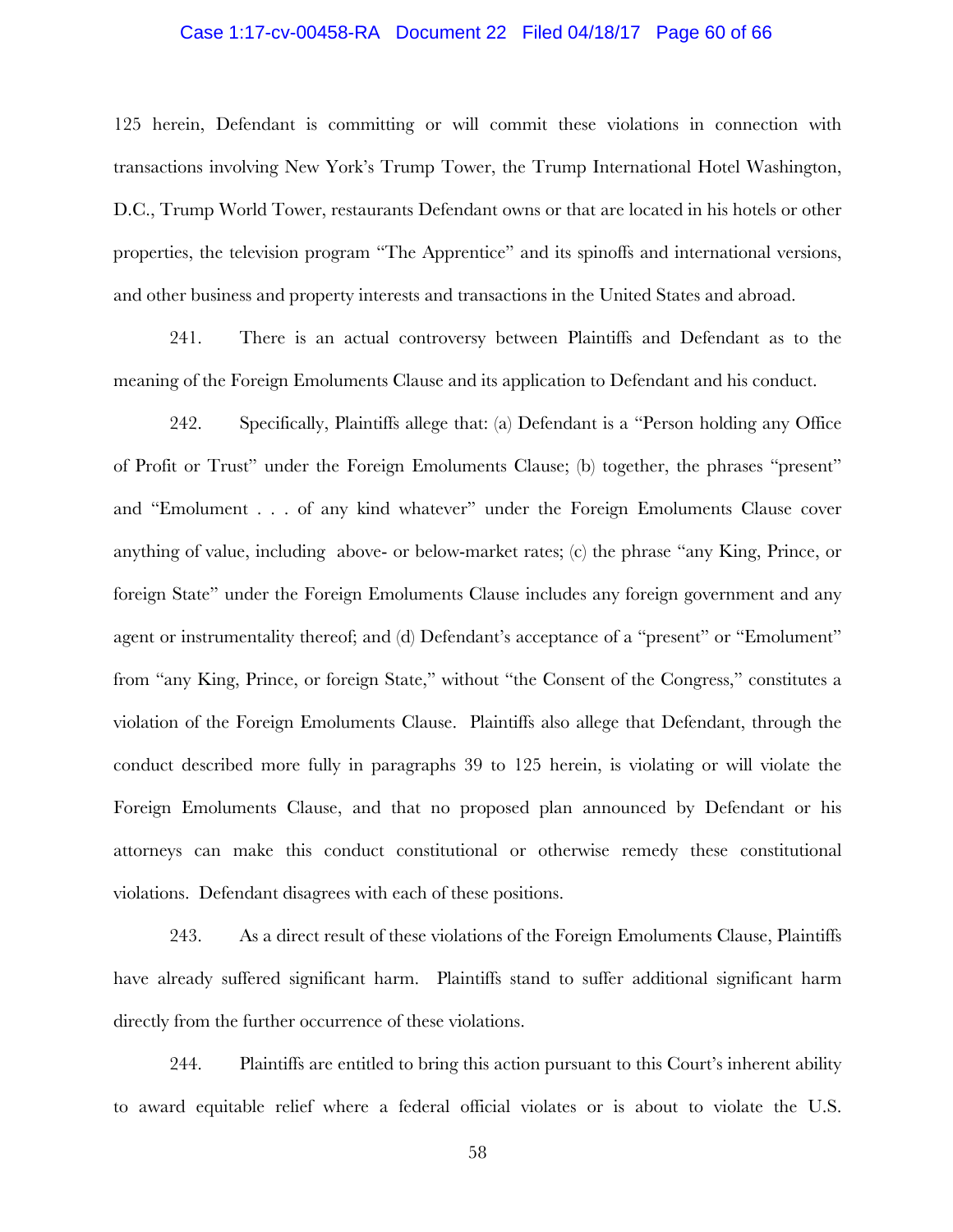### Case 1:17-cv-00458-RA Document 22 Filed 04/18/17 Page 61 of 66

Constitution or federal law.

245. Plaintiffs are entitled to injunctive relief to stop and prevent the abovementioned Foreign Emoluments Clause violations and any other Foreign Emoluments Clause violations. This Court has the power to grant such relief pursuant to its inherent authority to grant equitable relief and 28 U.S.C. § 1331. Such relief would enjoin Defendant from violating the Foreign Emoluments Clause, as construed by this Court, including requiring Defendant to release financial records sufficient to confirm that Defendant is not engaging in any further transactions that would violate the Foreign Emoluments Clause. Without such relief, Plaintiffs will suffer significant injury.

246. Plaintiffs are entitled to declaratory relief under 28 U.S.C. § 2201. A declaration resolving the actual controversy between Plaintiffs and Defendant—as to the meaning of the Foreign Emoluments Clause and whether Defendant's conduct is violating and will violate the Foreign Emoluments Clause—will serve a useful purpose in settling the legal issues in this action and offering relief from uncertainty. Without this relief, Plaintiffs will continue to suffer significant injury.

## **COUNT II Violations of the Domestic Emoluments Clause (Declaratory and Injunctive Relief)**

247. Plaintiffs reallege and incorporate herein by reference each and every foregoing paragraph of this Complaint as if set forth in full.

248. Defendant is the President of the United States.

249. The phrase "any other Emolument" under the Domestic Emoluments Clause covers monetary and non-monetary payments or transactions, transactions granting special treatment, and transactions above marginal cost, excluding presents and the President's "Compensation" as set by Congress.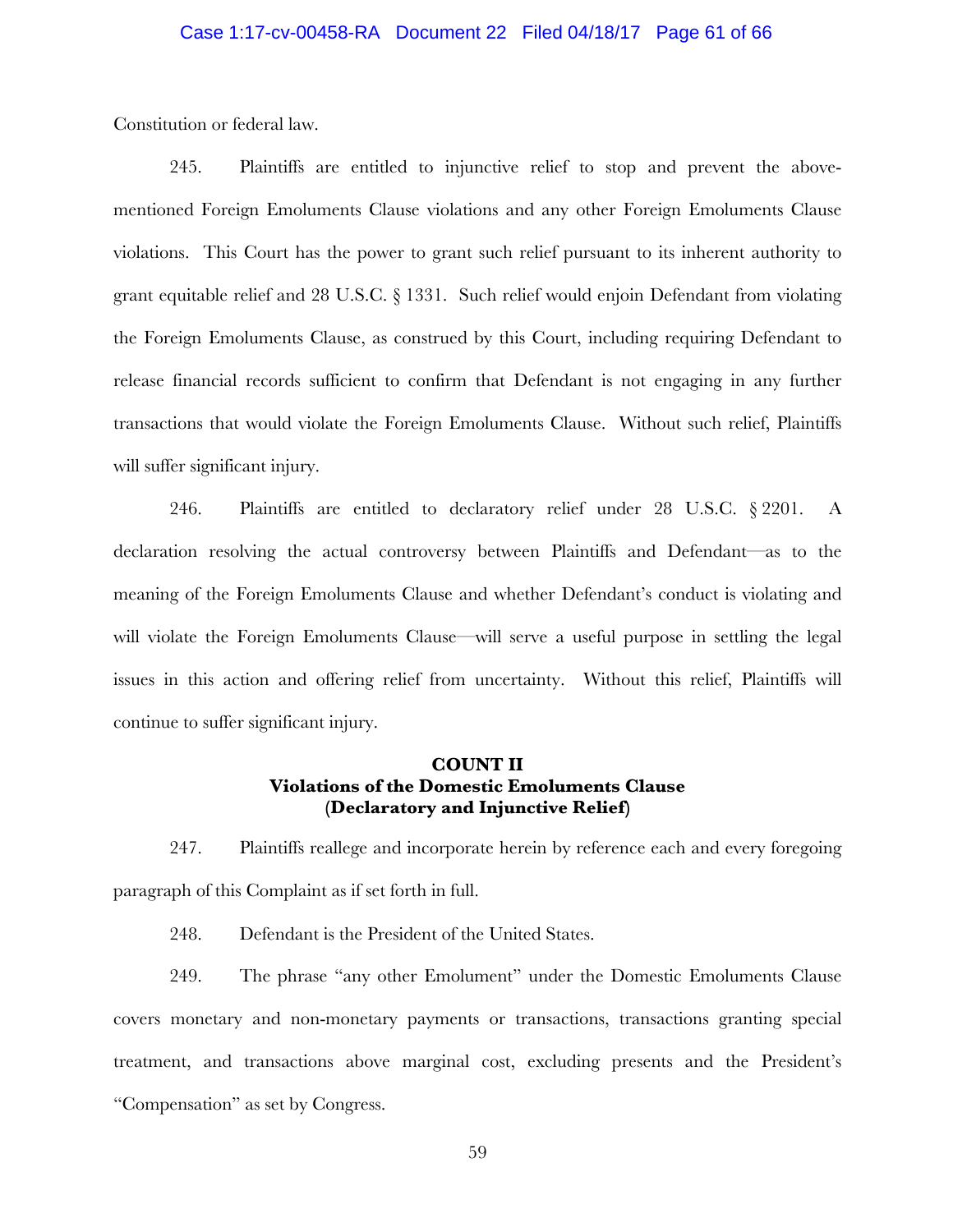### Case 1:17-cv-00458-RA Document 22 Filed 04/18/17 Page 62 of 66

250. The phrase "the United States, or any of them" in the Domestic Emoluments Clause includes any part of the federal government, any state government, any local government, and any agent or instrumentality thereof.

251. Defendant's acceptance of an "any other Emolument" from "the United States, or any of them" violates the Domestic Emoluments Clause.

252. As described more fully in paragraphs 126 to 146 herein, Defendant has committed violations of the Domestic Emoluments Clause and, without this Court's intervention, will continue to commit violations of the Domestic Emoluments Clause. Defendant has accepted and will accept "Emolument[s]" from the GSA and the National Park Service, instrumentalities of the United States. As described more fully in paragraphs 126 to 146 herein, Defendant committed and will commit these violations in connection with transactions involving the Trump International Hotel, and other business and property interests and transactions in the United States. Such emoluments are not part of Defendant's congressionally authorized "Compensation."

253. As a direct result of these violations of the Domestic Emoluments Clause, Plaintiffs have already suffered significant harm. Plaintiffs also stand to suffer additional significant harm directly from the further occurrence of these violations.

254. Plaintiffs are entitled to bring this action pursuant to this Court's inherent authority to award equitable relief where a federal official violates or will violate the U.S. Constitution or federal law.

255. There is an actual controversy between Plaintiffs and Defendant as to the meaning of the Domestic Emoluments Clause and its application to Defendant and his conduct. Specifically, Plaintiffs allege that: (a) the phrase "any other Emolument" under the Domestic Emoluments Clause covers monetary and non-monetary payments or transactions, transactions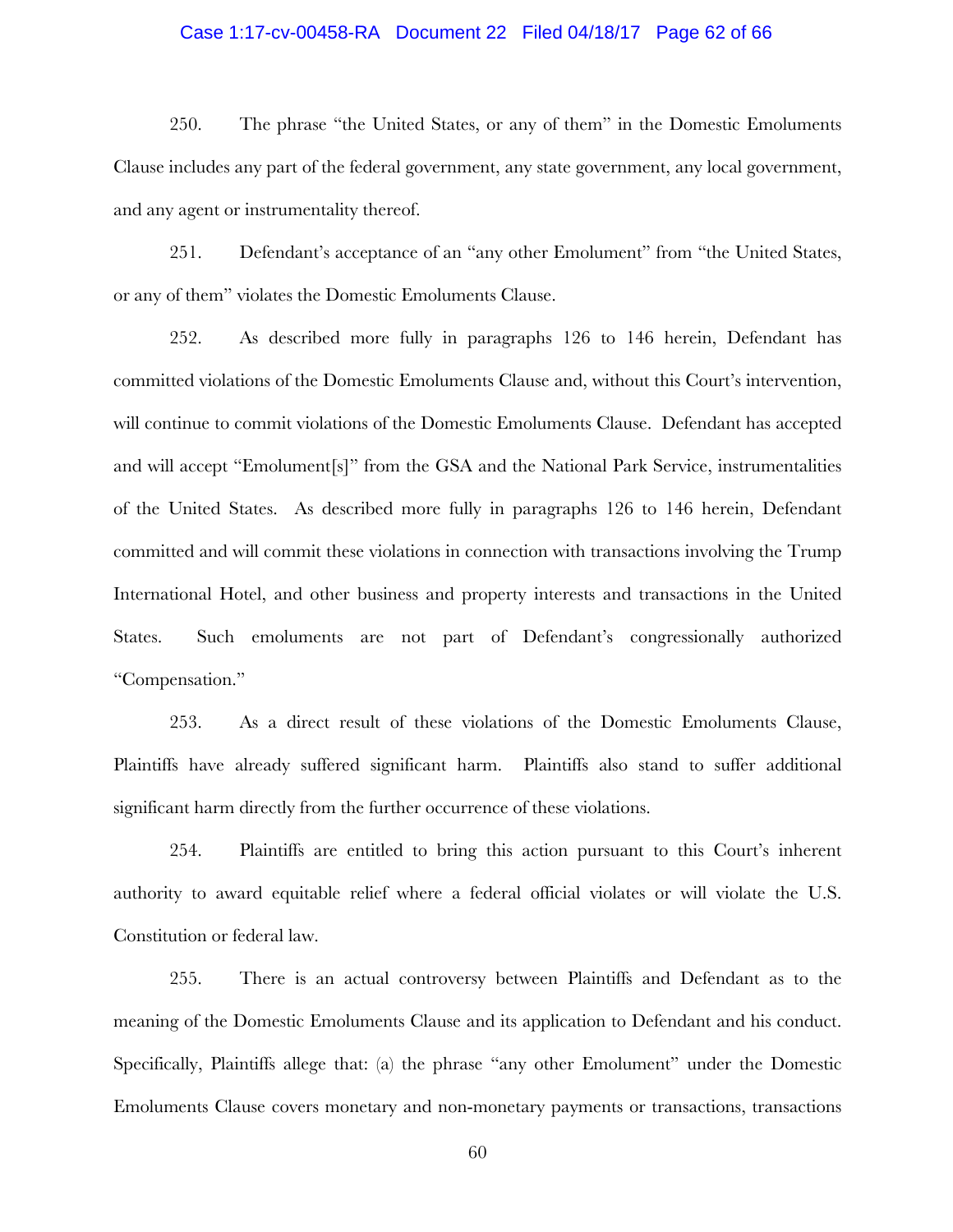### Case 1:17-cv-00458-RA Document 22 Filed 04/18/17 Page 63 of 66

granting special treatment, and transactions above marginal cost, excluding presents and the President's "Compensation" as set by Congress as of the time of the President's inauguration; (b) the phrase "the United States or any of them" under the Domestic Emoluments Clause includes any part of the federal government, any state government, and any agent or instrumentality thereof; and (c) Defendant's acceptance of an "Emolument" from "the United States, or any of them" constitutes a violation of the Domestic Emoluments Clause. Plaintiffs have also has taken the positions that Defendant, through the conduct described more fully in paragraphs 126 to 146 herein, is violating or will violate the Domestic Emoluments Clause, and that no proposed plan announced by Defendant or his attorneys can make this conduct constitutional or otherwise remedy these constitutional violations. Defendant disagrees with each of these positions.

256. Plaintiffs are entitled to injunctive relief to stop and prevent the abovementioned Domestic Emoluments Clause violations and any other Domestic Emoluments Clause violations. This Court has the power to grant such relief pursuant to its inherent authority to grant equitable relief and 28 U.S.C. § 1331. Such relief would enjoin Defendant from violating the Domestic Emoluments Clause, as construed by this Court, including requiring Defendant to release financial records sufficient to confirm that Defendant is not engaging in any further transactions that would violate the Domestic Emoluments Clause. Without such relief, Plaintiffs will suffer significant injury.

257. Plaintiffs are entitled to declaratory relief under 28 U.S.C. § 2201. A declaration resolving the actual controversy between Plaintiffs and Defendant—as to the meaning of the Domestic Emoluments Clause and whether Defendant's conduct is violating and will violate the Domestic Emoluments Clause—will serve a useful purpose in settling the legal issues in this action and offering relief from uncertainty. Without this relief, Plaintiffs will continue to suffer significant injury.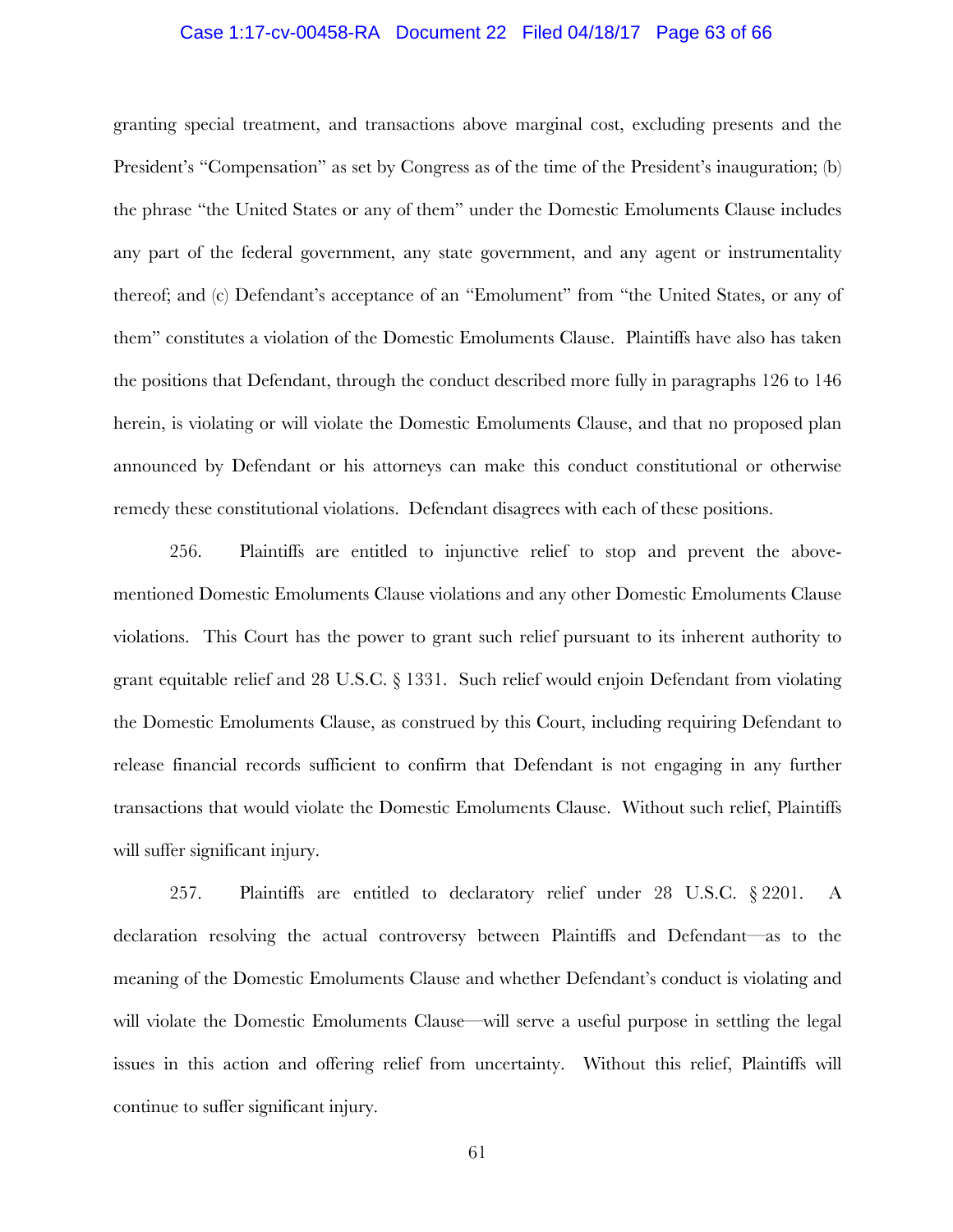## **VI. PRAYER FOR RELIEF**

WHEREFORE, Plaintiffs respectfully request that this Court enter a judgment in their favor and against Defendant, consisting of:

(a) A declaratory judgment, stating that:

(1) Defendant is a "Person holding any Office of Profit or Trust" under the Foreign Emoluments Clause;

(2) together, the phrases "present" and "Emolument . . . of any kind whatever" under the Foreign Emoluments Clause cover anything of value, including without limitation, monetary and non-monetary gifts or transactions, transactions granting special treatment, and transactions above marginal cost;

(3) the phrase "any King, Prince, or foreign State" under the Foreign Emoluments Clause includes any foreign government and any agent or instrumentality thereof;

(4) Defendant's acceptance of a "present" or "Emolument" from "any King, Prince, or foreign State," without "the Consent of the Congress," constitutes a violation of the Foreign Emoluments Clause;

(5) the phrase "any other Emolument" under the Domestic Emoluments Clause covers monetary and non-monetary payments or transactions, transactions granting special treatment, and transactions above marginal cost, excluding presents and the President's "Compensation" as set by Congress at the time of the President's inauguration;

(6) the phrase "the United States or any of them" under the Domestic Emoluments Clause includes any part of the federal government, any state government,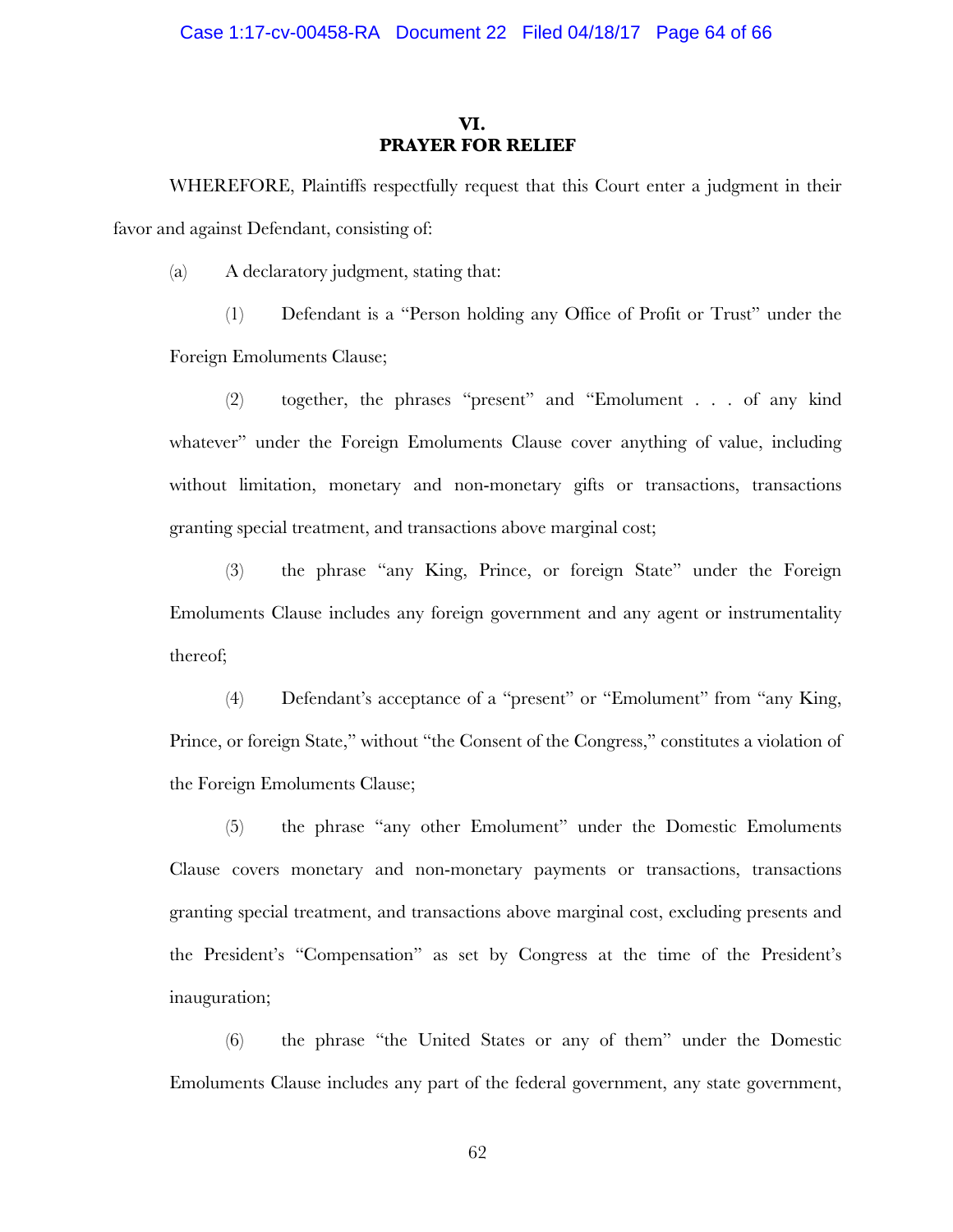### Case 1:17-cv-00458-RA Document 22 Filed 04/18/17 Page 65 of 66

any local government, and any agent or instrumentality thereof;

(7) Defendant's acceptance of an "Emolument" from "the United States or any of them" violates the Domestic Emoluments Clause;

(8) Defendant's conduct, as described more fully in paragraphs 39 to 125 herein, violates or will violate the Foreign Emoluments Clause; and

(9) Defendant's conduct, as described more fully in paragraphs 126 to 146 herein, violates or will violate the Domestic Emoluments Clause.

(b) Injunctive relief, enjoining Defendant from violating the Foreign and Domestic Emoluments Clauses, as construed by this Court, and requiring Defendant to release financial records sufficient to confirm that Defendant is not engaging in any further transactions that would violate the Emoluments Clauses;

(c) Such other and further relief as this Court may deem just and proper, including reasonable attorneys' fees and costs under 28 U.S.C. § 2412(a) and (d) or as otherwise appropriate.